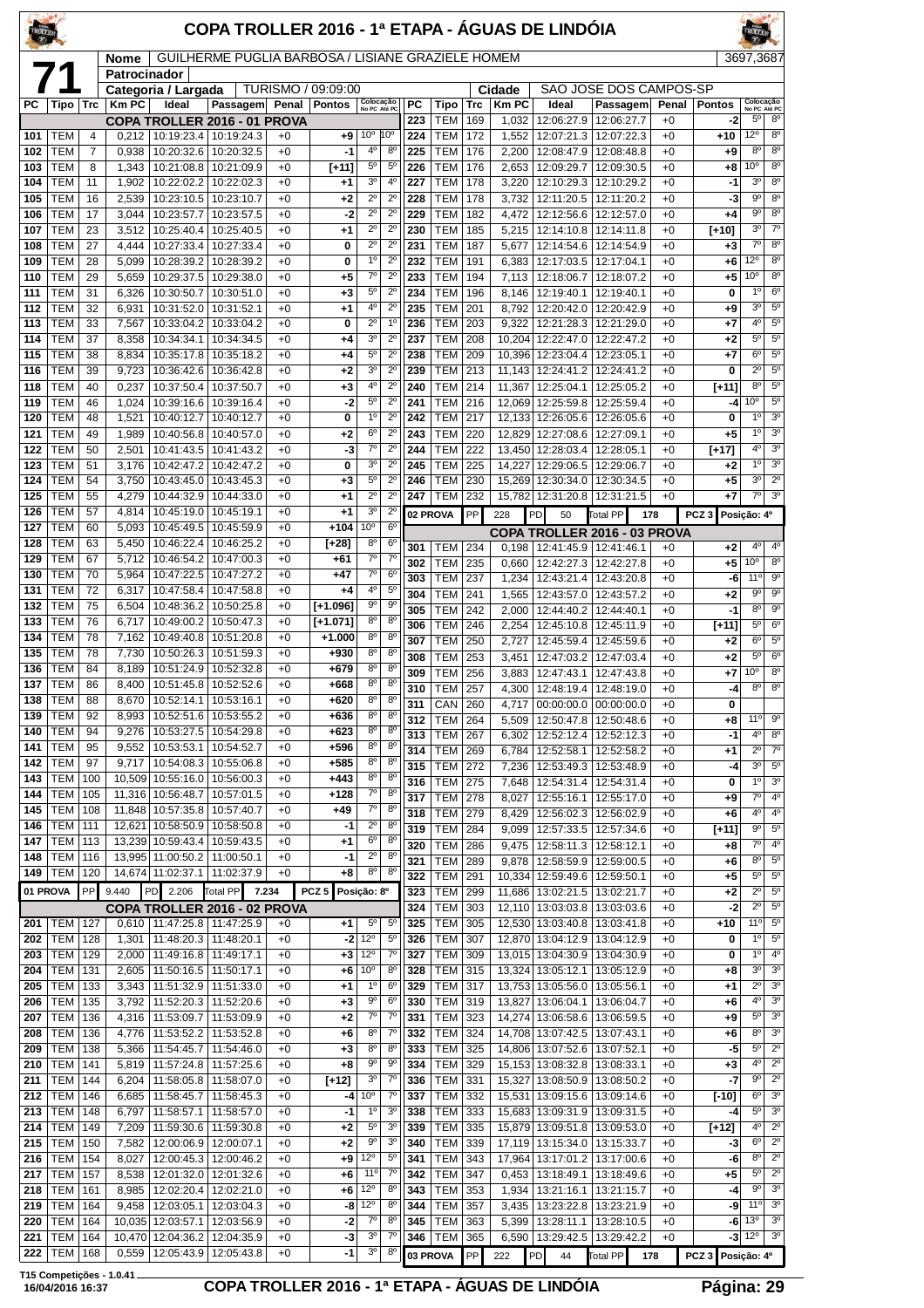| TROLLER    |                          |                     |                      |                                        | COPA TROLLER 2016 - 1ª ETAPA - ÁGUAS DE LINDÓIA   |              |                          |                                                         |                                  |                  |                          |                   |                       |                                            |                                            |                 |                           |                                                         |                                         |
|------------|--------------------------|---------------------|----------------------|----------------------------------------|---------------------------------------------------|--------------|--------------------------|---------------------------------------------------------|----------------------------------|------------------|--------------------------|-------------------|-----------------------|--------------------------------------------|--------------------------------------------|-----------------|---------------------------|---------------------------------------------------------|-----------------------------------------|
|            | 72                       |                     | Nome<br>Patrocinador |                                        | IRAN ANDRADE DE ASSIS / EDUARDO SBRANA DOS SANTOS |              |                          |                                                         |                                  |                  |                          |                   |                       |                                            |                                            |                 |                           | 3540,3589                                               |                                         |
|            |                          |                     |                      | Categoria / Largada                    |                                                   |              | TURISMO / 09:10:00       |                                                         |                                  |                  |                          |                   | Cidade                | <b>SAO PAULO-SP</b>                        |                                            |                 |                           |                                                         |                                         |
| PC.        | Tipo                     | <b>Trc</b>          | <b>Km PC</b>         | Ideal                                  | Passagem<br>COPA TROLLER 2016 - 01 PROVA          | Penal        | <b>Pontos</b>            | Colocação<br>No PC Até PC                               |                                  | <b>PC</b><br>223 | Tipo<br>TEM              | <b>Trc</b><br>169 | <b>Km PC</b><br>1,032 | Ideal<br>12:07:27.9                        | Passagem<br>12:07:27.5                     | Penal<br>$+0$   | <b>Pontos</b><br>-4       | Colocação<br>No PC Até PC                               | 8º 12º                                  |
| 101        | <b>TEM</b>               | $\overline{4}$      | 0,212                |                                        | 10:20:23.4   10:20:23.9                           | $+0$         | +5                       | $8^{\circ}$                                             | 8 <sup>0</sup>                   | 224              | TEM                      | 172               | 1,552                 | 12:08:21.3                                 | 12:08:21.3                                 | $+0$            | 0                         |                                                         | 2º 11º                                  |
| 102<br>103 | <b>TEM</b><br>TEM        | $\overline{7}$<br>8 | 0,938<br>1,343       | 10:21:32.6<br>10:22:08.8               | 10:21:33.0<br>10:22:10.9                          | $+0$<br>$+0$ | +4<br>$+21$              | $7^{\circ}$<br>$7^\circ$                                | 6 <sup>o</sup><br>$8^{\circ}$    | 225<br>226       | <b>TEM</b><br><b>TEM</b> | 176<br>176        | 2,200<br>2,653        | 12:09:47.9<br>12:10:29.7                   | 12:09:48.2<br>12:10:30.0                   | $+0$<br>$+0$    | $+3$<br>$+3$              | $6^{\circ}$                                             | 11°<br>5º 11º                           |
| 104        | <b>TEM</b>               | 11                  | 1,902                | 10:23:02.2                             | 10:23:03.0                                        | $+0$         | $+8$                     | 10 <sup>o</sup>                                         | 8 <sup>o</sup>                   | 227              | <b>TEM</b>               | 178               | 3,220                 | 12:11:29.3                                 | 12:11:29.5                                 | $+0$            | $+2$                      |                                                         | $6°$ 11 <sup>o</sup>                    |
| 105        | TEM                      | 16                  | 2,539                | 10:24:10.5                             | 10:24:13.1                                        | $+0$         | [+26]                    | $9^{\circ}$                                             | $9^{\circ}$                      | 228              | <b>TEM</b>               | 178               | 3,732                 | 12:12:20.5                                 | 12:12:20.5                                 | $+0$            | 0                         |                                                         | 2º 11º                                  |
| 106<br>107 | <b>TEM</b><br><b>TEM</b> | 17<br>23            | 3,044<br>3,512       | 10:24:57.7<br>10:26:40.4               | 10:24:58.2<br>10:26:41.4                          | $+0$<br>$+0$ | $+5$<br>$+10$            | $7^\circ$<br>$7^\circ$                                  | 8 <sup>0</sup><br>$7^\circ$      | 229<br>230       | <b>TEM</b><br><b>TEM</b> | 182<br>185        | 4,472<br>5,215        | 12:13:56.6<br>12:15:10.8                   | 12:13:56.9<br>12:15:12.2                   | $+0$<br>$+0$    | $+3$<br>$+14$             | $8^{\circ}$                                             | 11 <sup>o</sup><br>$9°$ 11°             |
| 108        | <b>TEM</b>               | 27                  | 4,444                | 10:28:33.4                             | 10:28:33.9                                        | +0           | $+5$                     | $7^{\circ}$                                             | $7^\circ$                        | 231              | <b>TEM</b>               | 187               | 5,677                 | 12:15:54.6                                 | 12:15:57.9                                 | $+0$            | $+33$                     | 13 <sup>o</sup>                                         | 11 <sup>0</sup>                         |
| 109        | TEM                      | 28                  | 5,099                | 10:29:39.2                             | 10:29:39.4                                        | $+0$         | $+2$                     | 4 <sup>0</sup>                                          | $7^\circ$                        | 232              | <b>TEM</b>               | 191               | 6,383                 | 12:18:03.5                                 | 12:18:03.8                                 | $+0$            | $+3$                      |                                                         | $7°$ 11 <sup>o</sup>                    |
| 110<br>111 | TEM<br>TEM               | 29<br>31            | 5,659<br>6,326       | 10:30:37.5<br>10:31:50.7               | 10:30:38.7<br>10:31:51.6                          | $+0$<br>+0   | $+12$<br>$+9$            | $10^{\circ}$<br>90                                      | 8 <sup>0</sup><br>8 <sup>o</sup> | 233<br>234       | TEM<br><b>TEM</b>        | 194<br>196        | 7,113<br>8,146        | 12:19:06.7<br>12:20:40.1                   | 12:19:07.1<br>12:20:41.0                   | $+0$<br>$+0$    | $+4$<br>$+9$              | $9^{\circ}$<br>13 <sup>o</sup>                          | 11 <sup>o</sup><br>11 <sup>0</sup>      |
| 112        | <b>TEM</b>               | 32                  | 6,931                | 10:32:52.0                             | 10:32:52.8                                        | $+0$         | $+8$                     | $8^{\circ}$                                             | 8 <sup>o</sup>                   | 235              | <b>TEM</b>               | 201               | 8,792                 | 12:21:42.0                                 | 12:21:45.4                                 | $+0$            | [+34]                     | $12^{\circ}$                                            | 11 <sup>o</sup>                         |
| 113        | <b>TEM</b>               | 33                  | 7,567                | 10:34:04.2                             | 10:34:05.2                                        | $+0$         | $+10$                    | $8^{\circ}$<br>8 <sup>o</sup>                           | 8 <sup>o</sup>                   | 236              | <b>TEM</b>               | 203               | 9,322                 | 12:22:28.3                                 | 12:22:29.2                                 | $+0$            | $+9$                      | 6 <sup>o</sup><br>3 <sup>0</sup>                        | 11 <sup>o</sup><br>11 <sup>0</sup>      |
| 114<br>115 | TEM<br>TEM               | 37<br>38            | 8,358<br>8,834       | 10:35:34.1<br>10:36:17.8               | 10:35:35.1<br>10:36:18.7                          | $+0$<br>$+0$ | $+10$<br>$+9$            | 8 <sup>o</sup>                                          | 8 <sup>o</sup><br>8 <sup>0</sup> | 237<br>238       | <b>TEM</b><br><b>TEM</b> | 208<br>209        | 10,204                | 12:23:47.0<br>10,396 12:24:04.4            | 12:23:47.1<br>12:24:05.0                   | $+0$<br>$+0$    | $+1$<br>+6                |                                                         | 5º 11º                                  |
| 116        | TEM                      | 39                  | 9,723                | 10:37:42.6                             | 10:37:43.5                                        | $+0$         | $+9$                     | $8^{\circ}$                                             | 8 <sup>o</sup>                   | 239              | <b>TEM</b>               | 213               |                       | 11,143 12:25:41.2                          | 12:25:41.1                                 | $+0$            | $-1$                      |                                                         | $7°$ 11°                                |
| 118        | TEM                      | 40                  | 0,237                | 10:38:50.4                             | 10:38:51.1                                        | $+0$         | $+7$                     | 6 <sup>o</sup><br>8 <sup>o</sup>                        | 8 <sup>o</sup><br>8 <sup>o</sup> | 240              | <b>TEM</b>               | 214               | 11,367                | 12:26:04.1                                 | 12:26:05.0                                 | $+0$            | $^{+9}$                   | $5^{\circ}$                                             | 11 <sup>0</sup><br>$6°$ 11 <sup>o</sup> |
| 119<br>120 | TEM<br>TEM               | 46<br>48            | 1,024<br>1,521       | 10:40:16.6<br>10:41:12.7               | 10:40:17.6<br>10:41:13.0                          | +0<br>$+0$   | $+10$<br>$+3$            | $8^{\circ}$                                             | 8 <sup>o</sup>                   | 241<br>242       | <b>TEM</b><br><b>TEM</b> | 216<br>217        | 12,069                | 12:26:59.8<br>12,133 12:27:05.6            | 12:27:00.0<br>12:27:07.0                   | $+0$<br>$+0$    | $+2$<br>$+14$             | $8^{\circ}$                                             | $11^{\circ}$                            |
| 121        | TEM                      | 49                  | 1,989                | 10:41:56.8                             | 10:41:57.1                                        | $+0$         | $+3$                     | $9^{\circ}$                                             | 8 <sup>o</sup>                   | 243              | <b>TEM</b>               | 220               |                       | 12,829 12:28:08.6                          | 12:28:10.3                                 | $+0$            | $+17$                     | $8^{\circ}$                                             | 11 <sup>o</sup>                         |
| 122        | TEM                      | 50                  | 2,501                | 10:42:43.5                             | 10:42:44.0                                        | $+0$         | $+5$                     | $9^{\circ}$<br>$9^{\circ}$                              | 8 <sup>o</sup><br>8 <sup>o</sup> | 244              | <b>TEM</b>               | 222               |                       | 13.450 12:29:03.4                          | 12:29:04.9                                 | $+0$            | +15                       |                                                         | 10 110<br>7º 11º                        |
| 123<br>124 | TEM<br><b>TEM</b>        | 51<br>54            | 3,176<br>3,750       | 10:43:47.2<br>10:44:45.0               | 10:43:46.8<br>10:44:44.8                          | $+0$<br>$+0$ | -4<br>-2                 | 4 <sup>0</sup>                                          | 8 <sup>0</sup>                   | 245<br>246       | <b>TEM</b><br><b>TEM</b> | 225<br>230        | 14,227                | 12:30:06.5<br>15,269 12:31:34.0            | 12:30:07.4<br>12:31:34.9                   | $+0$<br>$+0$    | $+9$<br>+9                |                                                         | 7°10°                                   |
| 125        | TEM                      | 55                  | 4,279                | 10:45:32.9                             | 10:45:32.8                                        | $+0$         | -1                       | 4°                                                      | 8 <sup>o</sup>                   | 247              | <b>TEM</b>               | 232               | 15,782                | 12:32:20.8                                 | 12:32:21.6                                 | $+0$            | $+8$                      | 10 <sup>o</sup>                                         | 10 <sup>o</sup>                         |
| 126        | TEM                      | 57                  | 4,814                | 10:46:19.0                             | 10:46:18.8                                        | $+0$         | -2                       | $8^{\circ}$<br>$7^\circ$                                | 8 <sup>c</sup><br>8 <sup>o</sup> |                  | 02 PROVA                 | PP                | 369                   | PD<br>116                                  | Total PP<br>253                            |                 | PCZ <sub>4</sub>          | Posicão: 10º                                            |                                         |
| 127<br>128 | TEM<br>TEM               | 60<br>63            | 5,093<br>5,450       | 10:46:49.5<br>10:47:22.4               | 10:46:51.1<br>10:47:23.7                          | $+0$<br>+0   | $+16$<br>$+13$           | 3 <sup>o</sup>                                          | 8 <sup>o</sup>                   | 301              | <b>TEM</b>               | 234               | 0.198                 | 12:42:45.9                                 | COPA TROLLER 2016 - 03 PROVA<br>12:42:45.9 | $+0$            | 0                         | 1 <sup>0</sup>                                          | $1^{\circ}$                             |
| 129        | <b>TEM</b>               | 67                  | 5,712                | 10:47:54.2                             | 10:47:55.9                                        | $+0$         | $+17$                    | $2^{\circ}$                                             | 6 <sup>o</sup>                   | 302              | <b>TEM</b>               | 235               | 0,660                 | 12:43:27.3                                 | 12:43:27.4                                 | $+0$            | $+1$                      | 30                                                      | $2^{\circ}$                             |
| 130<br>131 | TEM<br>TEM               | 70<br>72            | 5,964<br>6,317       | 10:48:22.5<br>10:48:58.4               | 10:48:26.6<br>10:49:01.3                          | $+0$<br>+0   | $+41$                    | $6^{\circ}$<br>$7^{\circ}$                              | $5^{\circ}$<br>$6^{\circ}$       | 303              | <b>TEM</b>               | 237               |                       | 1,234   12:44:21.4   12:44:21.0            |                                            | $+0$            | -4                        | 10 <sup>o</sup>                                         | $\overline{1^{\circ}}$                  |
| 132        | <b>TEM</b>               | 75                  | 6,504                | 10:49:36.2                             | 10:50:42.4                                        | $+0$         | [+29]<br>$+662$          | 8 <sup>o</sup>                                          | 8 <sup>o</sup>                   | 304<br>305       | <b>TEM</b><br><b>TEM</b> | 241<br>242        | 1,565<br>2,000        | 12:44:57.0<br>12:45:40.2                   | 12:44:56.8<br>12:45:40.2                   | $+0$<br>$+0$    | -2<br>0                   | 10 <sup>o</sup><br>30                                   | $\overline{2^0}$<br>1 <sup>0</sup>      |
| 133        | TEM                      | 76                  | 6,717                | 10:50:00.2                             | 10:53:09.2                                        | $+0$         | $+1.890$                 | 12°                                                     | 90                               | 306              | <b>TEM</b>               | 246               | 2,254                 | 12:46:10.8                                 | 12:46:12.8                                 | $+0$            | $+20$                     | 12°                                                     | $7^\circ$                               |
| 134        | TEM<br><b>TEM</b>        | 78<br>78            | 7,162                | 10:50:40.8                             | 10:53:45.8                                        | +0           | $+1.850$                 | $11^{\circ} 10^{\circ}$<br>11°10°                       |                                  | 307              | <b>TEM</b>               | 250               | 2,727                 | 12:46:59.4                                 | 12:47:00.1                                 | $+0$            | $+7$                      | 10 <sup>o</sup>                                         | 10 <sup>o</sup>                         |
| 135<br>136 | TEM                      | 84                  | 8,189                | 7,730   10:51:26.3<br>10:52:24.9       | 10:54:28.3<br>10:55:21.1                          | $+0$<br>+0   | $+1.820$<br>$+1.762$     | 11°                                                     | $11^{\circ}$                     | 308<br>309       | <b>TEM</b><br><b>TEM</b> | 253<br>256        | 3,451<br>3,883        | 12:48:03.2<br>12:48:43.1                   | 12:48:03.4<br>12:48:43.4                   | $+0$<br>$+0$    | $+2$<br>$+3$              | 6 <sup>o</sup><br>80                                    | $9^{\circ}$<br>$9^{\circ}$              |
| 137        | TEM                      | 86                  | 8,400                | 10:52:45.8                             | 10:55:47.6                                        | $+0$         | $+1.818$                 | 11°                                                     | $11^{\circ}$                     | 310              | <b>TEM</b>               | 257               | 4,300                 | 12:49:19.4                                 | 12:49:19.4                                 | $+0$            | 0                         | $2^{\circ}$                                             | $7^\circ$                               |
| 138<br>139 | <b>TEM</b><br>TEM        | 88<br>92            | 8.670                | 10:53:14.1<br>8,993   10:53:51.6       | 10:56:17.0<br>10:57:02.6                          | $+0$         | $+1.829$<br>$+1.910$     | 11 <sup>o</sup> 11 <sup>o</sup><br>11° 11°              |                                  | 311              | CAN 260                  |                   |                       | 4,717 00:00:00.0 00:00:00.0                |                                            | $+0$            | 0                         |                                                         |                                         |
| 140        | <b>TEM</b>               | 94                  | 9,276                | 10:54:27.5                             | 10:57:39.6                                        | +0<br>$+0$   | $+1.921$                 | 10 <sup>o</sup>                                         | 10 <sup>o</sup>                  | 312<br>313       | <b>TEM</b><br><b>TEM</b> | 264<br>267        | 5,509<br>6,302        | 12:53:12.4                                 | 12:51:47.8   12:51:48.8<br>12:53:12.9      | $+0$<br>$+0$    | +10<br>$+5$               | 13 <sup>o</sup><br>10 <sup>o</sup>                      | $8^{\circ}$<br>$9^{\circ}$              |
| 141        | <b>TEM</b>               | 95                  | 9,552                | 10:54:53.1                             | 10:58:06.1                                        | +0           | $[+1.930]$               | $10^{\circ}$ $ 10^{\circ}$                              |                                  | 314              | <b>TEM</b>               | 269               | 6,784                 | 12:53:58.1                                 | 12:53:59.2                                 | $^{+0}$         | $+11$                     | 13 <sup>0</sup>                                         | $9^{\circ}$                             |
| 142<br>143 | <b>TEM</b><br>TEM        | 97<br>100           | 9,717                | 10:55:08.3                             | 10:58:22.4                                        | +0           | $[-1.941]$               | $10^{\circ}$ $ 10^{\circ}$<br>$10^{\circ}$ $10^{\circ}$ |                                  | 315              | <b>TEM</b>               | 272               | 7,236                 | 12:54:49.3                                 | 12:54:50.9                                 | $+0$            | $+16$                     | 10 <sup>o</sup>                                         | 10 <sup>o</sup>                         |
| 144        | <b>TEM</b>               | 105                 |                      | 10,509 10:56:16.0<br>11,316 10:57:48.7 | 10:59:20.0<br>11:00:23.9                          | $+0$<br>+0   | $+1.840$<br>$+1.552$     | $9^{\circ}$ 10 <sup>°</sup>                             |                                  | 316<br>317       | <b>TEM</b><br><b>TEM</b> | 275<br>278        | 7,648<br>8,027        | 12:55:31.4<br>12:56:16.1                   | 12:55:32.8<br>12:56:18.3                   | $+0$<br>$^{+0}$ | $+14$<br>$+22$            | 13 <sup>o</sup><br>$14^{\circ}$                         | 10 <sup>o</sup><br>10 <sup>o</sup>      |
| 145        | <b>TEM</b>               | 108                 |                      | 11,848 10:58:35.8                      | 11:01:04.7                                        | +0           | $+1.489$                 | $9^{\circ}$ 10 <sup>°</sup>                             |                                  | 318              | <b>TEM</b>               | 279               | 8,429                 | 12:57:02.3                                 | 12:57:03.5                                 | $+0$            | $+12$                     | 10 <sup>o</sup>                                         | 10 <sup>o</sup>                         |
| 146        | <b>TEM</b>               | 111                 |                      | 12,621 10:59:50.9                      | 11:01:55.9                                        | $+0$         | $+1.250$                 | $10^{\circ}$ 10 <sup>°</sup><br>10 <sup>o</sup>         | 10°                              | 319              | <b>TEM</b>               | 284               | 9,099                 | 12:58:33.5                                 | 12:58:34.6                                 | $+0$            | $+11$                     | 10 <sup>o</sup>                                         | $11^{\circ}$                            |
| 147<br>148 | <b>TEM</b><br><b>TEM</b> | 113<br>116          |                      | 13,239 11:00:43.4<br>13,995 11:01:50.2 | 11:02:44.7<br>11:03:51.7                          | $+0$<br>$+0$ | $+1.213$<br>$+1.215$ 10° |                                                         | 10 <sup>o</sup>                  | 320<br>321       | <b>TEM</b><br><b>TEM</b> | 286<br>289        | 9,475<br>9,878        | 12:59:11.3<br>12:59:59.9                   | 12:59:12.2<br>13:00:01.2                   | $^{+0}$<br>$+0$ | $+9$<br>$+13$             | 10 <sup>o</sup>                                         | 11°<br>11 <sup>o</sup> 11 <sup>o</sup>  |
| 149        | <b>TEM</b>               | 120                 |                      | 14,674 11:03:37.1                      | 11:04:39.3                                        | $+0$         | +622                     | $10^{\circ}$ $10^{\circ}$                               |                                  | 322              | TEM                      | 291               |                       | 10,334   13:00:49.6   13:00:50.6           |                                            | $+0$            | +10                       |                                                         | 11° 11°                                 |
|            | 01 PROVA                 | PP                  | 28.820               | PD 3.926                               | <b>Total PP</b>                                   | 24.894       | PCZ 0 Posição: 10°       |                                                         |                                  | 323              | <b>TEM</b>               | 299               |                       | 11,686 13:03:21.5                          | 13:03:23.8                                 | $^{+0}$         | [+23]                     | $12^{\circ}$                                            | $11^{\circ}$                            |
|            | 201   TEM                | 127                 |                      | $0,610$   11:48:25.8                   | COPA TROLLER 2016 - 02 PROVA<br>11:48:26.1        | $+0$         | $+3$                     | 8 <sup>o</sup>                                          | 8 <sup>o</sup>                   | 324<br>325       | TEM<br>TEM               | 303<br>305        | 12,110                | 13:04:03.8<br>12,530 13:04:40.8 13:04:40.8 | 13:04:05.9                                 | $^{+0}$<br>$+0$ | $+21$<br>0                | 13 <sup>o</sup>                                         | $11^{\circ}$<br>$10$ 11 <sup>o</sup>    |
| 202        | <b>TEM</b>               | 128                 | 1,301                | 11:49:20.3                             | 11:49:20.5                                        | $+0$         | $+2$                     | 11°                                                     | $9^{\circ}$                      | 326              | <b>TEM</b>               | 307               |                       | 12,870 13:05:12.9                          | 13:05:12.2                                 | $+0$            | -7                        | $12^{\circ}$                                            | 11 <sup>o</sup>                         |
| 203        | TEM                      | 129                 | 2,000                | 11:50:16.8                             | 11:50:17.0                                        | $+0$         | $+2$                     | 8 <sup>o</sup>                                          | 90                               | 327              | <b>TEM</b>               | 309               |                       | 13,015 13:05:30.9                          | 13:05:29.9                                 | $+0$            | -10                       | 10 <sup>o</sup>                                         | 11 <sup>o</sup>                         |
| 204<br>205 | TEM<br><b>TEM</b>        | 131                 | 2,605                | 11:51:16.5                             | 11:51:16.9                                        | $+0$         | +4<br>-1                 | $5^{\circ}$<br>$4^{\circ}$                              | 6 <sup>o</sup><br>$5^{\circ}$    | 328<br>329       | TEM<br><b>TEM</b>        | 315               |                       | 13,324 13:06:12.1                          | 13:06:23.3<br>13:06:58.4                   | $^{+0}$         | [+112]                    | $12^{\circ}$ 11 <sup>°</sup><br>$11^{\circ} 10^{\circ}$ |                                         |
| 206        | <b>TEM</b>               | 133<br>135          | 3,343<br>3,792       | 11:52:32.9<br>11:53:20.3               | 11:52:32.8<br>11:53:20.3                          | +0<br>$+0$   | 0                        | $1^{\circ}$                                             | $3^{\rm o}$                      | 330              | <b>TEM</b>               | 317<br>319        |                       | 13,753 13:06:56.0<br>13,827 13:07:04.1     | 13:07:08.8                                 | $^{+0}$<br>$+0$ | $[+24]$<br>[+47]          | $11^{\circ} 10^{\circ}$                                 |                                         |
| 207        | <b>TEM</b>               | 136                 | 4,316                | 11:54:09.7                             | 11:54:09.7                                        | $+0$         | 0                        | $30$                                                    | 3 <sup>o</sup>                   | 331              | <b>TEM</b>               | 323               | 14,274                | 13:07:58.6                                 | 13:07:59.1                                 | $^{+0}$         | +5                        | $3^{\circ}$                                             | 90                                      |
| 208        | TEM                      | 136                 | 4,776                | 11:54:52.2                             | 11:54:52.6                                        | $+0$         | +4                       | 6 <sup>o</sup>                                          | 4 <sup>0</sup>                   | 332              | <b>TEM</b>               | 324               |                       | 14,708 13:08:42.5                          | 13:08:43.0                                 | $+0$            | +5                        | 7º  <br>$1^{\circ}$                                     | $9^{\circ}$<br>$\overline{9^{\circ}}$   |
| 209<br>210 | <b>TEM</b><br><b>TEM</b> | 138<br>141          | 5,366<br>5,819       | 11:55:45.7<br>11:58:24.8               | 11:55:45.9<br>11:58:25.0                          | $+0$<br>+0   | $+2$<br>$^{+2}$          | $7^\circ$<br>$2^{\circ}$                                | $5^{\circ}$<br>$2^{\circ}$       | 333<br>334       | <b>TEM</b><br><b>TEM</b> | 325<br>329        |                       | 14,806 13:08:52.6<br>15,153 13:09:32.8     | 13:08:52.8<br>13:09:33.9                   | $+0$<br>$^{+0}$ | $+2$<br>+11               | 13 <sup>o</sup>                                         | 9 <sup>o</sup>                          |
| 211        | <b>TEM</b>               | 144                 | 6,204                | 11:59:05.8                             | 11:59:07.6                                        | $+0$         | $[+18]$                  | $9^{\circ}$                                             | 3 <sup>o</sup>                   | 336              | <b>TEM</b>               | 331               |                       | 15,327 13:09:50.9                          | 13:09:50.6                                 | $+0$            | -3                        | 4°                                                      | $9^\circ$                               |
| 212        | <b>TEM</b>               | 146                 | 6,685                | 11:59:45.7                             | 11:59:46.5                                        | $+0$         | $+8$                     | 13 <sup>o</sup>                                         | 3 <sup>o</sup>                   | 337              | <b>TEM</b>               | 332               |                       | 15,531 13:10:15.6                          | 13:10:16.3                                 | $^{+0}$         | +7                        | 4°                                                      | $9^{\circ}$                             |
| 213<br>214 | <b>TEM</b><br><b>TEM</b> | 148<br>149          | 6,797<br>7,209       | 11:59:57.1<br>12:00:30.6               | 11:59:59.1<br>12:00:31.4                          | $+0$<br>$+0$ | [+20]<br>$+8$            | $12^{\circ}$<br>13 <sup>0</sup>                         | $9^{\rm o}$<br>$9^{\circ}$       | 338<br>339       | <b>TEM</b><br>TEM        | 333<br>335        |                       | 15,683 13:10:31.9<br>15,879 13:10:51.8     | 13:10:30.9<br>13:10:52.5                   | $+0$<br>$+0$    | -10<br>+7                 | 10 <sup>o</sup><br>$2^{\circ}$                          | $9^{\rm o}$<br>$9^{\circ}$              |
| 215        | <b>TEM</b>               | 150                 | 7,582                | 12:01:06.9                             | 12:01:07.9                                        | $^{+0}$      | +10                      | $12^{\circ}$                                            | 10°                              | 340              | <b>TEM</b>               | 339               |                       | 17,119   13:16:34.0                        | 13:16:34.1                                 | $^{+0}$         | +1                        | $4^{\circ}$                                             | $9^{\circ}$                             |
| 216        | <b>TEM</b>               | 154                 | 8,027                | 12:01:45.3                             | 12:01:45.6                                        | $+0$         | $+3$                     | 10 <sup>o</sup>                                         | 10°                              | 341              | <b>TEM</b>               | 343               | 17,964                | 13:18:01.2                                 | 13:18:00.9                                 | $+0$            | -3                        | $6^{\circ}$                                             | 9 <sup>o</sup>                          |
| 217<br>218 | <b>TEM</b><br>TEM        | 157<br>161          | 8,538<br>8,985       | 12:02:32.0<br>12:03:20.4               | 12:02:32.7<br>12:03:20.8                          | $+0$<br>$+0$ | +7<br>+4                 | 12°<br>$9^{\circ}$ 10 <sup>°</sup>                      | $11^{\circ}$                     | 342<br>343       | <b>TEM</b><br><b>TEM</b> | 347<br>353        | 0,453<br>1,934        | 13:19:49.1<br>13:22:16.1                   | 13:19:49.7<br>13:22:16.1                   | $+0$<br>$^{+0}$ | +6<br>0                   | $8^{\circ}$<br>1°                                       | $\overline{9^{\circ}}$<br>$9^{\circ}$   |
| 219        | TEM                      | 164                 | 9,458                | 12:04:05.1                             | 12:04:04.9                                        | +0           | $-2$                     | $5^{\circ}$ 10°                                         |                                  | 344              | <b>TEM</b>               | 357               | 3,435                 | 13:24:22.8                                 | 13:24:22.6                                 | $^{+0}$         | -2                        | 4°                                                      | $9^{\circ}$                             |
| 220        | <b>TEM</b>               | 164                 |                      | 10,035 12:04:57.1                      | 12:05:01.5                                        | $+0$         | [+44]                    | $14^{\circ}$   11 $^{\circ}$                            |                                  | 345              | <b>TEM</b>               | 363               | 5,399                 | 13:29:11.1                                 | 13:29:11.1                                 | $+0$            | 0                         | $1^{\circ}$                                             | $\overline{9^{\circ}}$                  |
| 221<br>222 | TEM<br><b>TEM</b>        | 164<br>168          |                      | 10,470 12:05:36.2<br>0,559 12:06:43.9  | 12:05:35.4<br>12:06:43.4                          | $+0$<br>$+0$ | -8<br>-5                 | $9^{\circ}$<br>$8^{\circ}$ 12°                          | $11^{\circ}$                     | 346              | <b>TEM</b><br>03 PROVA   | 365<br>PP         | 6,590<br>479          | 13:30:42.5<br><b>PD</b><br>206             | 13:30:42.6<br>Total PP<br>273              | $+0$            | $+1$<br>PCZ 6 Posição: 8º | 7°                                                      | $9^{\circ}$                             |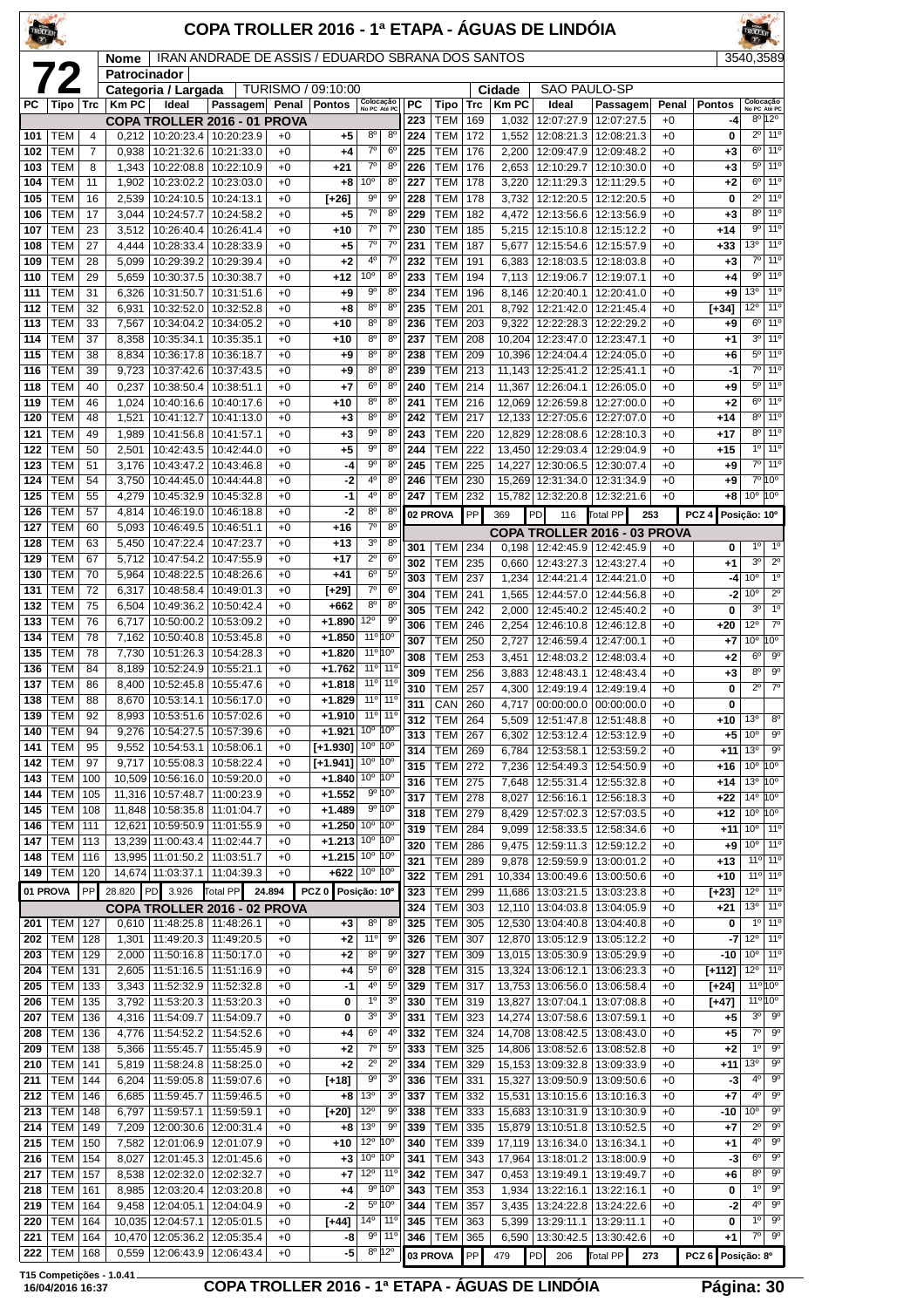| TROLLER    |                           |            |                             |                                            | COPA TROLLER 2016 - 1ª ETAPA - ÁGUAS DE LINDÓIA          |              |                  |                                  |                               |            |                          |            |                       |                                        |                                                 |                 |                     |                                  |                                    |
|------------|---------------------------|------------|-----------------------------|--------------------------------------------|----------------------------------------------------------|--------------|------------------|----------------------------------|-------------------------------|------------|--------------------------|------------|-----------------------|----------------------------------------|-------------------------------------------------|-----------------|---------------------|----------------------------------|------------------------------------|
|            |                           |            | <b>Nome</b><br>Patrocinador |                                            | PEDRO JUNIO DE OLIVEIRA / ALESSANDRO BONSUCESSO DA SILVA |              |                  |                                  |                               |            |                          |            |                       |                                        |                                                 |                 |                     | 3551,3590                        |                                    |
|            | 73                        |            |                             | Categoria / Largada                        |                                                          | TURISMO /    | 09:11:00         |                                  |                               |            |                          |            | Cidade                |                                        | <b>BELO HORIZONTE-MG</b>                        |                 |                     |                                  |                                    |
| PC.        | Tipo                      | Trc        | <b>KmPC</b>                 | Ideal                                      | Passagem Penal<br>COPA TROLLER 2016 - 01 PROVA           |              | <b>Pontos</b>    | Colocação<br>No PC Até PC        |                               | РC<br>223  | Tipo<br><b>TEM</b>       | Trc<br>169 | <b>Km PC</b><br>1,032 | Ideal<br>12:08:27.9                    | Passagem<br>12:08:27.2                          | Penal<br>$+0$   | <b>Pontos</b><br>-7 | Colocação<br>No PC Até PC<br>12° | 1 <sup>0</sup>                     |
| 101        | <b>TEM</b>                | 4          | 0.212                       |                                            | 10:21:23.4   10:21:23.5                                  | +0           | +1               | $1^{\circ}$                      | 1 <sup>0</sup>                | 224        | <b>TEM</b>               | 172        | 1,552                 | 12:09:21.3                             | 12:09:20.8                                      | $+0$            | -5                  | $7^\circ$                        | 1 <sup>0</sup>                     |
| 102        | TEM                       | 7          | 0,938                       | 10:22:32.6                                 | 10:22:32.7                                               | $+0$         | $+1$             | 3 <sup>o</sup><br>1 <sup>0</sup> | $2^{\circ}$<br>$1^{\circ}$    | 225        | <b>TEM</b>               | 176        | 2,200                 | 12:10:47.9                             | 12:10:47.9                                      | $+0$            | 0                   | $1^{\circ}$<br>$2^{\circ}$       | 1 <sup>0</sup><br>1 <sup>0</sup>   |
| 103<br>104 | <b>TEM</b><br>TEM         | 8<br>11    | 1,902                       | 1,343   10:23:08.8<br>10:24:02.2           | 10:23:08.9<br>10:24:01.8                                 | $+0$<br>$+0$ | $^{+1}$<br>-4    | $7^\circ$                        | $1^{\circ}$                   | 226<br>227 | <b>TEM</b><br>TEM        | 176<br>178 | 2.653<br>3,220        | 12:11:29.7<br>12:12:29.3               | 12:11:29.8<br>12:12:28.9                        | $+0$<br>$+0$    | $+1$<br>-4          | 10 <sup>o</sup>                  | 1 <sup>0</sup>                     |
| 105        | TEM                       | 16         | 2,539                       | 10:25:10.5                                 | 10:25:10.5                                               | $+0$         | 0                | $1^{\circ}$                      | $1^{\circ}$                   | 228        | <b>TEM</b>               | 178        | 3,732                 | 12:13:20.5                             | 12:13:19.7                                      | $+0$            | -8                  | 13 <sup>o</sup>                  | 1 <sup>0</sup>                     |
| 106        | <b>TEM</b>                | 17         | 3,044                       | 10:25:57.7                                 | 10:25:58.2                                               | $+0$         | $+5$             | 6 <sup>o</sup>                   | 1 <sup>0</sup>                | 229        | <b>TEM</b>               | 182        | 4,472                 | 12:14:56.6                             | 12:14:57.2                                      | $+0$            | $+6$                | 12°                              | 1 <sup>o</sup><br>10               |
| 107<br>108 | TEM<br>TEM                | 23<br>27   | 3,512<br>4,444              | 10:27:40.4<br>10:29:33.4                   | 10:27:40.5<br>10:29:32.9                                 | $+0$<br>$+0$ | $+1$<br>-5       | 3 <sup>o</sup><br>8 <sup>o</sup> | $1^{\circ}$<br>$1^{\circ}$    | 230<br>231 | <b>TEM</b><br><b>TEM</b> | 185<br>187 | 5,215<br>5,677        | 12:16:10.8<br>12:16:54.6               | 12:16:10.7<br>12:16:54.6                        | $+0$<br>$+0$    | $-1$<br>0           | 1 <sup>0</sup><br>$1^{\circ}$    | 1 <sup>0</sup>                     |
| 109        | TEM                       | 28         | 5,099                       | 10:30:39.2                                 | 10:30:38.7                                               | $+0$         | -5               | $5^{\circ}$                      | $1^{\circ}$                   | 232        | <b>TEM</b>               | 191        | 6,383                 | 12:19:03.5                             | 12:19:03.1                                      | $+0$            | -4                  | 90                               | $1^{\circ}$                        |
| 110        | TEM                       | 29         | 5,659                       | 10:31:37.5                                 | 10:31:37.4                                               | $+0$         | -1               | $2^{\circ}$                      | $1^{\circ}$                   | 233        | <b>TEM</b>               | 194        | 7,113                 | 12:20:06.7                             | 12:20:06.8                                      | $+0$            | $+1$                | 4°                               | $1^{\circ}$                        |
| 111<br>112 | TEM<br><b>TEM</b>         | 31<br>32   | 6,326<br>6,931              | 10:32:50.7<br>10:33:52.0                   | 10:32:50.2<br>10:33:51.6                                 | $+0$<br>$+0$ | -5<br>-4         | 6 <sup>o</sup><br>$7^\circ$      | 1 <sup>0</sup><br>$1^{\circ}$ | 234<br>235 | <b>TEM</b><br><b>TEM</b> | 196<br>201 | 8,146<br>8,792        | 12:21:40.1<br>12:22:42.0               | 12:21:40.6<br>12:22:43.5                        | $+0$<br>$+0$    | +5<br>[+15]         | $9^{\circ}$<br>$5^{\circ}$       | 1 <sup>0</sup><br>1 <sup>0</sup>   |
| 113        | TEM                       | 33         | 7,567                       | 10:35:04.2                                 | 10:35:03.8                                               | $+0$         | -4               | 4 <sup>0</sup>                   | $2^{\circ}$                   | 236        | <b>TEM</b>               | 203        | 9,322                 | 12:23:28.3                             | 12:23:28.4                                      | $+0$            | $+1$                | $1^{\circ}$                      | 1 <sup>0</sup>                     |
| 114        | <b>TEM</b>                | 37         | 8,358                       | 10:36:34.1                                 | 10:36:34.2                                               | $+0$         | $+1$             | 1 <sup>0</sup>                   | 1 <sup>0</sup>                | 237        | <b>TEM</b>               | 208        |                       | 10,204 12:24:47.0                      | 12:24:46.6                                      | $+0$            | -4                  | 10 <sup>o</sup>                  | 1 <sup>0</sup>                     |
| 115<br>116 | TEM<br>TEM                | 38<br>39   | 8,834<br>9,723              | 10:37:17.8<br>10:38:42.6                   | 10:37:17.5<br>10:38:42.3                                 | $+0$<br>$+0$ | -3<br>-3         | 3 <sup>0</sup><br>6 <sup>o</sup> | 1 <sup>0</sup><br>$1^{\circ}$ | 238<br>239 | <b>TEM</b><br><b>TEM</b> | 209<br>213 | 10,396                | 12:25:04.4<br>11,143 12:26:41.2        | 12:25:04.3<br>12:26:41.2                        | $+0$<br>$+0$    | -1<br>0             | $2^{\circ}$<br>$1^{\circ}$       | 1 <sup>0</sup><br>10               |
| 118        | TEM                       | 40         | 0,237                       | 10:39:50.4                                 | 10:39:50.4                                               | $+0$         | 0                | 3 <sup>0</sup>                   | 1 <sup>0</sup>                | 240        | <b>TEM</b>               | 214        |                       | 11,367 12:27:04.1                      | 12:27:04.9                                      | $+0$            | +8                  | 30                               | 1 <sup>0</sup>                     |
| 119        | TEM                       | 46         | 1,024                       | 10:41:16.6                                 | 10:41:16.1                                               | $+0$         | -5               | $7^\circ$                        | $1^{\circ}$                   | 241        | <b>TEM</b>               | 216        | 12,069                | 12:27:59.8                             | 12:27:59.9                                      | $+0$            | $+1$                | 3 <sup>o</sup>                   | 1 <sup>0</sup>                     |
| 120        | TEM                       | 48         | 1,521                       | 10:42:12.7                                 | 10:42:12.8                                               | $+0$         | $+1$             | $5^{\circ}$                      | 1 <sup>0</sup>                | 242        | <b>TEM</b>               | 217        |                       | 12,133 12:28:05.6                      | 12:28:06.6                                      | $+0$            | $+10$               | $\overline{2^{\circ}}$           | $1^{\circ}$                        |
| 121<br>122 | TEM<br>TEM                | 49<br>50   | 1,989<br>2,501              | 10:42:56.8<br>10:43:43.5                   | 10:42:56.8<br>10:43:43.4                                 | +0<br>+0     | 0<br>$-1$        | $2^{\circ}$<br>3 <sup>o</sup>    | 1 <sup>0</sup><br>$1^{\circ}$ | 243<br>244 | <b>TEM</b><br><b>TEM</b> | 220<br>222 | 12,829                | 12:29:08.6<br>13,450 12:30:03.4        | 12:29:09.6<br>12:30:05.1                        | $+0$<br>$+0$    | $[+10]$<br>[+17]    | $5^{\circ}$<br>$5^{\circ}$       | 1 <sup>0</sup><br>1 <sup>0</sup>   |
| 123        | TEM                       | 51         | 3,176                       | 10:44:47.2                                 | 10:44:47.1                                               | $+0$         | $-1$             | $7^\circ$                        | 1 <sup>0</sup>                | 245        | <b>TEM</b>               | 225        | 14,227                | 12:31:06.5                             | 12:31:07.6                                      | $+0$            | [+11]               | 11°                              | 10                                 |
| 124        | TEM                       | 54         | 3,750                       | 10:45:45.0                                 | 10:45:45.3                                               | $+0$         | $^{+3}$          | 6 <sup>o</sup>                   | $1^{\circ}$                   | 246        | <b>TEM</b>               | 230        |                       | 15,269 12:32:34.0                      | 12:32:33.7                                      | $+0$            | -3                  | $2^{\circ}$                      | 1 <sup>0</sup>                     |
| 125<br>126 | TEM<br><b>TEM</b>         | 55<br>57   | 4,279<br>4,814              | 10:46:32.9<br>10:47:19.0                   | 10:46:33.2<br>10:47:19.2                                 | $+0$<br>$+0$ | $+3$<br>+2       | $7^\circ$<br>$7^\circ$           | $1^{\circ}$<br>$1^{\circ}$    | 247        | <b>TEM</b>               | 232        |                       | 15,782 12:33:20.8                      | 12:33:20.6                                      | $+0$            | -2                  | 4º                               | 1 <sup>0</sup>                     |
| 127        | TEM                       | 60         | 5,093                       | 10:47:49.5                                 | 10:47:49.6                                               | $+0$         | $+1$             | 1 <sup>0</sup>                   | 1 <sup>0</sup>                |            | 02 PROVA                 | PP         | 180                   | PD<br>53                               | Total PP<br>127<br>COPA TROLLER 2016 - 03 PROVA |                 | <b>PCZ 11</b>       | Posição: 1º                      |                                    |
| 128        | TEM                       | 63         | 5,450                       | 10:48:22.4                                 | 10:48:24.0                                               | +0           | $[+16]$          | 6 <sup>o</sup>                   | $1^{\circ}$                   | 301        | TEM                      | 234        | 0,198                 | 12:43:45.9 12:43:46.1                  |                                                 | $+0$            | +2                  | 3 <sup>o</sup>                   | 3 <sup>o</sup>                     |
| 129<br>130 | <b>TEM</b><br>TEM         | 67<br>70   | 5,712<br>5,964              | 10:48:54.2<br>10:49:22.5                   | 10:48:55.7<br>10:49:23.2                                 | $+0$<br>$+0$ | $+15$<br>+7      | $1^{\circ}$<br>$1^{\circ}$       | $1^{\circ}$<br>1 <sup>0</sup> | 302        | <b>TEM</b>               | 235        | 0.660                 | 12:44:27.3                             | 12:44:27.7                                      | $+0$            | $+4$                | $9^{\circ}$                      | $6^{\circ}$                        |
| 131        | TEM                       | 72         | 6,317                       | 10:49:58.4                                 | 10:49:58.4                                               | $+0$         | 0                | 1 <sup>0</sup>                   | 1 <sup>0</sup>                | 303<br>304 | <b>TEM</b><br><b>TEM</b> | 237<br>241 | 1,234<br>1,565        | 12:45:21.4<br>12:45:57.0               | 12:45:21.1<br>12:45:57.1                        | $+0$<br>$+0$    | -3<br>$+1$          | $5^{\circ}$<br>30                | $4^{\circ}$<br>3 <sup>o</sup>      |
| 132        | TEM                       | 75         | 6,504                       | 10:50:36.2                                 | 10:50:45.0                                               | +0           | $[+88]$          | 3 <sup>o</sup>                   | 1 <sup>0</sup>                | 305        | <b>TEM</b>               | 242        | 2,000                 | 12:46:40.2                             | 12:46:40.2                                      | $+0$            | 0                   | 4 <sup>0</sup>                   | 3 <sup>o</sup>                     |
| 133        | TEM                       | 76         | 6,717                       | 10:51:00.2                                 | 10:51:08.7                                               | +0           | [+85]            | 4 <sup>0</sup><br>4 <sup>0</sup> | $2^{\circ}$<br>$2^{\circ}$    | 306        | <b>TEM</b>               | 246        | 2,254                 | 12:47:10.8                             | 12:47:11.2                                      | $+0$            | $+4$                | 1 <sup>0</sup>                   | 1 <sup>0</sup>                     |
| 134<br>135 | TEM<br>TEM                | 78<br>78   | 7,162<br>7,730              | 10:51:40.8<br>10:52:26.3                   | 10:51:43.1<br>10:52:26.8                                 | $+0$<br>$+0$ | [+23]<br>+5      | $2^{\circ}$                      | $2^{\circ}$                   | 307        | <b>TEM</b><br><b>TEM</b> | 250<br>253 | 2,727                 | 12:47:59.4                             | 12:47:59.5<br>12:49:02.9                        | $+0$            | $+1$                | $2^{\circ}$<br>$8^{\circ}$       | 1 <sup>0</sup><br>1 <sup>0</sup>   |
| 136        | TEM                       | 84         | 8,189                       | 10:53:24.9                                 | 10:53:25.1                                               | +0           | $+2$             | $1^{\circ}$                      | $2^{\circ}$                   | 308<br>309 | <b>TEM</b>               | 256        | 3,451<br>3,883        | 12:49:03.2<br>12:49:43.1               | 12:49:43.1                                      | $+0$<br>$+0$    | -3<br>0             | 1 <sup>0</sup>                   | 1 <sup>0</sup>                     |
| 137        | <b>TEM</b>                | 86         | 8,400                       | 10:53:45.8                                 | 10:53:47.2                                               | $+0$         | $+14$            | $2^{\circ}$                      | $2^{\circ}$                   | 310        | <b>TEM</b>               | 257        |                       | 4,300   12:50:19.4   12:50:19.1        |                                                 | $+0$            | -3                  | $6^{\circ}$                      | $1^{\circ}$                        |
| 138<br>139 | <b>TEM</b><br>TEM         | 88<br>92   | 8,670<br>8,993              | 10:54:14.1<br>10:54:51.6                   | 10:54:14.9<br>10:54:51.7                                 | $+0$<br>+0   | $+8$<br>+1       | 3 <sup>o</sup><br>$1^{\circ}$    | $2^{\circ}$<br>$2^{\circ}$    | 311        | <b>CAN 260</b>           |            |                       |                                        | 4,717 00:00:00.0 00:00:00.0                     | $+0$            | 0                   |                                  |                                    |
| 140        | <b>TEM</b>                | 94         | 9,276                       | 10:55:27.5                                 | 10:55:27.7                                               | $+0$         | $^{+2}$          | $1^{\circ}$                      | $2^{\circ}$                   | 312<br>313 | TEM<br><b>TEM</b>        | 264<br>267 | 5,509<br>6,302        | 12:52:47.8<br>12:54:12.4               | 12:52:47.9<br>12:54:12.5                        | $^{+0}$<br>$+0$ | $+1$<br>+1          | 1°<br>$6^{\circ}$                | $1^{\circ}$<br>1 <sup>0</sup>      |
| 141        | <b>TEM</b>                | 95         | 9,552                       | 10:55:53.1                                 | 10:55:53.7                                               | $+0$         | +6               | $1^{\circ}$                      | $2^{\circ}$                   | 314        | <b>TEM</b>               | 269        | 6,784                 | 12:54:58.1                             | 12:54:58.4                                      | $^{+0}$         | $+3$                | $7^\circ$                        | 1 <sup>0</sup>                     |
| 142<br>143 | <b>TEM</b><br>TEM         | 97<br>100  |                             | $9,717$   10:56:08.3<br>10,509 10:57:16.0  | 10:56:07.7<br>10:57:16.1                                 | $+0$<br>$+0$ | -6<br>+1         | 3 <sup>o</sup><br>$2^{\circ}$    | $2^{\circ}$<br>$2^{\circ}$    | 315        | <b>TEM</b>               | 272        | 7,236                 | 12:55:49.3                             | 12:55:50.6                                      | $^{+0}$         | [+13]               | $6^{\circ}$                      | $2^{\circ}$                        |
| 144        | <b>TEM</b>                | 105        |                             | 11,316 10:58:48.7                          | 10:58:48.7                                               | $+0$         | 0                | $1^{\circ}$                      | $2^{\circ}$                   | 316<br>317 | <b>TEM</b><br><b>TEM</b> | 275<br>278 | 7,648<br>8,027        | 12:57:16.1                             | 12:56:31.4   12:56:33.2<br>12:57:16.7           | $+0$<br>+0      | $[+18]$<br>+6       | $14^{\circ}$<br>4 <sup>0</sup>   | $\overline{4^0}$<br>3 <sup>0</sup> |
| 145        | <b>TEM</b>                | 108        |                             | 11,848 10:59:35.8                          | 10:59:35.9                                               | $+0$         | +1               | 1 <sup>o</sup>                   | $2^{\circ}$                   | 318        | <b>TEM</b>               | 279        | 8,429                 | 12:58:02.3                             | 12:58:02.9                                      | $+0$            | $+6$                | $5^{\circ}$                      | 3 <sup>o</sup>                     |
| 146        | <b>TEM</b>                | 111        |                             | 12,621 11:00:50.9                          | 11:00:50.1                                               | $+0$         | -8               | $4^{\circ}$<br>$7^\circ$         | $2^{\circ}$<br>$2^{\circ}$    | 319        | TEM                      | 284        | 9,099                 | 12:59:33.5                             | 12:59:34.4                                      | $+0$            | +9                  | $\overline{7^{\circ}}$           | $\overline{3^0}$                   |
| 147<br>148 | TEM<br><b>TEM</b>         | 113<br>116 |                             | 13,239 11:01:43.4<br>13,995 11:02:50.2     | 11:01:43.2<br>11:02:50.0                                 | +0<br>$+0$   | $-2$<br>-2       | $5^{\rm o}$                      | $2^{\circ}$                   | 320<br>321 | <b>TEM</b><br><b>TEM</b> | 286<br>289 | 9,475<br>9,878        | 13:00:11.3<br>13:00:59.9               | 13:00:12.7<br>13:01:00.0                        | $+0$<br>$+0$    | [+14]<br>+1         | $12^{\circ}$<br>$1^{\circ}$      | $5^{\rm o}$<br>4 <sup>0</sup>      |
| 149        | <b>TEM</b>                | 120        |                             | 14,674 11:04:37.1                          | 11:04:37.2                                               | $+0$         | $+1$             | $4^{\circ}$                      | $2^{\circ}$                   | 322        | <b>TEM</b>               | 291        | 10,334                | 13:01:49.6                             | 13:01:49.6                                      | $+0$            | 0                   | $2^{\circ}$                      | $4^{\circ}$                        |
| 01 PROVA   |                           | PP         | 354                         | PD<br>212                                  | <b>Total PP</b>                                          | 142          | PCZ <sub>5</sub> | Posição: 1º                      |                               | 323        | <b>TEM</b>               | 299        | 11,686                | 13:04:21.5                             | 13:04:21.7                                      | $+0$            | $+2$                | 3 <sup>o</sup>                   | $4^{\circ}$                        |
|            |                           |            |                             |                                            | COPA TROLLER 2016 - 02 PROVA                             |              |                  | $7^\circ$                        | $7^\circ$                     | 324        | TEM                      | 303        |                       | 12,110 13:05:03.8                      | 13:05:04.2                                      | $+0$            | +4                  | $7^\circ$<br>$5^{\circ}$         | 4 <sup>°</sup><br>$4^{\circ}$      |
| 202        | 201   TEM  <br><b>TEM</b> | 127<br>128 |                             | $0,610$   11:49:25.8<br>1,301   11:50:20.3 | 11:49:26.0<br>11:50:20.3                                 | +0<br>$+0$   | +2<br>0          | $1^{\circ}$                      | 3 <sup>o</sup>                | 325<br>326 | <b>TEM</b><br><b>TEM</b> | 305<br>307 |                       | 12,530 13:05:40.8<br>12,870 13:06:12.9 | 13:05:41.2<br>13:06:13.0                        | +0<br>$+0$      | +4<br>+1            | $3^{\circ}$                      | 4°                                 |
| 203        | <b>TEM</b>                | 129        |                             | 2,000   11:51:16.8                         | 11:51:16.8                                               | $+0$         | 0                | $2^{\circ}$                      | $1^{\circ}$                   | 327        | TEM                      | 309        |                       | 13,015 13:06:30.9                      | 13:06:31.0                                      | $+0$            | +1                  | $3^{\circ}$                      | 3 <sup>o</sup>                     |
| 204        | TEM                       | 131        | 2,605                       | 11:52:16.5                                 | 11:52:16.4                                               | $+0$         | -1               | 1 <sup>0</sup>                   | $1^{\circ}$<br>$1^{\circ}$    | 328        | <b>TEM</b>               | 315        |                       | 13,324 13:07:12.1                      | 13:07:12.1                                      | $+0$            | 0                   | $1^{\circ}$<br>$4^{\circ}$       | $2^{\circ}$<br>$2^{\circ}$         |
| 205<br>206 | <b>TEM</b><br><b>TEM</b>  | 133<br>135 | 3,343<br>3,792              | 11:53:32.9<br>11:54:20.3                   | 11:53:32.7<br>11:54:20.3                                 | $+0$<br>$+0$ | -2<br>0          | 6 <sup>o</sup><br>$2^{\circ}$    | $1^{\circ}$                   | 329<br>330 | TEM<br><b>TEM</b>        | 317<br>319 |                       | 13,753 13:07:56.0<br>13,827 13:08:04.1 | 13:07:55.7<br>13:08:04.5                        | $+0$<br>$+0$    | -3<br>+4            | $1^{\circ}$                      | 1 <sup>0</sup>                     |
| 207        | TEM                       | 136        | 4,316                       | 11:55:09.7                                 | 11:55:09.7                                               | $+0$         | 0                | $2^{\circ}$                      | $1^{\circ}$                   | 331        | <b>TEM</b>               | 323        |                       | 14,274 13:08:58.6                      | 13:08:58.7                                      | $+0$            | +1                  | $2^{\circ}$                      | $1^{\circ}$                        |
| 208        | TEM                       | 136        |                             | 4,776   11:55:52.2                         | 11:55:52.6                                               | $+0$         | +4               | $5^{\circ}$                      | $1^{\circ}$                   | 332        | TEM                      | 324        |                       | 14,708 13:09:42.5                      | 13:09:42.6                                      | $+0$            | +1                  | 3 <sup>0</sup>                   | $\overline{1^{\circ}}$             |
| 209<br>210 | TEM<br><b>TEM</b>         | 138<br>141 | 5,366<br>5,819              | 11:56:45.7<br>11:59:24.8                   | 11:56:45.7<br>11:59:25.2                                 | $+0$<br>$+0$ | 0<br>+4          | $2^{\circ}$<br>6 <sup>o</sup>    | $1^{\circ}$<br>$1^{\circ}$    | 333<br>334 | <b>TEM</b><br><b>TEM</b> | 325<br>329 |                       | 14,806 13:09:52.6<br>15,153 13:10:32.8 | 13:09:52.3<br>13:10:32.8                        | +0<br>+0        | -3<br>0             | 3 <sup>o</sup><br>$2^{\circ}$    | 1 <sup>0</sup><br>$1^{\circ}$      |
| 211        | <b>TEM</b>                | 144        | 6,204                       | 12:00:05.8                                 | 12:00:06.5                                               | $+0$         | +7               | $2^{\circ}$                      | $1^{\circ}$                   | 336        | <b>TEM</b>               | 331        |                       | 15,327 13:10:50.9                      | 13:10:49.8                                      | $+0$            | $-11$               | 13 <sup>o</sup>                  | $\overline{1^{\circ}}$             |
| 212        | TEM                       | 146        | 6,685                       | 12:00:45.7                                 | 12:00:45.8                                               | $+0$         | +1               | $5^{\circ}$                      | $1^{\circ}$                   | 337        | <b>TEM</b>               | 332        |                       | 15,531 13:11:15.6                      | 13:11:13.9                                      | +0              | $[-17]$             | 13 <sup>o</sup>                  | 1 <sup>0</sup>                     |
| 213<br>214 | <b>TEM</b><br><b>TEM</b>  | 148<br>149 | 6,797<br>7,209              | 12:00:57.1<br>12:01:30.6                   | 12:00:57.5<br>12:01:30.8                                 | +0<br>$+0$   | +4<br>$+2$       | 4 <sup>0</sup><br>$4^{\rm o}$    | $1^{\circ}$<br>$1^{\circ}$    | 338<br>339 | <b>TEM</b><br>TEM        | 333<br>335 |                       | 15,683 13:11:31.9<br>15,879 13:11:51.8 | 13:11:30.9<br>13:11:51.9                        | $+0$<br>$+0$    | -10<br>+1           | 8 <sup>o</sup><br>$1^{\circ}$    | 1 <sup>0</sup><br>1 <sup>0</sup>   |
| 215        | <b>TEM</b>                | 150        | 7,582                       | 12:02:06.9                                 | 12:02:07.1                                               | $+0$         | $+2$             | 6 <sup>o</sup>                   | $1^{\circ}$                   | 340        | <b>TEM</b>               | 339        |                       | 17,119 13:17:34.0                      | 13:17:33.7                                      | +0              | -3                  | $5^{\circ}$                      | 1 <sup>0</sup>                     |
| 216        | <b>TEM</b>                | 154        | 8,027                       | 12:02:45.3                                 | 12:02:45.3                                               | $+0$         | 0                | 3 <sup>o</sup>                   | $1^{\circ}$                   | 341        | <b>TEM</b>               | 343        | 17,964                | 13:19:01.2                             | 13:19:00.4                                      | +0              | -8                  | 10 <sup>o</sup>                  | 1 <sup>0</sup>                     |
| 217<br>218 | <b>TEM</b><br><b>TEM</b>  | 157<br>161 | 8,538<br>8,985              | 12:03:32.0<br>12:04:20.4                   | 12:03:32.1<br>12:04:20.4                                 | +0<br>$+0$   | +1<br>0          | 4 <sup>0</sup><br>$2^{\circ}$    | $1^{\circ}$<br>$1^{\circ}$    | 342<br>343 | <b>TEM</b><br><b>TEM</b> | 347<br>353 | 0,453<br>1,934        | 13:20:49.1<br>13:23:16.1               | 13:20:49.3<br>13:23:14.8                        | $+0$<br>$+0$    | $+2$<br>$-13$       | $2^{\circ}$<br>$14^{\circ}$      | 1 <sup>0</sup><br>1 <sup>0</sup>   |
| 219        | <b>TEM</b>                | 164        | 9,458                       | 12:05:05.1                                 | 12:05:04.4                                               | $+0$         | -7               | 10 <sup>o</sup>                  | $1^{\circ}$                   | 344        | TEM                      | 357        | 3,435                 | 13:25:22.8                             | 13:25:21.8                                      | $+0$            | -10                 | $12^{\circ}$                     | 1 <sup>0</sup>                     |
| 220        | <b>TEM</b>                | 164        |                             | 10,035 12:05:57.1                          | 12:05:57.1                                               | $+0$         | 0                | $1^{\circ}$                      | $1^{\circ}$                   | 345        | <b>TEM</b>               | 363        | 5,399                 | 13:30:11.1                             | 13:30:10.9                                      | +0              | -2                  | $5^{\circ}$                      | 1 <sup>0</sup>                     |
| 221<br>222 | TEM<br><b>TEM</b>         | 164<br>168 |                             | 10,470 12:06:36.2<br>$0,559$   12:07:43.9  | 12:06:35.3<br>12:07:43.0                                 | $+0$<br>$+0$ | -9               | $11^{\circ}$<br>$-9$ 12°         | 1°<br>$1^{\circ}$             | 346        | <b>TEM</b>               | 365        | 6,590                 | 13:31:42.5                             | 13:31:42.8                                      | $+0$            | $+3$                | 10 <sup>o</sup>                  | $1^{\circ}$                        |
|            |                           |            |                             |                                            |                                                          |              |                  |                                  |                               |            | 03 PROVA                 | PP         | 197                   | <b>PD</b><br>62                        | Total PP<br>135                                 |                 | PCZ 5 Posição: 1º   |                                  |                                    |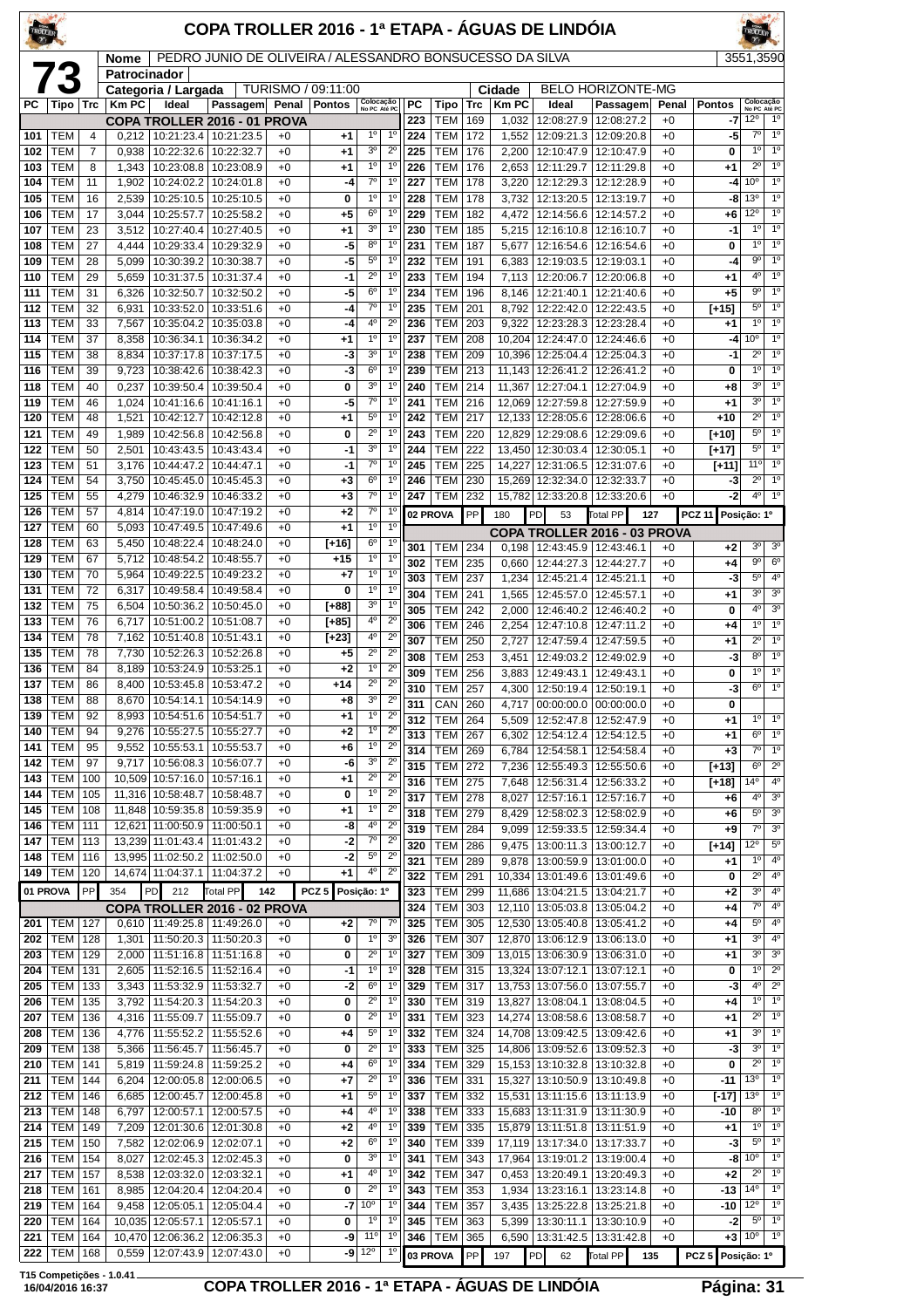| TROLLER    |                          |                |                 |                                        | COPA TROLLER 2016 - 1ª ETAPA - ÁGUAS DE LINDÓIA         |              |                    |                                                |                                  |                  |                              |            |                  |                                              |                                       |              |                   | <b>FROLLER</b>                           |                                            |
|------------|--------------------------|----------------|-----------------|----------------------------------------|---------------------------------------------------------|--------------|--------------------|------------------------------------------------|----------------------------------|------------------|------------------------------|------------|------------------|----------------------------------------------|---------------------------------------|--------------|-------------------|------------------------------------------|--------------------------------------------|
|            |                          |                | Nome            |                                        | RUI CESAR SCHMITZ / JONAS SCHMITZ                       |              |                    |                                                |                                  |                  |                              |            |                  |                                              |                                       |              |                   | 3577,3511                                |                                            |
|            | 74                       |                | Patrocinador    | Categoria / Largada                    |                                                         |              | TURISMO / 09:12:00 |                                                |                                  |                  |                              |            | Cidade           | <b>GASPAR-SC</b>                             |                                       |              |                   |                                          |                                            |
| РC         | Tipo                     | Trc            | <b>Km PC</b>    | Ideal                                  | Passagem Penal                                          |              | <b>Pontos</b>      | Colocação<br>No PC Até PC                      |                                  | РC               | Tipo                         | Trc        | <b>KmPC</b>      | Ideal                                        | Passagem                              | Penal        | <b>Pontos</b>     | Colocação<br>No PC Até PC                |                                            |
| 101        | TEM                      | 4              | 0,212           |                                        | COPA TROLLER 2016 - 01 PROVA<br>10:22:23.4   10:22:23.6 | $+0$         | $+2$               | $4^{\circ}$                                    | $4^{\circ}$                      | 223<br>224       | TEM<br>TEM                   | 169<br>172 | 1,032<br>1,552   | 12:09:27.9<br>12:10:21.3                     | 12:09:28.0<br>12:10:22.2              | $+0$<br>$+0$ | +1<br>+9          | $2^{\circ}$<br>$11^{\circ}$              | $7^\circ$<br>7 <sup>o</sup>                |
| 102        | TEM                      | $\overline{7}$ | 0,938           |                                        | 10:23:32.6   10:23:32.6                                 | $+0$         | 0                  | 1 <sup>0</sup>                                 | $1^{\circ}$                      | 225              | <b>TEM</b>                   | 176        | 2,200            | 12:11:47.9                                   | 12:11:47.9                            | $+0$         | 0                 | $2^{\circ}$                              | $5^{\rm o}$                                |
| 103        | <b>TEM</b>               | 8              | 1,343           | 10:24:08.8                             | 10:24:09.3                                              | $+0$         | +5                 | $2^{\circ}$                                    | $2^{\circ}$                      | 226              | <b>TEM</b>                   | 176        | 2,653            | 12:12:29.7                                   | 12:12:30.6                            | $+0$         | +9                | $11^{\circ}$                             | $5^{\circ}$                                |
| 104        | TEM                      | 11             | 1,902           | 10:25:02.2                             | 10:25:03.9                                              | $+0$         | +17                | $11^{\circ}$<br>$5^{\circ}$                    | $5^{\circ}$<br>$4^{\circ}$       | 227              | <b>TEM</b>                   | 178        | 3,220            | 12:13:29.3                                   | 12:13:30.0                            | $+0$         | +7                | 13°<br>$4^{\circ}$                       | $\overline{7^\circ}$<br>$7^\circ$          |
| 105<br>106 | TEM<br>TEM               | 16<br>17       | 2,539<br>3,044  | 10:26:57.7                             | 10:26:10.5   10:26:11.0<br>10:26:57.9                   | $+0$<br>$+0$ | +5<br>$+2$         | 3 <sup>o</sup>                                 | $5^{\circ}$                      | 228<br>229       | <b>TEM</b><br><b>TEM</b>     | 178<br>182 | 3,732<br>4,472   | 12:14:20.5<br>12:15:56.6                     | 12:14:20.6<br>12:15:56.5              | $+0$<br>$+0$ | +1<br>-1          | $2^{\circ}$                              | $6^{\circ}$                                |
| 107        | TEM                      | 23             | 3,512           | 10:28:40.4                             | 10:28:41.1                                              | $+0$         | $+7$               | $5^{\circ}$                                    | 4°                               | 230              | <b>TEM</b>                   | 185        | 5,215            | 12:17:10.8                                   | 12:17:11.9                            | $+0$         | $+11$             | $6^{\circ}$                              | $6^{\circ}$                                |
| 108        | TEM                      | 27             | 4,444           | 10:30:33.4                             | 10:30:33.4                                              | $+0$         | 0                  | 1 <sup>0</sup>                                 | 3 <sup>o</sup>                   | 231              | <b>TEM</b>                   | 187        | 5,677            | 12:17:54.6                                   | 12:17:55.4                            | $+0$         | +8                | 9 <sup>o</sup>                           | $6^{\circ}$                                |
| 109<br>110 | TEM<br>TEM               | 28<br>29       | 5,099<br>5,659  | 10:31:39.2<br>10:32:37.5               | 10:31:39.2<br>10:32:38.0                                | $+0$<br>$+0$ | 0<br>$+5$          | $2^{\circ}$<br>6 <sup>o</sup>                  | 3 <sup>o</sup><br>30             | 232<br>233       | TEM<br><b>TEM</b>            | 191<br>194 | 6,383<br>7,113   | 12:20:03.5<br>12:21:06.7                     | 12:20:03.3<br>12:21:07.3              | $+0$<br>$+0$ | -2<br>+6          | $4^{\circ}$<br>13 <sup>o</sup>           | $6^{\circ}$<br>$7^\circ$                   |
| 111        | TEM                      | 31             | 6,326           | 10:33:50.7                             | 10:33:50.8                                              | $+0$         | $+1$               | $2^{\circ}$                                    | 3 <sup>0</sup>                   | 234              | <b>TEM</b>                   | 196        | 8,146            | 12:22:40.1                                   | 12:22:40.9                            | $+0$         | $+8$              | $11^{\circ}$                             | $\overline{7^{\circ}}$                     |
| 112        | TEM                      | 32             | 6,931           | 10:34:52.0                             | 10:34:52.0                                              | $+0$         | 0                  | $1^{\circ}$                                    | 3 <sup>o</sup>                   | 235              | <b>TEM</b>                   | 201        | 8,792            | 12:23:42.0                                   | 12:23:43.9                            | $+0$         | [+19]             | $9^{\circ}$                              | 8 <sup>o</sup>                             |
| 113<br>114 | TEM<br><b>TEM</b>        | 33<br>37       | 7,567<br>8,358  | 10:36:04.2<br>10:37:34.1               | 10:36:04.2<br>10:37:34.9                                | $+0$<br>$+0$ | 0<br>+8            | 1 <sup>0</sup><br>6 <sup>o</sup>               | 3 <sup>o</sup><br>30             | 236<br>237       | <b>TEM</b><br>TEM            | 203<br>208 | 9,322<br>10,204  | 12:25:47.0                                   | 12:24:28.3   12:24:29.3<br>12:25:46.8 | $+0$<br>$+0$ | $+10$<br>-2       | $\overline{7}^{\circ}$<br>$8^{\circ}$    | $\overline{7^0}$<br>$7^\circ$              |
| 115        | TEM                      | 38             | 8,834           | 10:38:17.8                             | 10:38:18.1                                              | $+0$         | $+3$               | 4 <sup>0</sup>                                 | 3 <sup>o</sup>                   | 238              | <b>TEM</b>                   | 209        | 10,396           | 12:26:04.4                                   | 12:26:05.2                            | $+0$         | +8                | $7^\circ$                                | $6^{\circ}$                                |
| 116        | TEM                      | 39             | 9,723           | 10:39:42.6                             | 10:39:42.6                                              | $+0$         | 0                  | 1 <sup>0</sup>                                 | 3 <sup>o</sup>                   | 239              | <b>TEM</b>                   | 213        |                  | 11,143   12:27:41.2                          | 12:27:40.7                            | $+0$         | -5                | 12°                                      | $\overline{7^{\circ}}$                     |
| 118        | TEM                      | 40             | 0,237           | 10:40:50.4                             | 10:40:50.4                                              | $+0$         | 0                  | $1^{\circ}$<br>90                              | 3 <sup>o</sup><br>3 <sup>o</sup> | 240              | <b>TEM</b>                   | 214        | 11,367           | 12:28:04.1                                   | 12:28:05.6                            | $+0$         | $+15$             | 10 <sup>o</sup><br>12°                   | $8^{\circ}$<br>8 <sup>o</sup>              |
| 119<br>120 | TEM<br>TEM               | 46<br>48       | 1,024<br>1,521  | 10:42:16.6<br>10:43:12.7               | 10:42:15.4<br>10:43:12.2                                | $+0$<br>$+0$ | $-12$<br>-5        | 10 <sup>o</sup>                                | 4 <sup>0</sup>                   | 241<br>242       | TEM<br><b>TEM</b>            | 216<br>217 | 12,069           | 12:28:59.8<br>12,133 12:29:05.6 12:29:07.5   | 12:29:00.3                            | $+0$<br>$+0$ | +5<br>[+19]       | 11 <sup>o</sup>                          | $8^{\circ}$                                |
| 121        | <b>TEM</b>               | 49             | 1,989           | 10:43:56.8                             | 10:43:57.0                                              | $+0$         | $+2$               | $7^\circ$                                      | $4^{\circ}$                      | 243              | <b>TEM</b>                   | 220        | 12,829           | 12:30:08.6                                   | 12:30:15.3                            | $+0$         | $[+67]$           | 13 <sup>o</sup>                          | $9^{\circ}$                                |
| 122        | TEM                      | 50             | 2,501           |                                        | 10:44:43.5   10:44:43.5                                 | $+0$         | 0                  | $1^{\circ}$                                    | $4^{\circ}$                      | 244              | <b>TEM</b>                   | 222        | 13,450           | 12:31:03.4                                   | 12:31:06.0                            | $+0$         | $[+26]$           | $12^{\circ}$                             | $9^{\circ}$<br>10 <sup>o</sup>             |
| 123<br>124 | TEM<br>TEM               | 51<br>54       | 3,176<br>3,750  | 10:45:47.2<br>10:46:45.0               | 10:45:47.2<br>10:46:45.3                                | $+0$<br>$+0$ | 0<br>$+3$          | $2^{\circ}$<br>$7^\circ$                       | 4 <sup>0</sup><br>4°             | 245<br>246       | <b>TEM</b><br><b>TEM</b>     | 225<br>230 | 14,227<br>15,269 | 12:32:06.5<br>12:33:34.0                     | 12:32:07.8<br>12:33:34.6              | $+0$<br>$+0$ | $+13$<br>+6       | 13 <sup>0</sup><br>$4^{\circ}$           | 9 <sup>o</sup>                             |
| 125        | TEM                      | 55             | 4,279           | 10:47:32.9                             | 10:47:33.1                                              | $+0$         | $+2$               | 6 <sup>o</sup>                                 | 4°                               | 247              | <b>TEM</b>                   | 232        | 15,782           | 12:34:20.8   12:34:21.6                      |                                       | $+0$         | +8                | $9^{\circ}$                              | $9^{\circ}$                                |
| 126        | TEM                      | 57             | 4,814           | 10:48:19.0                             | 10:48:19.4                                              | $+0$         | +4                 | 90                                             | 4 <sup>0</sup>                   |                  | 02 PROVA                     | PP         | 357              | PD<br>131                                    | <b>Total PP</b><br>226                |              | PCZ <sub>4</sub>  | Posição: 9º                              |                                            |
| 127<br>128 | TEM<br>TEM               | 60<br>63       | 5,093<br>5,450  | 10:48:49.5                             | 10:48:51.0<br>10:49:22.4   10:49:23.9                   | $+0$<br>$+0$ | $+15$<br>$+15$     | 6 <sup>o</sup><br>$5^{\circ}$                  | 3 <sup>o</sup><br>3 <sup>o</sup> |                  |                              |            |                  |                                              | COPA TROLLER 2016 - 03 PROVA          |              |                   |                                          |                                            |
| 129        | <b>TEM</b>               | 67             | 5,712           | 10:49:54.2                             | 10:49:57.0                                              | $+0$         | [+28]              | 6 <sup>o</sup>                                 | 3 <sup>o</sup>                   | 301<br>302       | TEM<br><b>TEM</b>            | 234<br>235 | 0,198<br>0,660   | 12:44:45.9 12:44:46.1<br>12:45:27.3          | 12:45:27.6                            | $+0$<br>$+0$ | +2<br>+3          | $5^{\circ}$<br>$8^{\circ}$               | $5^{\circ}$<br>$4^{\circ}$                 |
| 130        | TEM                      | 70             | 5,964           | 10:50:22.5                             | 10:50:24.4                                              | $+0$         | $[+19]$            | $4^{\circ}$                                    | 3 <sup>o</sup>                   | 303              | <b>TEM</b>                   | 237        | 1,234            | 12:46:21.4                                   | 12:46:21.2                            | $+0$         | -2                | 3 <sup>o</sup>                           | $2^{\circ}$                                |
| 131<br>132 | TEM<br>TEM               | 72<br>75       | 6,317<br>6,504  | 10:50:58.4<br>10:51:36.2               | 10:50:59.3<br>10:51:39.6                                | $+0$<br>$+0$ | +9<br>$[+34]$      | $5^{\circ}$<br>1 <sup>0</sup>                  | 3 <sup>0</sup><br>$2^{\circ}$    | 304              | <b>TEM</b>                   | 241        | 1,565            | 12:46:57.0                                   | 12:46:57.0                            | $+0$         | 0                 | $2^{\circ}$                              | 10                                         |
| 133        | TEM                      | 76             | 6,717           | 10:52:00.2                             | 10:52:01.4                                              | $+0$         | $+12$              | 1 <sup>0</sup>                                 | 1 <sup>0</sup>                   | 305<br>306       | <b>TEM</b><br><b>TEM</b>     | 242<br>246 | 2,000<br>2,254   | 12:47:40.2<br>12:48:10.8                     | 12:47:40.3<br>12:48:12.0              | $+0$<br>$+0$ | $+1$<br>$[+12]$   | $7^\circ$<br>$7^\circ$                   | $2^{\circ}$<br>$2^{\circ}$                 |
| 134        | <b>TEM</b>               | 78             | 7,162           | 10:52:40.8                             | 10:52:41.3                                              | $+0$         | +5                 | $1^{\circ}$                                    | $1^{\circ}$                      | 307              | TEM                          | 250        | 2,727            | 12:48:59.4                                   | 12:48:59.9                            | $+0$         | +5                | 9 <sup>o</sup>                           | 4 <sup>0</sup>                             |
| 135        | TEM                      | 78             | 7,730           | 10:53:26.3                             | 10:53:26.4                                              | $+0$         | +1                 | $1^{\circ}$                                    | $1^{\circ}$<br>1 <sup>0</sup>    | 308              | <b>TEM</b>                   | 253        | 3,451            | 12:50:03.2                                   | 12:50:03.3                            | $+0$         | +1                | 4 <sup>0</sup>                           | 3 <sup>o</sup>                             |
| 136<br>137 | TEM<br>TEM               | 84<br>86       | 8,189<br>8,400  | 10:54:24.9<br>10:54:45.8               | 10:54:24.4<br>10:54:47.1                                | $+0$<br>$+0$ | -5<br>$+13$        | $2^{\circ}$<br>$1^{\circ}$                     | $1^{\circ}$                      | 309<br>310       | <b>TEM</b><br><b>TEM</b>     | 256<br>257 | 3,883<br>4,300   | 12:50:43.1                                   | 12:50:43.2                            | $+0$<br>$+0$ | +1                | 6 <sup>o</sup><br>$\overline{3^0}$       | 3 <sup>0</sup><br>$\overline{2^{\circ}}$   |
| 138        | <b>TEM</b>               | 88             | 8,670           | 10:55:14.1   10:55:12.9                |                                                         | $+0$         | $-12$              | $5^{\circ}$                                    | 1 <sup>o</sup>                   | $\overline{311}$ | $CRN$ 260                    |            |                  | 12:51:19.4   12:51:19.5                      | 4,717 00:00:00.0 00:00:00.0           | $+0$         | +1<br>0           |                                          |                                            |
| 139        | TEM                      | 92             | 8,993           |                                        | 10:55:51.6   10:55:53.5                                 | $+0$         | [+19]              | 3 <sup>o</sup>                                 | $1^{\circ}$                      | 312              | <b>TEM 264</b>               |            | 5,509            |                                              | 12:53:47.8   12:53:48.5               | $+0$         | +7                | $9^{\circ}$                              | 3 <sup>o</sup>                             |
| 140<br>141 | TEM<br>TEM               | 94<br>95       | 9,276<br>9,552  | 10:56:27.5<br>10:56:53.1               | 10:56:29.2<br>10:56:54.7                                | $+0$<br>$+0$ | +17<br>+16         | 3 <sup>o</sup><br>$4^{\circ}$                  | $1^{\circ}$<br>$1^{\circ}$       | 313              | <b>TEM</b>                   | 267        | 6,302            | 12:55:12.4                                   | 12:55:13.1                            | $+0$         | +7                | 13 <sup>0</sup><br>$1^{\circ}$           | $4^{\circ}$<br>3 <sup>o</sup>              |
| 142        | TEM                      | 97             | 9,717           | 10:57:08.3                             | 10:57:08.2                                              | $+0$         | $-1$               | $2^{\circ}$                                    | $1^{\circ}$                      | 314<br>315       | <b>TEM</b><br><b>TEM</b>     | 269<br>272 | 6.784<br>7,236   | 12:55:58.1                                   | 12:55:58.2<br>12:56:49.3 12:56:49.7   | $+0$<br>$+0$ | +1<br>+4          | $2^{\circ}$                              | 3 <sup>o</sup>                             |
| 143        | TEM                      | 100            | 10,509          | 10:58:16.0                             | 10:58:15.7                                              | $+0$         | -3                 | $4^{\circ}$                                    | $1^{\circ}$                      | 316              | TEM                          | 275        | 7,648            | 12:57:31.4                                   | 12:57:31.5                            | $+0$         | +1                | 3 <sup>o</sup>                           | $2^{\circ}$                                |
| 144<br>145 | TEM<br>TEM               | 105<br>108     |                 | 11,316 10:59:48.7<br>11,848 11:00:35.8 | 10:59:48.3<br>11:00:36.2                                | $+0$<br>$+0$ | -4<br>+4           | 3 <sup>o</sup><br>$5^{\circ}$                  | $1^{\circ}$<br>$1^{\circ}$       | 317              | <b>TEM</b>                   | 278        | 8,027            | 12:58:16.1                                   | 12:58:16.4                            | $+0$         | +3                | $1^{\circ}$                              | $\overline{2^{\circ}}$<br>$\overline{2^0}$ |
| 146        | <b>TEM</b>               | 111            |                 | 12,621 11:01:50.9                      | 11:01:50.0                                              | $+0$         | -9                 | $5^{\circ}$                                    | $1^{\circ}$                      | 318<br>319       | <b>TEM 279</b><br><b>TEM</b> | 284        | 8,429<br>9,099   | 13:00:33.5                                   | 12:59:02.3   12:59:02.7<br>13:00:34.1 | $+0$<br>$+0$ | +4<br>+6          | 3 <sup>o</sup><br>$5^{\circ}$            | $2^{\circ}$                                |
| 147        | TEM                      | 113            |                 | 13,239 11:02:43.4                      | 11:02:43.4                                              | $+0$         | 0                  | 1 <sup>0</sup>                                 | $1^{\circ}$                      | 320              | TEM                          | 286        | 9,475            | 13:01:11.3                                   | 13:01:11.4                            | $+0$         | +1                | 1 <sup>0</sup>                           | $2^{\circ}$                                |
| 148        | <b>TEM</b>               | 116            |                 | 13,995 11:03:50.2                      | 11:03:50.1                                              | $+0$<br>$+0$ | -1<br>0            | $3^{\rm o}$<br>$1^{\circ}$                     | $1^{\circ}$<br>$1^{\circ}$       | 321              | <b>TEM</b>                   | 289        | 9,878            | 13:01:59.9                                   | 13:02:00.1                            | $+0$         | +2                | 3 <sup>o</sup>                           | $2^{\circ}$                                |
| 149        | <b>TEM</b><br>01 PROVA   | 120<br>PP      | 325             | 14,674 11:05:37.1<br><b>PD</b><br>100  | 11:05:37.1<br>Total PP                                  | 225          | <b>PCZ 11</b>      | Posição: 2º                                    |                                  | 322<br>323       | <b>TEM</b><br><b>TEM</b>     | 291<br>299 | 10,334<br>11,686 | 13:02:49.6<br>13:05:21.5   13:05:22.2        | 13:02:50.2                            | $+0$<br>$+0$ | +6<br>+7          | 6 <sup>o</sup><br>$4^{\rm o}$            | $2^{\circ}$<br>1 <sup>o</sup>              |
|            |                          |                |                 |                                        | COPA TROLLER 2016 - 02 PROVA                            |              |                    |                                                |                                  | 324              | TEM                          | 303        | 12,110           | 13:06:03.8                                   | 13:06:04.2                            | $+0$         | +4                | 6 <sup>o</sup>                           | 1 <sup>0</sup>                             |
| 201        | TEM                      | 127            |                 | 0,610   11:50:25.8   11:50:26.6        |                                                         | $+0$         | $+8$               | 13 <sup>o</sup>                                | $ 13^{\circ}$                    | 325              | <b>TEM</b>                   | 305        | 12,530           | 13:06:40.8                                   | 13:06:41.7                            | $+0$         | +9                | 8 <sup>o</sup>                           | $\overline{1^{\circ}}$                     |
| 202<br>203 | <b>TEM</b><br>TEM        | 128<br>129     | 1,301<br>2,000  | 11:52:16.8                             | 11:51:20.3   11:51:20.4<br>11:52:17.0                   | $+0$<br>$+0$ | $+1$<br>$+2$       | $8^{\circ}$ 12°<br>$9^{\circ}$ 10 <sup>°</sup> |                                  | 326<br>327       | <b>TEM</b><br>TEM            | 307<br>309 | 13,015           | 12,870 13:07:12.9 13:07:13.4<br>13:07:30.9   | 13:07:31.0                            | $+0$<br>$+0$ | +5<br>+1          | 8 <sup>o</sup><br>$4^{\circ}$            | $1^\circ$<br>1 <sup>°</sup>                |
| 204        | <b>TEM</b>               | 131            | 2,605           | 11:53:16.5                             | 11:53:17.2                                              | $+0$         | +7                 | $12^{\circ}$                                   | $12^{\circ}$                     | 328              | TEM                          | 315        | 13,324           | 13:08:12.1                                   | 13:08:12.5                            | $+0$         | +4                | $2^{\circ}$                              | 1 <sup>o</sup>                             |
| 205        | <b>TEM</b>               | 133            | 3,343           | 11:54:32.9                             | 11:54:33.4                                              | $+0$         | $+5$               | $10^{\circ}$ 12°                               |                                  | 329              | <b>TEM 317</b>               |            |                  | 13,753 13:08:56.0                            | 13:08:56.4                            | $+0$         | +4                | $5^{\circ}$                              | 1 <sup>o</sup>                             |
| 206        | TEM                      | 135            | 3,792           | 11:55:20.3                             | 11:55:20.7                                              | $+0$         | +4                 | $12^{\circ}$                                   | $12^{\circ}$                     | 330              | <b>TEM</b>                   | 319        | 13,827           | 13:09:04.1                                   | 13:09:04.9                            | $+0$         | +8                | $5^{\circ}$<br>$7^{\circ}$               | $2^{\circ}$<br>$2^{\circ}$                 |
| 207<br>208 | TEM<br>TEM               | 136<br>136     | 4,316<br>4,776  | 11:56:09.7<br>11:56:52.2               | 11:56:10.0<br>11:56:53.0                                | $+0$<br>$+0$ | $+3$<br>+8         | 9° 12°<br>11º 12º                              |                                  | 331<br>332       | TEM<br><b>TEM</b>            | 323<br>324 | 14,708           | 14,274 13:09:58.6<br>13:10:42.5   13:10:44.0 | 13:09:59.7                            | $+0$<br>$+0$ | $+11$<br>$[+15]$  | 10 <sup>o</sup>                          | $2^{\circ}$                                |
| 209        | TEM                      | 138            | 5,366           | 11:57:45.7                             | 11:57:46.1                                              | $+0$         | $+4$               | 10 <sup>o</sup>                                | $11^{\circ}$                     | 333              | <b>TEM</b>                   | 325        | 14,806           | 13:10:52.6   13:10:53.9                      |                                       | $+0$         | $[+13]$           | $8^{\circ}$                              | 3 <sup>o</sup>                             |
| 210        | <b>TEM</b>               | 141            | 5,819           | 12:00:24.8                             | 12:00:25.6                                              | $+0$         | $+8$               | 10 <sup>o</sup>                                | $11^{\circ}$                     | 334              | TEM                          | 329        |                  | 15,153 13:11:32.8 13:11:33.6                 |                                       | $+0$         | +8                | $12^{\circ}$                             | 3 <sup>o</sup>                             |
| 211<br>212 | TEM<br>TEM               | 144<br>146     | 6,204<br>6,685  | 12:01:05.8<br>12:01:45.7               | 12:01:07.4<br>12:01:45.6                                | $+0$<br>$+0$ | +16<br>$-1$        | $5^{\circ}$ 10°<br>$3^{\circ}$ 10 $^{\circ}$   |                                  | 336<br>337       | <b>TEM</b><br>TEM            | 331<br>332 | 15,327<br>15,531 | 13:11:50.9<br>13:12:15.6                     | 13:11:50.6<br>13:12:15.7              | $+0$<br>$+0$ | -3<br>+1          | $5^{\circ}$<br>1 <sup>0</sup>            | 3 <sup>o</sup><br>$2^{\circ}$              |
| 213        | <b>TEM</b>               | 148            | 6,797           | 12:01:57.1                             | 12:01:57.9                                              | $+0$         | $+8$               | $6^{\circ}$ 10 $^{\circ}$                      |                                  | 338              | <b>TEM</b>                   | 333        |                  | 15,683 13:12:31.9 13:12:31.0                 |                                       | $+0$         | -9                | $7^\circ$                                | $2^{\circ}$                                |
| 214        | <b>TEM</b>               | 149            | 7,209           | 12:02:30.6                             | 12:02:31.1                                              | $+0$         | +5                 | 11 <sup>o</sup> 10 <sup>o</sup>                |                                  | 339              | <b>TEM</b>                   | 335        | 15,879           | 13:12:51.8                                   | 13:12:53.3                            | $+0$         | [+15]             | 6 <sup>o</sup>                           | 3 <sup>o</sup>                             |
| 215        | <b>TEM</b>               | 150            | 7,582           | 12:03:06.9                             | 12:03:07.0                                              | $+0$         | $+1$               | $5^{\rm o}$<br>$2^{\circ}$                     | $9^{\circ}$<br>9 <sup>o</sup>    | 340<br>341       | <b>TEM</b>                   | 339        | 17,119           | 13:18:34.0                                   | 13:18:33.7                            | $+0$         | -3<br>-7          | 7 <sup>o</sup><br>$\overline{9^{\circ}}$ | 3 <sup>0</sup><br>3 <sup>0</sup>           |
| 216<br>217 | <b>TEM</b><br><b>TEM</b> | 154<br>157     | 8,027<br>8,538  | 12:03:45.3<br>12:04:32.0               | 12:03:45.3<br>12:04:32.0                                | $+0$<br>$+0$ | 0<br>0             | $2^{\circ}$                                    | $9^{\circ}$                      | 342              | TEM<br><b>TEM</b>            | 343<br>347 | 17,964<br>0,453  | 13:20:01.2 13:20:00.5<br>13:21:49.1          | 13:21:49.6                            | $+0$<br>$+0$ | +5                | 6 <sup>o</sup>                           | 3 <sup>0</sup>                             |
| 218        | <b>TEM</b>               | 161            | 8,985           | 12:05:20.4                             | 12:05:20.8                                              | $+0$         | +4                 | 8 <sup>o</sup>                                 | $9^{\circ}$                      | 343              | <b>TEM</b>                   | 353        | 1,934            | 13:24:16.1                                   | 13:24:16.0                            | $+0$         | $-1$              | $4^{\circ}$                              | $\overline{2^0}$                           |
| 219        | <b>TEM</b>               | 164            | 9,458<br>10.035 | 12:06:05.1                             | 12:06:05.0                                              | $+0$         | $-1$               | 4 <sup>0</sup><br>8 <sup>o</sup>               | $9^{\circ}$<br>$9^{\circ}$       | 344              | TEM<br><b>TEM</b>            | 357        | 3.435            | 13:26:22.8                                   | 13:26:22.3                            | $+0$         | -5                | 90<br>$10^{\circ}$                       | $2^{\circ}$<br>$2^{\circ}$                 |
| 220<br>221 | <b>TEM</b><br><b>TEM</b> | 164<br>164     |                 | 12:06:57.1<br>10,470 12:07:36.2        | 12:06:57.4<br>12:07:36.0                                | $+0$<br>$+0$ | $^{+3}$<br>$-2$    | $2^{\circ}$                                    | 8 <sup>o</sup>                   | 345<br>346       | <b>TEM</b>                   | 363<br>365 | 5,399<br>6,590   | 13:31:11.1                                   | 13:31:11.5<br>13:32:42.5   13:32:42.5 | $+0$<br>$+0$ | +4<br>0           | $2^{\circ}$                              | $2^{\circ}$                                |
| 222        | <b>TEM</b>               | 168            | 0,559           | 12:08:43.9                             | 12:08:43.9                                              | $+0$         | 0                  | $1^{\circ}$                                    | $7^\circ$                        |                  | 03 PROVA                     | PP         | 212              | P <sub>D</sub><br>55                         | <b>Total PP</b><br>157                |              | PCZ 2 Posição: 2º |                                          |                                            |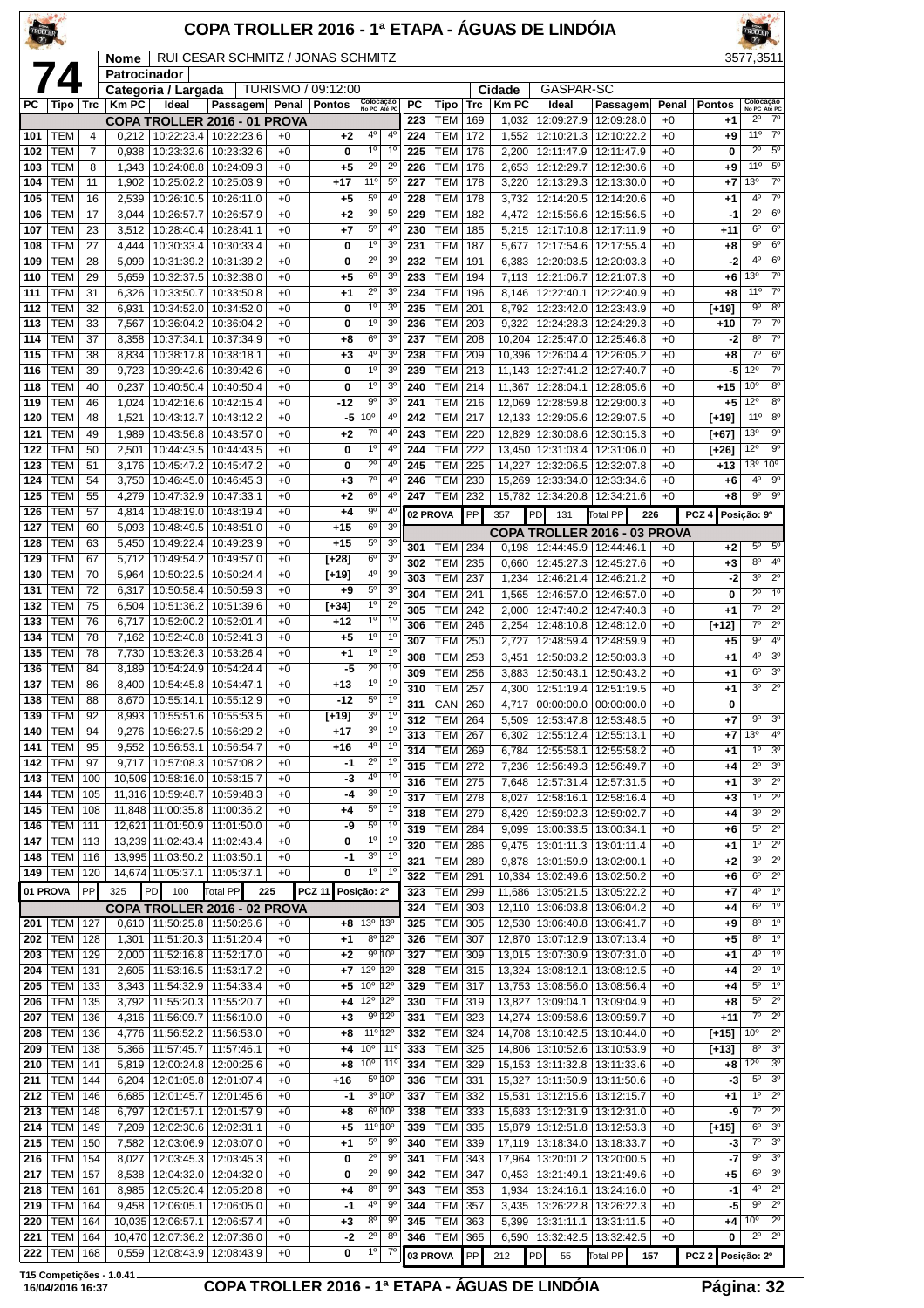| <b>TROLLER</b> |                          |                                  |                |                                                            | COPA TROLLER 2016 - 1ª ETAPA - ÁGUAS DE LINDÓIA                 |              |                        |                                             |                               |            |                          |            |                |                                        |                                               |                 |                    |                                    |                                     |
|----------------|--------------------------|----------------------------------|----------------|------------------------------------------------------------|-----------------------------------------------------------------|--------------|------------------------|---------------------------------------------|-------------------------------|------------|--------------------------|------------|----------------|----------------------------------------|-----------------------------------------------|-----------------|--------------------|------------------------------------|-------------------------------------|
|                |                          |                                  | Nome           |                                                            | MARCIO FERREIRA AGOSTINHO / CESAR AUGUSTO VALERIO SILVA PEREIRA |              |                        |                                             |                               |            |                          |            |                |                                        |                                               |                 |                    | 3574.3535                          |                                     |
|                | 75                       |                                  | Patrocinador   | Categoria / Largada                                        |                                                                 |              | TURISMO / 09:13:00     |                                             |                               |            |                          |            | Cidade         | SAO PAULO-SP                           |                                               |                 |                    |                                    |                                     |
| <b>PC</b>      | Tipo                     | Trc                              | $Km$ PC        | Ideal                                                      | Passagem Penal                                                  |              | <b>Pontos</b>          | Colocação<br>No PC Até PC                   |                               | <b>PC</b>  | Tipo                     | Trc        | <b>Km PC</b>   | Ideal                                  | Passagem                                      | Penal           | <b>Pontos</b>      | Colocação<br>No PC Até PC          |                                     |
|                |                          |                                  |                | COPA TROLLER 2016 - 01 PROVA                               |                                                                 |              |                        | 13º 13º                                     |                               | 223        | TEM                      | 169        | 1,032          | 12:10:27.9                             | 12:10:27.9                                    | $+0$            | 0                  | 1 <sup>0</sup><br>10 <sup>o</sup>  | $5^{\circ}$<br>6 <sup>o</sup>       |
| 101<br>102     | TEM<br><b>TEM</b>        | $\overline{4}$<br>$\overline{7}$ | 0,938          | $0,212$   10:23:23.4   10:32:47.3<br>10:24:32.6            | 10:33:40.0                                                      | $+0$<br>$+0$ | $[+5.639]$<br>$+5.474$ | 13º 13º                                     |                               | 224<br>225 | <b>TEM</b><br><b>TEM</b> | 172<br>176 | 2,200          | 12:12:47.9                             | 1,552   12:11:21.3   12:11:22.2<br>12:12:49.5 | $+0$<br>$+0$    | $+9$<br>$+16$      | 10 <sup>o</sup>                    | $7^{\circ}$                         |
| 103            | TEM                      | 8                                | 1,343          | 10:25:08.8                                                 | 10:34:17.9                                                      | $+0$         | [+5.491]               | 13 <sup>o</sup>  13 <sup>o</sup>            |                               | 226        | <b>TEM</b>               | 176        | 2,653          | 12:13:29.7                             | 12:13:29.2                                    | $+0$            | -5                 | $7^\circ$                          | $7^\circ$                           |
| 104            | TEM                      | 11                               | 1,902          | 10:26:02.2   10:35:04.5                                    |                                                                 | $+0$         | $+5.423$               | $13^{\circ}$ $13^{\circ}$                   |                               | 227        | TEM                      | 178        | 3,220          |                                        | 12:14:29.3   12:14:29.1                       | $+0$            | -2                 | $5^{\circ}$                        | $6^{\circ}$                         |
| 105<br>106     | <b>TEM</b>               | 16                               | 2,539          | 10:27:10.5                                                 | 10:35:55.0                                                      | $+0$         | $+5.245$               | $13^{\circ}$ $ 13^{\circ}$<br>$13^{\circ}$  | $ 13^{\circ}$                 | 228<br>229 | <b>TEM</b>               | 178        | 3,732          | 12:15:20.5                             | 12:15:20.5                                    | $+0$<br>$+0$    | 0<br>-1            | 3 <sup>o</sup><br>4 <sup>0</sup>   | $5^{\circ}$<br>$5^{\circ}$          |
| 107            | тем<br>TEM               | 17<br>23                         | 3,044<br>3,512 | 10:27:57.7<br>10:29:40.4                                   | 10:36:36.4<br>10:37:17.2                                        | $+0$<br>$+0$ | $+5.187$<br>$+4.568$   | 13 <sup>o</sup> 13 <sup>o</sup>             |                               | 230        | TEM<br><b>TEM</b>        | 182<br>185 | 4,472<br>5,215 | 12:16:56.6<br>12:18:10.8               | 12:16:56.5<br>12:18:11.8                      | $+0$            | $+10$              | 4 <sup>0</sup>                     | $5^{\circ}$                         |
| 108            | TEM                      | 27                               | 4,444          | 10:31:33.4                                                 | 10:38:33.5                                                      | +0           | $+4.201$               | $13^{\circ}$ $ 13^{\circ}$                  |                               | 231        | <b>TEM</b>               | 187        | 5,677          | 12:18:54.6                             | 12:18:54.5                                    | $+0$            | -1                 | 4 <sup>0</sup>                     | $4^{\circ}$                         |
| 109            | TEM                      | 28                               | 5,099          | 10:32:39.2                                                 | 10:39:39.3                                                      | $+0$         | $+4.201$               | 13º 13º                                     |                               | 232        | TEM                      | 191        | 6,383          | 12:21:03.5                             | 12:21:04.4                                    | $+0$            | +9                 | 13 <sup>o</sup>                    | $5^{\circ}$                         |
| 110<br>111     | TEM<br>TEM               | 29<br>31                         | 5,659<br>6,326 | 10:33:37.5<br>10:34:50.7                                   | 10:40:31.5<br>10:41:23.7                                        | +0<br>+0     | $+4.140$<br>$+3.930$   | 13º 13º<br>13 <sup>o</sup> 13 <sup>o</sup>  |                               | 233<br>234 | TEM<br><b>TEM</b>        | 194<br>196 | 7,113<br>8,146 | 12:22:06.7<br>12:23:40.1               | 12:22:06.6<br>12:23:41.0                      | $+0$<br>$+0$    | -1<br>$+9$         | $5^{\circ}$<br>12°                 | $5^{\circ}$<br>$5^{\rm o}$          |
| 112            | TEM                      | 32                               | 6,931          | 10:35:52.0                                                 | 10:42:02.1                                                      | $+0$         | $+3.701$               | 12 <sup>o</sup> 13 <sup>o</sup>             |                               | 235        | <b>TEM</b>               | 201        | 8,792          | 12:24:42.0                             | 12:24:44.3                                    | $+0$            | $[+23]$            | $11^{\circ}$                       | $\overline{7^\circ}$                |
| 113            | TEM                      | 33                               | 7,567          | 10:37:04.2                                                 | 10:42:56.3                                                      | $+0$         | $+3.521$               | 12º 13º                                     |                               | 236        | <b>TEM</b>               | 203        | 9,322          | 12:25:28.3                             | 12:25:29.8                                    | $+0$            | $+15$              | 10 <sup>o</sup>                    | 8 <sup>o</sup>                      |
| 114            | TEM                      | 37                               | 8,358          | 10:38:34.1                                                 | 10:43:47.6                                                      | $+0$         | $+3.135$               | 12 <sup>o</sup> 13 <sup>o</sup>             |                               | 237        | <b>TEM</b>               | 208        |                | 10,204 12:26:47.0                      | 12:26:47.2                                    | $+0$            | $+2$               | 6 <sup>o</sup>                     | 8 <sup>o</sup>                      |
| 115            | TEM                      | 38                               | 8,834          | 10:39:17.8                                                 | 10:44:17.0                                                      | $+0$         | $+2.992$               | 12º 13º<br>12 <sup>o</sup> 13 <sup>o</sup>  |                               | 238        | <b>TEM</b>               | 209        |                | 10.396 12:27:04.4                      | 12:27:05.0                                    | $+0$            | +6                 | 4°<br>5 <sup>o</sup>               | $7^\circ$<br>$6^{\circ}$            |
| 116<br>118     | TEM<br><b>TEM</b>        | 39<br>40                         | 9,723<br>0,237 | 10:40:42.6<br>10:41:50.4                                   | 10:45:06.7<br>10:45:45.4                                        | +0<br>$+0$   | $+2.641$<br>$+2.350$   | 12º 13º                                     |                               | 239<br>240 | <b>TEM</b><br><b>TEM</b> | 213<br>214 | 11.143         | 12:28:41.2<br>11,367 12:29:04.1        | 12:28:41.1<br>12:29:05.7                      | $+0$<br>$+0$    | -1<br>+16          | 11 <sup>0</sup>                    | $7^\circ$                           |
| 119            | <b>TEM</b>               | 46                               | 1,024          | 10:43:16.6                                                 | 10:46:38.2                                                      | $+0$         | $+2.016$               | 12º 13º                                     |                               | 241        | <b>TEM</b>               | 216        |                | 12,069 12:29:59.8                      | 12:29:59.9                                    | $+0$            | $+1$               | 4 <sup>0</sup>                     | $7^\circ$                           |
| 120            | TEM                      | 48                               | 1,521          | 10:44:12.7                                                 | 10:47:11.9                                                      | $+0$         | $+1.792$               | 12 <sup>o</sup> 13 <sup>o</sup>             |                               | 242        | <b>TEM</b>               | 217        |                | 12,133 12:30:05.6                      | 12:30:06.8                                    | $+0$            | $+12$              | $5^{\circ}$                        | $7^\circ$                           |
| 121            | TEM                      | 49                               | 1,989          | 10:44:56.8                                                 | 10:47:37.5                                                      | $+0$         | $+1.607$               | 12º 13º                                     |                               | 243        | <b>TEM</b>               | 220        |                | 12,829 12:31:08.6                      | 12:31:10.2                                    | $+0$            | $+16$              | 7 <sup>o</sup>                     | $6^{\circ}$                         |
| 122<br>123     | <b>TEM</b><br>TEM        | 50<br>51                         | 2,501<br>3,176 | 10:46:47.2                                                 | 10:45:43.5   10:48:03.2<br>10:48:39.6                           | $+0$<br>+0   | $+1.397$<br>$+1.124$   | 12 <sup>o</sup> 13 <sup>o</sup><br>12º  13º |                               | 244<br>245 | <b>TEM</b><br><b>TEM</b> | 222<br>225 | 14,227         | 13.450 12:32:03.4<br>12:33:06.5        | 12:32:06.2<br>12:33:07.0                      | $+0$<br>$+0$    | [+28]<br>$+5$      | 13°<br>6 <sup>o</sup>              | $7^\circ$<br>$7^\circ$              |
| 124            | TEM                      | 54                               | 3,750          | 10:47:45.0   10:49:15.1                                    |                                                                 | $+0$         | $+901$                 | 12º 13º                                     |                               | 246        | <b>TEM</b>               | 230        |                |                                        | 15,269 12:34:34.0 12:34:37.0                  | $+0$            | $[+30]$            | 11 <sup>0</sup>                    | $7^\circ$                           |
| 125            | <b>TEM</b>               | 55                               | 4,279          | 10:48:32.9                                                 | 10:49:42.0                                                      | $+0$         | +691                   | 12º 13º                                     |                               | 247        | <b>TEM</b>               | 232        |                | 15,782 12:35:20.8                      | 12:35:21.5                                    | $+0$            | $+7$               | 8 <sup>0</sup>                     | $7^\circ$                           |
| 126            | TEM                      | 57                               | 4,814          | 10:49:19.0                                                 | 10:50:10.2                                                      | $+0$         | $+512$                 | $12^{\circ}$ 12 <sup>°</sup>                |                               |            | 02 PROVA                 | PP         | 310            | PD<br>98                               | Total PP                                      | 212             | PCZ 4 Posicão: 7º  |                                    |                                     |
| 127<br>128     | TEM<br><b>TEM</b>        | 60<br>63                         | 5,093<br>5,450 | 10:49:49.5<br>10:50:22.4                                   | 10:50:33.5<br>10:51:03.0                                        | $+0$<br>$+0$ | $+440$<br>$+406$       | 12º 12º<br>12 <sup>o</sup> 12 <sup>o</sup>  |                               |            |                          |            |                |                                        | COPA TROLLER 2016 - 03 PROVA                  |                 |                    |                                    |                                     |
| 129            | TEM                      | 67                               | 5,712          | 10:50:54.2                                                 | 10:51:35.9                                                      | $+0$         | $+417$                 | 12º  12º                                    |                               | 301<br>302 | TEM<br>TEM               | 234<br>235 | 0,198<br>0,660 | 12:46:27.3                             | 12:45:45.9   12:45:46.2<br>12:46:27.5         | $+0$<br>$+0$    | $+3$<br>$+2$       | $7^\circ$<br>$7^\circ$             | $7^\circ$<br>3 <sup>o</sup>         |
| 130            | TEM                      | 70                               | 5,964          | 10:51:22.5                                                 | 10:52:06.2                                                      | $+0$         | $+437$                 | 12 <sup>o</sup> 12 <sup>o</sup>             |                               | 303        | <b>TEM</b>               | 237        |                |                                        | 1,234   12:47:21.4   12:47:21.0               | $+0$            | -4                 | $9^{\circ}$                        | $5^\circ$                           |
| 131            | TEM                      | 72                               | 6,317          | 10:51:58.4                                                 | 10:52:39.1                                                      | +0           | $+407$                 | 11º 12º                                     |                               | 304        | <b>TEM</b>               | 241        | 1,565          | 12:47:57.0                             | 12:47:56.8                                    | $+0$            | -2                 | 6 <sup>o</sup>                     | $5^{\circ}$                         |
| 132<br>133     | TEM<br>TEM               | 75<br>76                         | 6,504<br>6,717 | 10:52:36.2<br>10:53:00.2                                   | 10:55:41.3<br>10:56:08.3                                        | $+0$<br>$+0$ | $+1.851$<br>$+1.881$   | 12º 12º<br>11 <sup>o</sup> 12 <sup>o</sup>  |                               | 305        | <b>TEM</b>               | 242        | 2,000          | 12:48:40.2                             | 12:48:40.0                                    | $+0$            | -2                 | 10 <sup>o</sup>                    | 6 <sup>o</sup>                      |
| 134            | TEM                      | 78                               | 7,162          | 10:53:40.8                                                 | 10:56:46.6                                                      | $+0$         | $+1.858$               | 12°                                         | $12^{\circ}$                  | 306<br>307 | <b>TEM</b><br><b>TEM</b> | 246<br>250 | 2,254<br>2,727 |                                        | 12:49:10.8   12:49:12.4<br>12:49:59.7         | $+0$<br>$+0$    | $+16$              | 10 <sup>o</sup><br>8 <sup>o</sup>  | 8 <sup>o</sup><br>$8^{\circ}$       |
| 135            | TEM                      | 78                               | 7,730          |                                                            | 10:54:26.3   10:57:28.5                                         | $+0$         | $+1.822$               | 12º 12º                                     |                               | 308        | <b>TEM</b>               | 253        | 3,451          | 12:49:59.4<br>12:51:03.2               | 12:51:03.1                                    | $+0$            | $+3$<br>-1         | $2^{\circ}$                        | $7^\circ$                           |
| 136            | TEM                      | 84                               | 8,189          | 10:55:24.9                                                 | 10:58:38.7                                                      | $+0$         | $+1.938$               | 12º 12º                                     |                               | 309        | <b>TEM</b>               | 256        | 3,883          | 12:51:43.1                             | 12:51:43.1                                    | $+0$            | 0                  | 3 <sup>o</sup>                     | $6^{\circ}$                         |
| 137            | TEM                      | 86                               | 8,400          |                                                            | 10:55:45.8   10:59:02.2                                         | $+0$         | $+1.964$               | $12^{\circ}$<br>$12^{\circ}$ 12 $^{\circ}$  | $12^{\circ}$                  | 310        | <b>TEM</b>               | 257        | 4,300          | 12:52:19.4                             | 12:52:18.9                                    | $+0$            | -5                 | $9^{\circ}$                        | $6^{\circ}$                         |
| 138<br>139     | <b>TEM</b><br>TEM        | 88<br>92                         | 8,993          | 8,670   10:56:14.1   10:59:28.6<br>10:56:51.6   11:00:09.6 |                                                                 | $+0$<br>$+0$ | $+1.945$<br>$+1.980$   | 12º 12º                                     |                               | 311        | CAN 260                  |            |                |                                        | 4,717 00:00:00.0 00:00:00.0                   | $+0$            | 0                  | 10 <sup>o</sup>                    | 6 <sup>o</sup>                      |
| 140            | <b>TEM</b>               | 94                               | 9,276          | 10:57:27.5                                                 | 11:00:43.9                                                      | $+0$         | $+1.964$               | 11º 12º                                     |                               | 312<br>313 | TEM<br><b>TEM</b>        | 264<br>267 | 5,509<br>6,302 | 12:54:47.8<br>12:56:12.4               | 12:54:48.5<br>12:56:12.8                      | $+0$<br>$^{+0}$ | +7<br>$^{+4}$      | $9^{\circ}$                        | $7^\circ$                           |
| 141            | TEM                      | 95                               | 9,552          | 10:57:53.1                                                 | 11:01:39.5                                                      | $+0$         | $+2.264$               | 11º 12º                                     |                               | 314        | <b>TEM</b>               | 269        | 6,784          | 12:56:58.1                             | 12:56:58.4                                    | $+0$            | $+3$               | $5^{\circ}$                        | 8 <sup>o</sup>                      |
| 142            | TEM                      | 97                               | 9,717          | 10:58:08.3                                                 | 11:01:55.3                                                      | +0           | $+2.270$               | 11º 12º<br>11º 12º                          |                               | 315        | <b>TEM</b>               | 272        | 7,236          | 12:57:49.3                             | 12:57:50.9                                    | $+0$            | $+16$              | $11^{\circ}$                       | $7^\circ$                           |
| 143<br>144     | <b>TEM</b><br>TEM        | 100<br>105                       |                | 10,509 10:59:16.0<br>11,316 11:00:48.7                     | 11:02:56.9<br>11:04:02.2                                        | $+0$<br>$+0$ | $+2.209$<br>$+1.935$   | 11°12°                                      |                               | 316<br>317 | TEM                      | 275        | 7,648          | 12:58:31.4                             | 12:58:32.0                                    | $+0$            | $+6$               | 10 <sup>o</sup><br>12°             | $7^\circ$<br>$\overline{9^{\circ}}$ |
| 145            | TEM                      | 108                              |                | 11,848 11:01:35.8                                          | 11:04:45.0                                                      | $^{+0}$      | $+1.892$               | 11 <sup>o</sup> 12 <sup>o</sup>             |                               | 318        | TEM<br><b>TEM</b>        | 278<br>279 | 8,027<br>8,429 | 12:59:16.1<br>13:00:02.3               | 12:59:17.5<br>13:00:02.5                      | $+0$<br>$+0$    | +14<br>$+2$        | $2^{\circ}$                        | $7^\circ$                           |
| 146            | <b>TEM</b>               | 111                              |                | 12,621   11:02:50.9                                        | 11:05:38.5                                                      | $+0$         | $+1.676$               | 11º 12º                                     |                               | 319        | <b>TEM</b>               | 284        | 9,099          | 13:01:33.5                             | 13:01:34.8                                    | $^{+0}$         | $+13$              | $11^{\circ}$                       | 8 <sup>o</sup>                      |
| 147            | <b>TEM</b>               | 113                              |                | 13,239 11:03:43.4                                          | 11:06:26.2                                                      | $+0$         | $+1.628$               | 11º 12º<br>11º 12º                          |                               | 320        | <b>TEM</b>               | 286        | 9,475          | 13:02:11.3                             | 13:02:11.8                                    | $^{+0}$         | $+5$               | 6 <sup>o</sup>                     | 8 <sup>o</sup>                      |
| 148<br>149     | <b>TEM</b><br><b>TEM</b> | 116<br>120                       |                | 13,995 11:04:50.2<br>14,674 11:06:37.1                     | 11:07:28.8<br>11:08:11.3                                        | $+0$<br>$+0$ | $+1.586$<br>$+942$     | 11º 12º                                     |                               | 321        | <b>TEM</b>               | 289        | 9,878          | 13:02:59.9                             | 13:03:01.7                                    | $+0$            | $[+18]$            | 13°                                | 8 <sup>o</sup>                      |
|                | 01 PROVA                 | PP                               |                | 117.591 PD 11.130                                          | Total PP 106.461                                                |              | PCZ 0 Posição: 12º     |                                             |                               | 322<br>323 | <b>TEM</b><br><b>TEM</b> | 291<br>299 | 11,686         | 10,334 13:03:49.6<br>13:06:21.5        | 13:03:50.2<br>13:06:23.2                      | $+0$<br>$+0$    | $+6$<br>$+17$      | $7^\circ$<br>10 <sup>o</sup>       | 8 <sup>o</sup><br>$8^{\circ}$       |
|                |                          |                                  |                | COPA TROLLER 2016 - 02 PROVA                               |                                                                 |              |                        |                                             |                               | 324        | TEM                      | 303        |                | 12,110   13:07:03.8                    | 13:07:04.7                                    | $+0$            | $+9$               | $11^{\circ}$                       | 8 <sup>o</sup>                      |
| 201            | TEM                      | 127                              |                | $0,610$   11:51:25.8                                       | 11:51:26.4                                                      | $+0$         | +6                     | $11°$ 11°                                   |                               | 325        | <b>TEM</b>               | 305        |                | 12,530 13:07:40.8                      | 13:07:41.9                                    | $+0$            | +11                | $12^{\circ}$ 10 $^{\circ}$         |                                     |
| 202<br>203     | <b>TEM</b><br><b>TEM</b> | 128<br>129                       | 1,301          | 11:52:20.3<br>11:53:16.8                                   | 11:52:20.3<br>11:53:16.9                                        | $+0$<br>$+0$ | 0                      | $3^{\circ}$ 10 $^{\circ}$<br>$4^{\circ}$    | $8^{\circ}$                   | 326<br>327 | <b>TEM</b><br>TEM        | 307<br>309 |                | 12,870 13:08:12.9<br>13,015 13:08:30.9 | 13:08:13.3                                    | $+0$<br>$+0$    | $+4$<br>$+11$      | $7^\circ$                          | $8^{\circ}$<br>11°10°               |
| 204            | TEM                      | 131                              | 2,000<br>2,605 | 11:54:16.5                                                 | 11:54:17.2                                                      | $+0$         | +1<br>+7               | $11^{\circ} 10^{\circ}$                     |                               | 328        | TEM                      | 315        |                | 13,324 13:09:12.1                      | 13:08:32.0<br>13:09:13.6                      | $+0$            | $+15$              | $5^{\circ}$                        | $7^\circ$                           |
| 205            | <b>TEM</b>               | 133                              | 3,343          | 11:55:32.9                                                 | 11:55:33.1                                                      | $+0$         | $+2$                   | $7^\circ$                                   | 90                            | 329        | TEM                      | 317        |                | 13,753 13:09:56.0                      | 13:09:55.9                                    | $+0$            | $-1$               | 3 <sup>o</sup>                     | 6 <sup>o</sup>                      |
| 206            | <b>TEM</b>               | 135                              | 3,792          | 11:56:20.3                                                 | 11:56:20.5                                                      | $+0$         | $+2$                   | $6^{\rm o}$                                 | $9^{\circ}$                   | 330        | <b>TEM</b>               | 319        |                | 13,827 13:10:04.1                      | 13:10:07.4                                    | $+0$            | $+33$              | 8 <sup>o</sup>                     | $8^{\circ}$                         |
| 207            | TEM                      | 136                              | 4,316          | 11:57:09.7                                                 | 11:57:10.2                                                      | $+0$         | +5                     | $12^{\circ}$                                | $11^{\circ}$                  | 331        | <b>TEM</b>               | 323        |                | 14,274 13:10:58.6                      | 13:10:59.6                                    | $+0$            | $+10$              | $6^{\circ}$                        | $8^{\circ}$                         |
| 208<br>209     | TEM<br><b>TEM</b>        | 136<br>138                       | 4,776<br>5,366 | 11:57:52.2<br>11:58:45.7                                   | 11:57:52.9<br>11:58:46.2                                        | $+0$<br>$+0$ | $+7$<br>$+5$           | 10°<br>$11^{\circ} 10^{\circ}$              | $10^{\circ}$                  | 332<br>333 | <b>TEM</b><br><b>TEM</b> | 324<br>325 |                | 14,708 13:11:42.5<br>14,806 13:11:52.6 | 13:11:42.9<br>13:11:52.8                      | $+0$<br>$+0$    | $^{+4}$<br>$+2$    | 6 <sup>o</sup><br>$2^{\circ}$      | 8 <sup>o</sup><br>$8^{\circ}$       |
| 210            | TEM                      | 141                              | 5,819          | 12:01:24.8                                                 | 12:01:25.3                                                      | $+0$         | +5                     | 7º 10°                                      |                               | 334        | <b>TEM</b>               | 329        |                | 15,153 13:12:32.8                      | 13:12:33.5                                    | $+0$            | $+7$               | $11^{\circ}$                       | 8 <sup>o</sup>                      |
| 211            | TEM                      | 144                              | 6,204          | 12:02:05.8                                                 | 12:02:07.5                                                      | $+0$         | $[+17]$                | $7^\circ$                                   | 90                            | 336        | <b>TEM</b>               | 331        |                | 15,327 13:12:50.9                      | 13:12:51.4                                    | $+0$            | $+5$               | 6 <sup>o</sup>                     | 8 <sup>o</sup>                      |
| 212            | <b>TEM</b>               | 146                              | 6,685          | 12:02:45.7                                                 | 12:02:45.5                                                      | $+0$         | -2                     | 6 <sup>o</sup>                              | $9^{\circ}$                   | 337        | TEM                      | 332        |                |                                        | 15,531   13:13:15.6   13:13:16.4              | $+0$            | $+8$               | $5^{\circ}$                        | 8 <sup>o</sup>                      |
| 213<br>214     | <b>TEM</b><br><b>TEM</b> | 148<br>149                       | 6,797<br>7,209 | 12:02:57.1<br>12:03:30.6                                   | 12:02:57.3<br>12:03:30.3                                        | $+0$<br>$+0$ | $+2$<br>-3             | $2^{\circ}$<br>$9^{\rm o}$                  | 6 <sup>o</sup><br>$8^{\circ}$ | 338<br>339 | TEM<br>TEM               | 333<br>335 |                | 15,683 13:13:31.9<br>15,879 13:13:51.8 | 13:13:39.1<br>13:14:00.6                      | $+0$<br>+0      | $[+72]$<br>$[+88]$ | 13 <sup>o</sup><br>13 <sup>o</sup> | $8^{\rm o}$<br>$8^{\rm o}$          |
| 215            | <b>TEM</b>               | 150                              | 7,582          | 12:04:06.9                                                 | 12:04:06.8                                                      | $+0$         | $-1$                   | $4^{\rm o}$                                 | $7^\circ$                     | 340        | <b>TEM</b>               | 339        |                | 17,119   13:19:34.0                    | 13:19:34.0                                    | $+0$            | 0                  | $2^{\circ}$                        | 8 <sup>o</sup>                      |
| 216            | <b>TEM</b>               | 154                              | 8,027          | 12:04:45.3                                                 | 12:04:45.2                                                      | $+0$         | $-1$                   | $5^{\circ}$                                 | 6 <sup>o</sup>                | 341        | TEM                      | 343        |                | 17,964 13:21:01.2                      | 13:21:03.3                                    | $+0$            | $[+21]$            | 13 <sup>o</sup>                    | 8 <sup>o</sup>                      |
| 217            | <b>TEM</b>               | 157                              | 8,538          | 12:05:32.0                                                 | 12:05:32.0                                                      | $+0$         | 0                      | 1 <sup>0</sup>                              | $5^{\circ}$                   | 342        | <b>TEM</b>               | 347        | 0,453          | 13:22:49.1                             | 13:22:50.1                                    | $+0$            | $+10$              | $11^{\circ}$                       | $8^{\circ}$                         |
| 218<br>219     | TEM<br>TEM               | 161<br>164                       | 8,985<br>9,458 | 12:06:20.4<br>12:07:05.1                                   | 12:06:20.8<br>12:07:04.6                                        | $+0$<br>$+0$ | +4<br>-5               | $7^\circ$<br>$7^\circ$                      | $6^{\circ}$<br>$6^{\circ}$    | 343<br>344 | TEM<br><b>TEM</b>        | 353<br>357 | 1,934<br>3,435 | 13:25:16.1<br>13:27:22.8               | 13:25:16.7<br>13:27:23.2                      | $+0$<br>$+0$    | $+6$<br>$^{+4}$    | 11°<br>$7^\circ$                   | 8 <sup>o</sup><br>$8^{\circ}$       |
| 220            | <b>TEM</b>               | 164                              |                | 10,035 12:07:57.1                                          | 12:07:57.2                                                      | $+0$         | +1                     | $4^{\circ}$                                 | 6 <sup>o</sup>                | 345        | TEM                      | 363        | 5,399          | 13:32:11.1                             | 13:32:10.8                                    | $+0$            | -3                 | $\overline{7^{\circ}}$             | $8^{\circ}$                         |
| 221            | TEM                      | 164                              |                | 10,470 12:08:36.2                                          | 12:08:35.6                                                      | $+0$         | -6                     | $6^{\circ}$                                 | $6^{\circ}$                   | 346        | <b>TEM</b>               | 365        | 6,590          | 13:33:42.5                             | 13:33:42.6                                    | $+0$            | $+1$               | $6^{\circ}$                        | $8^{\circ}$                         |
| 222            | <b>TEM</b>               | 168                              |                | 0,559 12:09:43.9                                           | 12:09:43.6                                                      | $+0$         | -3                     | 4°                                          | $6^{\circ}$                   |            | 03 PROVA                 | PP         | 474            | PD<br>199                              | <b>Total PP</b>                               | 275             | PCZ 2 Posição: 9º  |                                    |                                     |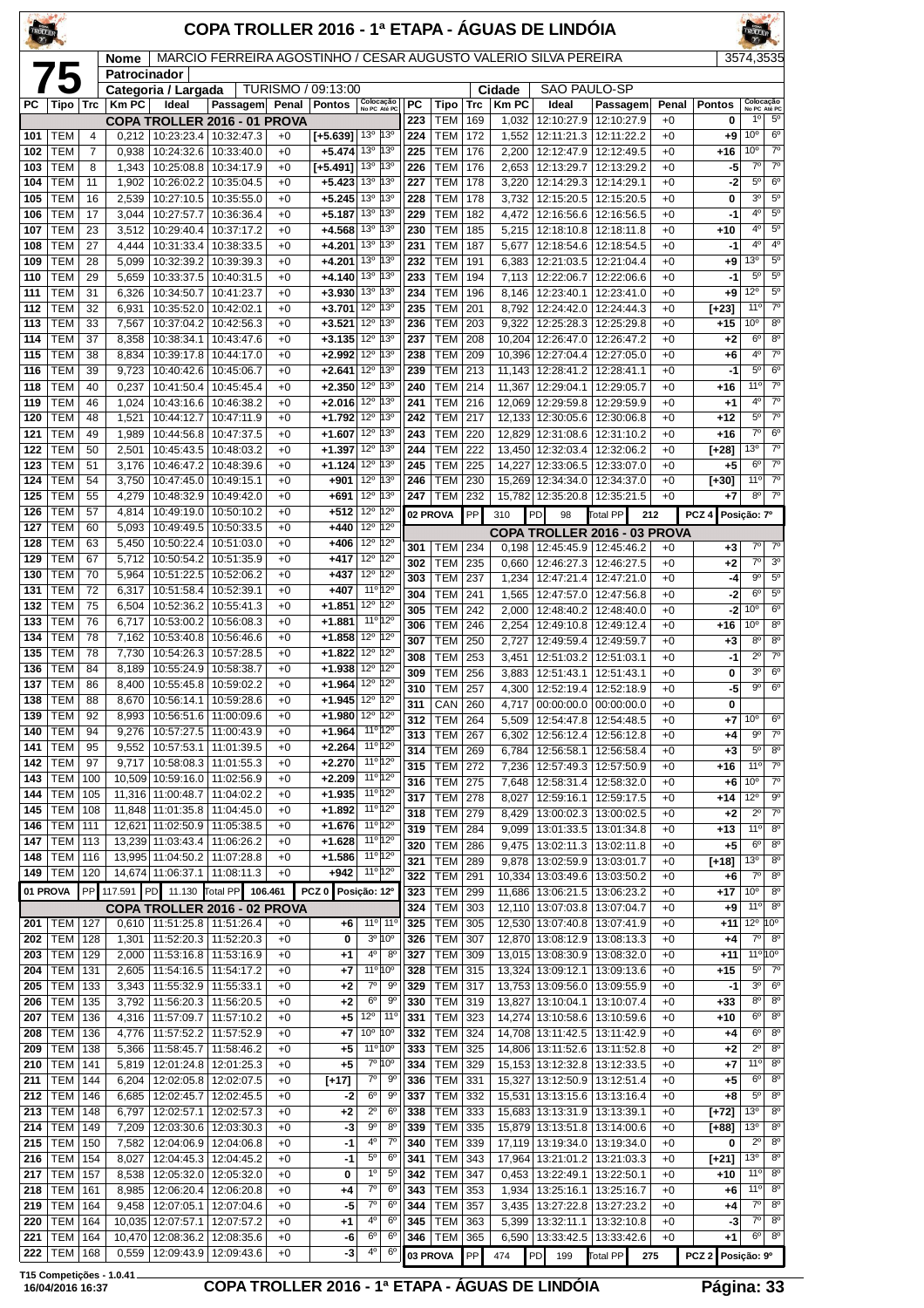| TROLLER    |                   |            |                             |                                 | COPA TROLLER 2016 - 1ª ETAPA - ÁGUAS DE LINDÓIA         |              |                      |                                            |                                 |                 |                          |            |                       |                                                              |                                                                        |               |                     |                                      |                                                 |
|------------|-------------------|------------|-----------------------------|---------------------------------|---------------------------------------------------------|--------------|----------------------|--------------------------------------------|---------------------------------|-----------------|--------------------------|------------|-----------------------|--------------------------------------------------------------|------------------------------------------------------------------------|---------------|---------------------|--------------------------------------|-------------------------------------------------|
|            |                   |            | <b>Nome</b><br>Patrocinador |                                 |                                                         |              |                      |                                            |                                 |                 |                          |            |                       |                                                              | VILSON ROBERTO AGUDINHO DA SILVA / MAURICIO BARROS ALCANTARA GONÇALVES |               |                     | 3541,3578                            |                                                 |
|            | 76                |            |                             | Categoria / Largada             |                                                         |              | TURISMO / 09:14:00   |                                            |                                 |                 |                          |            | Cidade                | SOROCABA-SP                                                  |                                                                        |               |                     |                                      |                                                 |
| PC         | Tipo              | <b>Trc</b> | <b>Km PC</b>                | Ideal                           | Passagem<br>COPA TROLLER 2016 - 01 PROVA                | Penal        | <b>Pontos</b>        | Colocação<br>No PC Até PC                  |                                 | PC<br>223       | Tipo<br>TEM              | Trc<br>169 | <b>Km PC</b><br>1,032 | Ideal<br>12:11:27.9                                          | Passagem<br>12:11:27.3                                                 | Penal<br>$+0$ | <b>Pontos</b><br>-6 | Colocação<br>No PC Até PC<br>11°10°  |                                                 |
| 101        | TEM               | 4          | 0,212                       | 10:24:23.4                      | 00:00:00.0                                              | $+0$         | *6.000               | $0^{\circ}$                                | $0^{\circ}$                     | 224             | TEM                      | 172        | 1,552                 | 12:12:21.3 12:12:20.7                                        |                                                                        | $+0$          | -6                  |                                      | $9^{\circ}10^{\circ}$                           |
| 102        | TEM               | 7          | 0,938                       | 10:25:32.6                      | 00:00:00.0                                              | $+0$         | *6.000               | $0^{\circ}$                                | $0^{\circ}$                     | 225             | <b>TEM</b>               | 176        | 2,200                 | 12:13:47.9                                                   | 12:13:48.2                                                             | $+0$          | +3                  |                                      | 5º 10°                                          |
| 103<br>104 | TEM<br>TEM        | 8<br>11    | 1,343<br>1,902              | 10:26:08.8<br>10:27:02.2        | 00:00:00.0<br>00:00:00.0                                | $+0$<br>$+0$ | *6.000<br>*6.000     | $0^{\circ}$<br>$0^{\circ}$                 | 0°<br>$0^{\circ}$               | 226<br>227      | <b>TEM</b><br><b>TEM</b> | 176<br>178 | 2,653<br>3,220        | 12:14:29.7                                                   | 12:14:30.2<br>12:15:29.3   12:15:29.5                                  | $+0$<br>$+0$  | +5<br>+2            |                                      | $8^{\circ} 10^{\circ}$<br>$8^{\circ}10^{\circ}$ |
| 105        | TEM               | 16         | 2,539                       | 10:28:10.5                      | 00:00:00.0                                              | $+0$         | *6.000               | 0°                                         | $0^{\circ}$                     | 228             | <b>TEM</b>               | 178        | 3,732                 |                                                              | 12:16:20.5   12:16:20.4                                                | $+0$          | $-1$                |                                      | 6º 10º                                          |
| 106        | <b>TEM</b>        | 17         | 3,044                       | 10:28:57.7                      | 00:00:00.0                                              | $+0$         | *6.000               | $\overline{0^{\circ}}$                     | $0^{\circ}$                     | 229             | TEM                      | 182        | 4,472                 |                                                              | 12:17:56.6 12:17:56.2                                                  | $+0$          | -4                  |                                      | 11°10°                                          |
| 107<br>108 | <b>TEM</b><br>TEM | 23<br>27   | 3,512<br>4,444              | 10:30:40.4<br>10:32:33.4        | 00:00:00.0<br>00:00:00.0                                | $+0$<br>$+0$ | $*6.000$<br>*6.000   | $0^{\circ}$<br>$0^{\circ}$                 | $0^{\circ}$<br>$0^{\circ}$      | 230<br>231      | <b>TEM</b><br><b>TEM</b> | 185<br>187 | 5,215<br>5,677        | 12:19:10.8<br>12:19:54.6                                     | 12:19:12.6<br>12:19:55.4                                               | $+0$<br>$+0$  | +18<br>+8           | $10^{\circ}$ 10 <sup>°</sup>         | $8^{\circ} 10^{\circ}$                          |
| 109        | TEM               | 28         | 5,099                       | 10:33:39.2                      | 00:00:00.0                                              | $+0$         | *6.000               | $0^{\circ}$                                | $0^{\circ}$                     | 232             | <b>TEM</b>               | 191        | 6,383                 |                                                              | 12:22:03.5   12:22:03.8                                                | $+0$          | +3                  |                                      | $6^{\circ}10^{\circ}$                           |
| 110        | TEM               | 29         | 5,659                       | 10:34:37.5                      | 00:00:00.0                                              | $+0$         | *6.000               | $0^{\circ}$                                | $0^{\circ}$                     | 233             | <b>TEM</b>               | 194        | 7,113                 | 12:23:06.7                                                   | 12:23:06.9                                                             | $+0$          | +2                  |                                      | 7º 10º                                          |
| 111<br>112 | TEM<br>TEM        | 31<br>32   | 6,326<br>6,931              | 10:35:50.7<br>10:36:52.0        | 00:00:00.0<br>00:00:00.0                                | $+0$<br>$+0$ | *6.000<br>*6.000     | $0^{\circ}$<br>$0^{\circ}$                 | $0^{\circ}$<br>$0^{\circ}$      | 234<br>235      | <b>TEM</b><br><b>TEM</b> | 196<br>201 | 8,146<br>8,792        | 12:24:40.1                                                   | 12:24:40.4<br>12:25:42.0   12:25:42.9                                  | $+0$<br>$+0$  | +3<br>+9            | $2^{\circ}$                          | $6^{\circ}10^{\circ}$<br>$9^{\circ}$            |
| 113        | <b>TEM</b>        | 33         | 7,567                       | 10:38:04.2                      | 00:00:00.0                                              | $+0$         | *6.000               | $0^{\circ}$                                | $0^{\circ}$                     | 236             | <b>TEM</b>               | 203        | 9,322                 |                                                              | 12:26:28.3 12:26:29.4                                                  | $+0$          | $+11$               | 8 <sup>o</sup>                       | $9^{\circ}$                                     |
| 114        | TEM               | 37         | 8,358                       | 10:39:34.1                      | 00:00:00.0                                              | $+0$         | *6.000               | 0°                                         | $0^{\circ}$                     | 237             | <b>TEM</b>               | 208        | 10,204                | 12:27:47.0                                                   | 12:27:46.5                                                             | $+0$          | -5                  | 11°                                  | $9^{\circ}$                                     |
| 115        | TEM<br>TEM        | 38<br>39   | 8,834                       | 10:40:17.8                      | 00:00:00.0                                              | $+0$<br>$+0$ | *6.000               | $0^{\circ}$<br>$0^{\circ}$                 | $0^{\circ}$<br>$0^{\circ}$      | 238<br>239      | TEM<br><b>TEM</b>        | 209<br>213 |                       | 10,396 12:28:04.4 12:28:06.7<br>12:29:41.2 12:29:41.5        |                                                                        | $+0$<br>$+0$  | [+23]               | 13 <sup>o</sup><br>9 <sup>o</sup>    | $9^{\circ}$<br>9 <sup>o</sup>                   |
| 116<br>118 | TEM               | 40         | 9,723<br>0,237              | 10:41:42.6<br>10:42:50.4        | 00:00:00.0<br>00:00:00.0                                | $+0$         | *6.000<br>*6.000     | $0^{\circ}$                                | $0^{\circ}$                     | 240             | <b>TEM</b>               | 214        | 11,143<br>11,367      |                                                              | 12:30:04.1   12:30:05.0                                                | $+0$          | $+3$<br>+9          | 4 <sup>0</sup>                       | $9^{\circ}$                                     |
| 119        | TEM               | 46         | 1,024                       | 10:44:16.6                      | 00:00:00.0                                              | $+0$         | *6.000               | $0^{\circ}$                                | $0^{\circ}$                     | 241             | <b>TEM</b>               | 216        |                       | 12,069 12:30:59.8                                            | 12:31:00.4                                                             | $+0$          | +6                  | 13 <sup>o</sup>                      | $9^{\circ}$                                     |
| 120        | TEM               | 48         | 1,521                       | 10:45:12.7                      | 00:00:00.0                                              | $+0$         | *6.000               | 0°                                         | $0^{\circ}$                     | 242             | <b>TEM</b>               | 217        |                       | 12,133 12:31:05.6 12:31:06.8                                 |                                                                        | $+0$          | +12                 | $6^{\circ}$                          | $\overline{9^{\circ}}$<br>8 <sup>o</sup>        |
| 121<br>122 | TEM<br><b>TEM</b> | 49<br>50   | 1,989<br>2,501              | 10:45:56.8<br>10:46:43.5        | 00:00:00.0<br>00:00:00.0                                | $+0$<br>$+0$ | *6.000<br>*6.000     | $0^{\circ}$<br>$0^{\circ}$                 | $0^{\circ}$<br>$0^{\circ}$      | 243<br>244      | TEM<br><b>TEM</b>        | 220<br>222 |                       | 12.829 12:32:08.6 12:32:09.4<br>13,450 12:33:03.4            | 12:33:05.4                                                             | $+0$<br>$+0$  | +8<br>[+20]         | 3 <sup>0</sup><br>90                 | 8 <sup>0</sup>                                  |
| 123        | TEM               | 51         | 3,176                       | 10:47:47.2                      | 00:00:00.0                                              | $+0$         | *6.000               | 0°                                         | $0^{\circ}$                     | 245             | <b>TEM</b>               | 225        | 14,227                | 12:34:06.5                                                   | 12:34:07.6                                                             | $+0$          | $+11$               | 12°                                  | 8 <sup>o</sup>                                  |
| 124        | TEM               | 54         | 3,750                       | 10:48:45.0                      | 00:00:00.0                                              | $+0$         | *6.000               | $0^{\circ}$                                | $0^{\circ}$                     | 246             | <b>TEM</b>               | 230        |                       | 15,269 12:35:34.0 12:35:47.5                                 |                                                                        | $+0$          | $[+135]$            | 13 <sup>o</sup>                      | 11 <sup>o</sup>                                 |
| 125<br>126 | TEM<br><b>TEM</b> | 55<br>57   | 4,279<br>4,814              | 10:49:32.9<br>10:50:19.0        | 00:00:00.0<br>00:00:00.0                                | $+0$<br>$+0$ | *6.000<br>*6.000     | $0^{\circ}$<br>0°                          | $0^{\circ}$<br>$0^{\circ}$      | 247<br>02 PROVA | <b>TEM</b>               | 232<br>PP  | 15,782                | 12:36:20.8   12:36:24.5                                      |                                                                        | $+0$          | +37                 | 13 <sup>o</sup>                      | 11 <sup>0</sup>                                 |
| 127        | TEM               | 60         | 5,093                       | 10:50:49.5                      | 00:00:00.0                                              | $+0$         | $*6.000$             | $0^{\circ}$                                | $0^{\circ}$                     |                 |                          |            | 472                   | PD<br>217                                                    | Total PP<br>255<br>COPA TROLLER 2016 - 03 PROVA                        |               | PCZ <sub>3</sub>    | Posição: 11º                         |                                                 |
| 128        | TEM               | 63         | 5,450                       | 10:51:22.4                      | 00:00:00.0                                              | $+0$         | *6.000               | $0^{\circ}$                                | 0 <sup>o</sup>                  | 301             | <b>TEM</b>               | 234        | 0.198                 |                                                              | 12:46:45.9   12:46:46.3                                                | $+0$          | +4                  | $8^{\circ}$                          | $8^{\circ}$                                     |
| 129<br>130 | TEM<br>TEM        | 67<br>70   | 5,712<br>5,964              | 10:51:54.2<br>10:52:22.5        | 00:00:00.0<br>00:00:00.0                                | $+0$<br>$+0$ | *6.000<br>*6.000     | 0°<br>0°                                   | $0^{\circ}$<br>$0^{\circ}$      | 302             | <b>TEM</b>               | 235        | 0,660                 | 12:47:27.3                                                   | 12:47:27.9                                                             | $+0$          | +6                  | $12^{\circ}$                         | $11^{\circ}$                                    |
| 131        | TEM               | 72         | 6,317                       | 10:52:58.4                      | 00:00:00.0                                              | $+0$         | *6.000               | $0^{\circ}$                                | $0^{\circ}$                     | 303<br>304      | <b>TEM</b><br><b>TEM</b> | 237<br>241 | 1,234<br>1,565        | 12:48:21.4   12:48:20.7                                      | 12:48:57.0   12:48:57.0                                                | $+0$<br>$+0$  | -7<br>0             | 12°<br>1 <sup>0</sup>                | 110<br>$11^{\circ}$                             |
| 132        | TEM               | 75         | 6,504                       | 10:53:36.2                      | 00:00:00.0                                              | $+0$         | *6.000               | $0^{\circ}$                                | $0^{\circ}$                     | 305             | <b>TEM</b>               | 242        | 2,000                 | 12:49:40.2                                                   | 12:49:40.2                                                             | $+0$          | 0                   |                                      | $2^{\circ}10^{\circ}$                           |
| 133        | <b>TEM</b><br>TEM | 76<br>78   | 6,717                       | 10:54:00.2                      | 00:00:00.0                                              | $+0$         | *6.000               | 0°<br>0°                                   | $0^{\circ}$<br>$0^{\circ}$      | 306             | <b>TEM</b>               | 246        | 2,254                 | 12:50:10.8                                                   | 12:50:12.2                                                             | $+0$          | [+14]               |                                      | 9°10°                                           |
| 134<br>135 | <b>TEM</b>        | 78         | 7,162<br>7,730              | 10:54:40.8<br>10:55:26.3        | 00:00:00.0<br>00:00:00.0                                | $+0$<br>$+0$ | *6.000<br>*6.000     | $0^{\circ}$                                | $\overline{0^{\circ}}$          | 307<br>308      | <b>TEM</b><br><b>TEM</b> | 250<br>253 | 2,727<br>3,451        | 12:52:03.2                                                   | 12:50:59.4   12:50:59.4<br>12:52:02.9                                  | $+0$<br>$+0$  | 0<br>-3             | 1 <sup>0</sup><br>$7^\circ$          | $7^\circ$<br>$8^{\circ}$                        |
| 136        | TEM               | 84         | 8,189                       | 10:56:24.9                      | 00:00:00.0                                              | $+0$         | *6.000               | $0^{\circ}$                                | $0^{\circ}$                     | 309             | <b>TEM</b>               | 256        | 3,883                 | 12:52:43.1                                                   | 12:52:43.0                                                             | $+0$          | -1                  | $5^{\circ}$                          | $7^\circ$                                       |
| 137        | TEM               | 86         | 8,400                       | 10:56:45.8<br>10:57:14.1        | 00:00:00.0                                              | $+0$         | *6.000               | 0°<br>$0^{\circ}$                          | $0^{\circ}$<br>$0^{\circ}$      | 310             | <b>TEM</b>               | 257        | 4,300                 | 12:53:19.4 12:53:18.7                                        |                                                                        | $+0$          | -7                  | $12^{\circ}$                         | $9^{\circ}$                                     |
| 138<br>139 | TEM<br>TEM        | 88<br>92   | 8.670<br>8,993              | 10:57:51.6                      | 00:00:00.0<br>00:00:00.0                                | $+0$<br>$+0$ | $*6.000$<br>*6.000   | 0°                                         | $0^{\circ}$                     | 311<br>312      | CAN<br>TEM               | 260<br>264 | 5,509                 |                                                              | 4,717 00:00:00.0 00:00:00.0<br>12:55:47.8   12:55:48.2                 | $+0$<br>$+0$  | 0<br>+4             | 4º                                   | $7^{\circ}$                                     |
| 140        | TEM               | 94         | 9,276                       | 10:58:27.5                      | 00:00:00.0                                              | $+0$         | *6.000               | $0^{\circ}$                                | $0^{\circ}$                     | 313             | <b>TEM</b>               | 267        | 6,302                 | 12:57:12.4                                                   | 12:57:12.4                                                             | $+0$          | 0                   | $2^{\circ}$                          | $6^{\circ}$                                     |
| 141        | TEM               | 95         | 9,552                       | 10:58:53.1                      | 00:00:00.0                                              | $+0$         | $*6.000$             | $0^{\circ}$                                | $0^{\circ}$                     | 314             | <b>TEM</b>               | 269        | 6,784                 | 12:57:58.1                                                   | 12:57:58.4                                                             | $+0$          | +3                  | $8^{\circ}$                          | $5^{\circ}$                                     |
| 142<br>143 | тем<br><b>TEM</b> | 97<br>100  | 9,717                       | 10:59:08.3<br>10,509 11:00:16.0 | 00:00:00.0<br>00:00:00.0                                | $+0$<br>$+0$ | $*6.000$<br>$*6.000$ | 0°<br>$0^{\circ}$                          | $0^{\circ}$<br>0 <sup>o</sup>   | 315<br>316      | <b>TEM</b><br>TEM        | 272<br>275 | 7,236<br>7,648        |                                                              | 12:58:49.3   12:58:49.9<br>12:59:31.4   12:59:31.7                     | $+0$<br>$+0$  | +6<br>+3            | 4º<br>$6^{\circ}$                    | $4^{\circ}$<br>$5^{\circ}$                      |
| 144        | TEM               | 105        |                             | 11,316 11:01:48.7               | 00:00:00.0                                              | $+0$         | *6.000               | $0^{\circ}$                                | $0^{\circ}$                     | 317             | TEM                      | 278        | 8,027                 | 13:00:16.1                                                   | 13:00:17.0                                                             | $+0$          | +9                  | $5^{\circ}$                          | $5^{\circ}$                                     |
| 145        | TEM               | 108        | 11,848                      | 11:02:35.8                      | 00:00:00.0                                              | $+0$         | *6.000               | 0°                                         | $0^{\circ}$                     | 318             | <b>TEM</b>               | 279        | 8,429                 |                                                              | 13:01:02.3   13:01:03.2                                                | $+0$          | +9                  | 80                                   | $5^{\circ}$                                     |
| 146<br>147 | <b>TEM</b><br>TEM | 111<br>113 | 12,621<br>13,239            | 11:03:50.9<br>11:04:43.4        | 00:00:00.0<br>00:00:00.0                                | $+0$<br>$+0$ | $*6.000$<br>*6.000   | $0^{\circ}$<br>0°                          | $0^{\circ}$<br>$0^{\circ}$      | 319             | TEM<br><b>TEM</b>        | 284        | 9,099                 |                                                              | 13:02:33.5   13:02:34.0                                                | $+0$          | +5                  | 3 <sup>o</sup><br>30                 | 4 <sup>0</sup><br>3 <sup>o</sup>                |
| 148        | TEM               | 116        |                             | 13,995 11:05:50.2               | 00:00:00.0                                              | $+0$         | *6.000               | 0°                                         | $0^{\circ}$                     | 320<br>321      | TEM                      | 286<br>289 | 9,475<br>9,878        | 13:03:59.9                                                   | 13:03:11.3   13:03:11.6<br>13:04:00.2                                  | $+0$<br>$+0$  | +3<br>+3            | $6^{\circ}$                          | $3o$                                            |
| 149        | TEM               | 120        |                             | 14,674 11:07:37.1               | 00:00:00.0                                              | $+0$         | $*6.000$             | 0 <sup>o</sup>                             | $0^{\circ}$                     | 322             | <b>TEM</b>               | 291        |                       |                                                              | 10,334   13:04:49.6   13:04:50.0                                       | $+0$          | +4                  | $4^{\circ}$                          | 3 <sup>o</sup>                                  |
| 01 PROVA   |                   |            | PP 288.000 PD               | 0                               | Total PP                                                | 288.000      | PCZ 0 Posição: 14º   |                                            |                                 | 323<br>324      | <b>TEM</b><br>TEM        | 299<br>303 | 11,686<br>12,110      |                                                              | 13:07:21.5   13:07:21.4<br>13:08:03.8   13:08:03.5                     | $+0$<br>$+0$  | $-1$<br>-3          | 1 <sup>0</sup><br>30                 | 3 <sup>o</sup><br>$3o$                          |
| 201        | TEM               | 127        | 0,610                       |                                 | COPA TROLLER 2016 - 02 PROVA<br>11:52:25.8   11:52:26.2 | $+0$         | $+4$                 | $10^{\circ}$ 10 $^{\circ}$                 |                                 | 325             | TEM                      | 305        |                       | 12,530 13:08:40.8 13:08:41.1                                 |                                                                        | $+0$          | $+3$                | $4^{\circ}$                          | $\overline{3^0}$                                |
| 202        | TEM               | 128        | 1,301                       | 11:53:20.3                      | 11:53:20.3                                              | $+0$         | 0                    | $5^{\circ}$                                | $8^{\circ}$                     | 326             | <b>TEM</b>               | 307        |                       | 12,870 13:09:12.9 13:09:13.1                                 |                                                                        | $+0$          | +2                  | $4^{\circ}$                          | 3 <sup>o</sup>                                  |
| 203        | TEM<br>TEM        | 129<br>131 | 2,000<br>2,605              | 11:54:16.8                      | 11:54:16.8                                              | $+0$<br>$+0$ | 0<br>-3              | $1^{\circ}$<br>3 <sup>o</sup>              | $5^{\circ}$<br>3 <sup>o</sup>   | 327<br>328      | <b>TEM</b><br>TEM        | 309<br>315 |                       | 13,015 13:09:30.9 13:09:30.7                                 |                                                                        | $+0$<br>$+0$  | -2<br>$[+186]$      | $5^{\circ}$<br>13 <sup>°</sup>       | $2^{\circ}$<br>$\overline{9^{\circ}}$           |
| 204<br>205 | TEM               | 133        | 3,343                       | 11:55:16.5<br>11:56:32.9        | 11:55:16.2<br>11:56:32.2                                | $+0$         | -7                   | 11°                                        | $7^\circ$                       | 329             | TEM                      | 317        |                       | 13,324 13:10:12.1 13:10:30.7<br>13,753 13:10:56.0 13:11:05.1 |                                                                        | $+0$          | +91                 | $12^{\circ}$                         | $11^{\circ}$                                    |
| 206        | TEM               | 135        | 3,792                       | 11:57:20.3                      | 11:57:20.4                                              | $+0$         | $+1$                 | $4^{\circ}$                                | $5^{\circ}$                     | 330             | TEM                      | 319        |                       | 13,827 13:11:04.1                                            | 13:11:30.7                                                             | $+0$          | [+266]              | $12^{\circ}$                         | 11 <sup>0</sup>                                 |
| 207        | TEM               | 136        | 4,316                       | 11:58:09.7                      | 11:58:09.9                                              | $+0$         | $+2$                 | 80                                         | $5^{\circ}$                     | 331             | TEM                      | 323        |                       | 14,274 13:11:58.6                                            | 13:12:13.2                                                             | $+0$          | +146                | $12^{\circ}$                         | $12^{\circ}$                                    |
| 208<br>209 | тем<br>TEM        | 136<br>138 | 4,776<br>5,366              | 11:58:52.2<br>11:59:45.7        | 11:58:52.9<br>11:59:46.0                                | $+0$<br>$+0$ | $+7$<br>$+3$         | 90<br>90                                   | $8^{\circ}$<br>9 <sup>o</sup>   | 332<br>333      | <b>TEM</b><br>TEM        | 324<br>325 |                       | 14,708 13:12:42.5 13:12:46.5<br>14,806 13:12:52.6 13:12:56.8 |                                                                        | $+0$<br>$+0$  | +40<br>+42          | 12°<br>12º 12º                       | 12°                                             |
| 210        | тем               | 141        | 5,819                       | 12:02:24.8                      | 12:02:25.2                                              | $+0$         | $+4$                 | 3 <sup>o</sup>                             | $7^{\circ}$                     | 334             | <b>TEM</b>               | 329        |                       | 15, 153 13: 13: 32. 8                                        | 13:13:32.1                                                             | $+0$          | -7                  | 10 <sup>o</sup>                      | $12^{\circ}$                                    |
| 211        | <b>TEM</b>        | 144        | 6,204                       | 12:03:05.8                      | 12:03:09.7                                              | $+0$         | $[+39]$              | $15^{\circ}$                               | $11^{\circ}$                    | 336             | TEM                      | 331        |                       | 15,327 13:13:50.9 13:13:49.9                                 |                                                                        | $+0$          | $-10$               | $12^{\circ}$                         | $12^{\circ}$                                    |
| 212<br>213 | TEM<br>TEM        | 146<br>148 | 6,685<br>6,797              | 12:03:45.7<br>12:03:57.1        | 12:03:45.7<br>12:03:58.3                                | $+0$<br>$+0$ | 0<br>$+12$           | $2^{\circ}$<br>90                          | 11°<br>11 <sup>°</sup>          | 337<br>338      | TEM<br><b>TEM</b>        | 332<br>333 | 15,531                | 13:14:15.6<br>15,683 13:14:31.9 13:14:32.2                   | 13:14:14.2                                                             | $+0$<br>$+0$  | -14<br>$+3$         | $10^{\circ}$ 12°                     | 4º 12º                                          |
| 214        | <b>TEM</b>        | 149        | 7,209                       | 12:04:30.6                      | 12:04:31.0                                              | $+0$         | $+4$                 | $10^{\circ}$                               | 11°                             | 339             | <b>TEM</b>               | 335        |                       | 15,879 13:14:51.8 13:14:54.1                                 |                                                                        | $+0$          | [+23]               | $10^{\circ}$ 12°                     |                                                 |
| 215        | TEM               | 150        | 7,582                       | 12:05:06.9                      | 12:05:06.7                                              | $+0$         | -2                   | $7^\circ$                                  | 11°                             | 340             | TEM                      | 339        |                       | 17,119   13:20:34.0   13:20:33.6                             |                                                                        | $+0$          |                     | $-4$ 12 <sup>o</sup> 12 <sup>o</sup> |                                                 |
| 216<br>217 | тем<br>TEM        | 154<br>157 | 8,027<br>8,538              | 12:05:45.3<br>12:06:32.0        | 12:05:45.5<br>12:06:31.6                                | $+0$<br>$+0$ | $+2$<br>-4           | 70<br>10 <sup>o</sup>                      | $11^{\circ}$<br>10 <sup>o</sup> | 341<br>342      | <b>TEM</b><br>TEM        | 343<br>347 | 17,964<br>0,453       | 13:22:01.2                                                   | 13:22:01.2<br>13:23:49.1   13:23:49.4                                  | $+0$<br>$+0$  | 0<br>$+3$           |                                      | $1^{\circ}$ 12°<br>$4^{\circ}12^{\circ}$        |
| 218        | TEM               | 161        | 8,985                       | 12:07:20.4                      | 12:07:20.0                                              | $+0$         | -4                   | 10 <sup>o</sup>                            | $11^{\circ}$                    | 343             | TEM                      | 353        | 1,934                 | 13:26:16.1                                                   | 13:26:16.1                                                             | $+0$          | 0                   |                                      | $2^{\circ}12^{\circ}$                           |
| 219        | TEM               | 164        | 9,458                       | 12:08:05.1                      | 12:08:04.6                                              | $+0$         | -5                   | 8 <sup>o</sup>                             | $11^{\circ}$                    | 344             | TEM                      | 357        | 3,435                 |                                                              | 13:28:22.8   13:28:22.9                                                | $+0$          | +1                  |                                      | $2^{\circ}$ 12°                                 |
| 220<br>221 | TEM<br>TEM        | 164<br>164 | 10,470                      | 10,035 12:08:57.1<br>12:09:36.2 | 12:08:56.6<br>12:09:35.5                                | $+0$<br>$+0$ | -5<br>-7             | $11^{\circ} 10^{\circ}$<br>$8^{\circ}$ 10° |                                 | 345<br>346      | <b>TEM</b><br><b>TEM</b> | 363<br>365 | 5,399<br>6,590        | 13:33:11.1                                                   | 13:33:10.6<br>13:34:42.5   13:34:42.6                                  | $+0$<br>$+0$  | $-5$<br>+1          | $12^{\circ}$ 12 $^{\circ}$           | $3^{\circ}$ 12°                                 |
| 222        | TEM               | 168        | 0,559                       | 12:10:43.9                      | 12:10:43.2                                              | $+0$         | -7                   | $11^{\circ} 10^{\circ}$                    |                                 | 03 PROVA        |                          | PP         | 944                   | <b>PD</b><br>489                                             | Total PP<br>455                                                        |               | PCZ 6 Posição: 11º  |                                      |                                                 |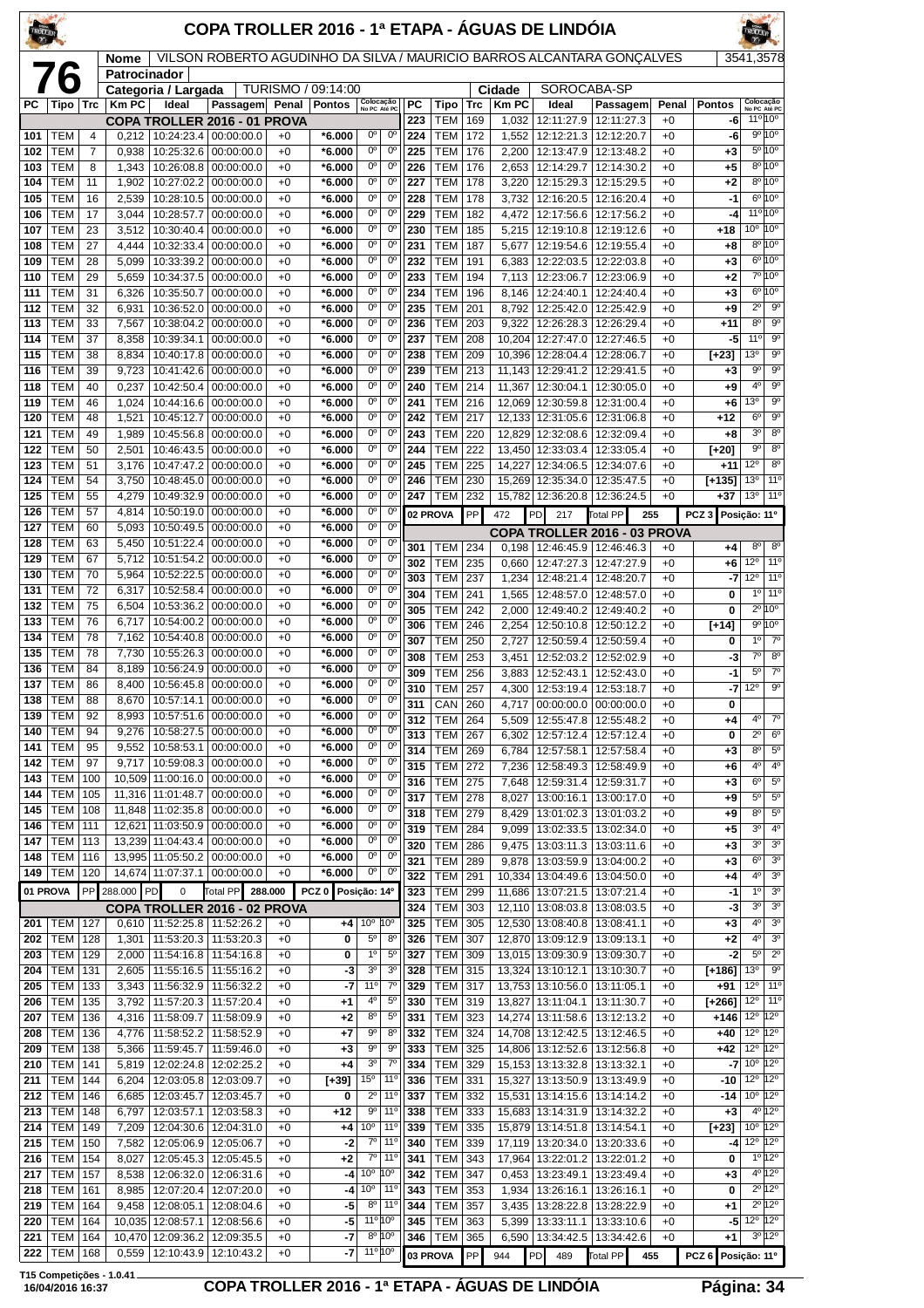|            |                          |                |                |                                 | COPA TROLLER 2016 - 1ª ETAPA - ÁGUAS DE LINDÓIA       |              |                      |                                    |                                  |                  |                          |            |                |                                          |                                       |                 |                         |                                   |                                  |
|------------|--------------------------|----------------|----------------|---------------------------------|-------------------------------------------------------|--------------|----------------------|------------------------------------|----------------------------------|------------------|--------------------------|------------|----------------|------------------------------------------|---------------------------------------|-----------------|-------------------------|-----------------------------------|----------------------------------|
|            |                          |                | Nome           |                                 | DIRCEU ARAUJO SALLA / LEONARDO FARIAS (CHANCELLER)    |              |                      |                                    |                                  |                  |                          |            |                |                                          |                                       |                 |                         | 3504,3518                         |                                  |
|            |                          |                | Patrocinador   | Categoria / Largada             |                                                       |              | TURISMO / 09:15:00   |                                    |                                  |                  |                          |            | Cidade         | <b>CURITIBA-PR</b>                       |                                       |                 |                         |                                   |                                  |
| РC         | Tipo                     | Trc            | Km PC          | Ideal                           | Passagem Penal                                        |              | <b>Pontos</b>        | Colocação<br>No PC Até PC          |                                  | <b>PC</b>        | Tipo                     | Trc        | <b>Km PC</b>   | Ideal                                    | Passagem                              | Penal           | <b>Pontos</b>           | Colocação<br>No PC Até PC         |                                  |
| 101        | TEM                      | $\overline{4}$ | 0,212          |                                 | COPA TROLLER 2016 - 01 PROVA<br>10:25:23.4 00:00:00.0 | $+0$         | *6.000               | $0^{\circ}$                        | $0^{\circ}$                      | 223<br>224       | TEM<br><b>TEM</b>        | 169<br>172 | 1,032<br>1,552 | 12:12:27.9                               | 12:12:26.9<br>12:13:21.3   12:13:21.5 | $+0$<br>$+0$    | -10<br>$+2$             | 13 <sup>o</sup><br>4 <sup>0</sup> | 6 <sup>o</sup><br>$5^{\circ}$    |
| 102        | <b>TEM</b>               | $\overline{7}$ | 0,938          | 10:26:32.6                      | 00:00:00.0                                            | $+0$         | $*6.000$             | $0^{\rm o}$                        | $0^{\circ}$                      | 225              | <b>TEM</b>               | 176        | 2,200          | 12:14:47.9                               | 12:14:47.8                            | $+0$            | -1                      | 4 <sup>0</sup>                    | 3 <sup>o</sup>                   |
| 103        | TEM                      | 8              | 1,343          | 10:27:08.8                      | 00:00:00.0                                            | $+0$         | *6.000               | $0^{\circ}$                        | 0°                               | 226              | <b>TEM</b>               | 176        | 2,653          | 12:15:29.7                               | 12:15:29.7                            | $+0$            | 0                       | $1^{\circ}$                       | 3 <sup>o</sup>                   |
| 104        | TEM                      | 11             | 1,902          | 10:28:02.2                      | 00:00:00.0                                            | $+0$         | *6.000               | $0^{\circ}$                        | $0^{\circ}$                      | 227              | TEM                      | 178        | 3.220          |                                          | 12:16:29.3 12:16:29.7                 | $+0$            | $^{+4}$                 | $9^{\circ}$                       | 3 <sup>o</sup>                   |
| 105<br>106 | <b>TEM</b><br>TEM        | 16<br>17       | 2,539<br>3,044 | 10:29:10.5<br>10:29:57.7        | 00:00:00.0<br>00:00:00.0                              | $+0$<br>$+0$ | *6.000<br>*6.000     | $0^{\circ}$<br>$0^{\circ}$         | $0^{\circ}$<br>$0^{\circ}$       | 228<br>229       | <b>TEM</b><br><b>TEM</b> | 178<br>182 | 3,732<br>4,472 | 12:17:20.5<br>12:18:56.6                 | 12:17:20.5<br>12:18:56.5              | $+0$<br>$+0$    | 0<br>-1                 | 10<br>3 <sup>o</sup>              | $2^{\circ}$<br>$2^{\circ}$       |
| 107        | TEM                      | 23             | 3,512          | 10:31:40.4                      | 00:00:00.0                                            | $+0$         | $*6.000$             | $0^{\circ}$                        | 0°                               | 230              | <b>TEM</b>               | 185        | 5,215          | 12:20:10.8                               | 12:20:12.1                            | $+0$            | $+13$                   | 8 <sup>o</sup>                    | 3 <sup>o</sup>                   |
| 108        | TEM                      | 27             | 4,444          | 10:33:33.4                      | 00:00:00.0                                            | +0           | *6.000               | $0^{\circ}$                        | $0^{\circ}$                      | 231              | <b>TEM</b>               | 187        | 5,677          | 12:20:54.6                               | 12:20:54.4                            | $+0$            | -2                      | 5 <sup>o</sup>                    | $2^{\circ}$                      |
| 109<br>110 | TEM<br>TEM               | 28<br>29       | 5,099<br>5,659 | 10:34:39.2<br>10:35:37.5        | 00:00:00.0<br>00:00:00.0                              | $+0$<br>$+0$ | *6.000<br>*6.000     | $0^{\circ}$<br>0°                  | $0^{\circ}$<br>$0^{\circ}$       | 232<br>233       | <b>TEM</b><br>TEM        | 191<br>194 | 6,383<br>7,113 | 12:23:03.5<br>12:24:06.7                 | 12:23:03.1<br>12:24:06.8              | $+0$<br>$+0$    | -4<br>$+1$              | 10 <sup>o</sup><br>3 <sup>o</sup> | $\overline{2^0}$<br>$2^{\circ}$  |
| 111        | TEM                      | 31             | 6,326          | 10:36:50.7                      | 00:00:00.0                                            | +0           | *6.000               | 0°                                 | $0^{\circ}$                      | 234              | <b>TEM</b>               | 196        | 8,146          | 12:25:40.1                               | 12:25:40.4                            | $+0$            | $+3$                    | $7^\circ$                         | $2^{\circ}$                      |
| 112        | TEM                      | 32             | 6,931          | 10:37:52.0                      | 00:00:00.0                                            | $+0$         | $*6.000$             | $0^{\circ}$                        | $0^{\circ}$                      | 235              | <b>TEM</b>               | 201        | 8,792          | 12:26:42.0                               | 12:26:43.6                            | $+0$            | $[+16]$                 | 8 <sup>o</sup>                    | 3 <sup>0</sup>                   |
| 113        | TEM                      | 33             | 7,567          | 10:39:04.2                      | 00:00:00.0                                            | $+0$         | *6.000               | $0^{\circ}$                        | $0^{\circ}$                      | 236              | <b>TEM</b>               | 203        | 9,322          | 12:27:28.3                               | 12:27:28.5                            | $+0$            | $+2$                    | $2^{\circ}$                       | $2^{\circ}$                      |
| 114<br>115 | TEM<br>TEM               | 37<br>38       | 8,358<br>8,834 | 10:40:34.1<br>10:41:17.8        | 00:00:00.0<br>00:00:00.0                              | $+0$<br>$+0$ | *6.000<br>$*6.000$   | $0^{\circ}$<br>0°                  | $0^{\circ}$<br>$0^{\circ}$       | 237<br>238       | <b>TEM</b><br><b>TEM</b> | 208<br>209 |                | 10,204 12:28:47.0<br>10,396 12:29:04.4   | 12:28:47.0<br>12:29:04.4              | $+0$<br>$+0$    | 0<br>0                  | 1 <sup>0</sup><br>1 <sup>0</sup>  | $2^{\circ}$<br>$2^{\circ}$       |
| 116        | TEM                      | 39             | 9,723          | 10:42:42.6                      | 00:00:00.0                                            | $+0$         | *6.000               | $0^{\circ}$                        | $0^{\circ}$                      | 239              | <b>TEM</b>               | 213        |                | 11,143 12:30:41.2                        | 12:30:41.3                            | $+0$            | +1                      | 6 <sup>o</sup>                    | $\overline{2^0}$                 |
| 118        | <b>TEM</b>               | 40             | 0,237          | 10:43:50.4                      | 00:00:00.0                                            | $+0$         | *6.000               | $0^{\circ}$                        | $0^{\circ}$                      | 240              | <b>TEM</b>               | 214        |                | 11,367 12:31:04.1                        | 12:31:04.9                            | $+0$            | +8                      | 1 <sup>0</sup>                    | $2^{\circ}$                      |
| 119        | <b>TEM</b>               | 46             | 1,024          | 10:45:16.6                      | 00:00:00.0                                            | $+0$         | *6.000               | $0^{\circ}$                        | 0°                               | 241              | <b>TEM</b>               | 216        |                | 12,069 12:31:59.8                        | 12:31:59.9                            | $+0$            | $+1$                    | $5^{\circ}$                       | $2^{\circ}$                      |
| 120<br>121 | TEM<br>TEM               | 48<br>49       | 1,521<br>1,989 | 10:46:12.7<br>10:46:56.8        | 00:00:00.0<br>00:00:00.0                              | $+0$<br>$+0$ | *6.000<br>$*6.000$   | $0^{\circ}$<br>$0^{\circ}$         | $0^{\circ}$<br>0°                | 242<br>243       | <b>TEM</b><br><b>TEM</b> | 217<br>220 |                | 12,133 12:32:05.6<br>12,829 12:33:08.6   | 12:32:07.1<br>12:33:10.5              | $+0$<br>$+0$    | $+15$<br>[+19]          | $9^{\circ}$<br>11 <sup>0</sup>    | $2^{\circ}$<br>$2^{\circ}$       |
| 122        | <b>TEM</b>               | 50             | 2,501          | 10:47:43.5                      | 00:00:00.0                                            | $+0$         | $*6.000$             | $0^{\circ}$                        | $0^{\circ}$                      | 244              | TEM                      | 222        |                | 13.450 12:34:03.4                        | 12:34:05.0                            | $+0$            | [+16]                   | $2^{\circ}$                       | $2^{\circ}$                      |
| 123        | TEM                      | 51             | 3,176          | 10:48:47.2                      | 00:00:00.0                                            | $^{+0}$      | *6.000               | $0^{\circ}$                        | $0^{\circ}$                      | 245              | <b>TEM</b>               | 225        | 14,227         | 12:35:06.5                               | 12:35:07.5                            | $+0$            | $+10$                   | $10^{\circ}$                      | $2^{\circ}$                      |
| 124        | TEM<br><b>TEM</b>        | 54             | 3,750          | 10:49:45.0                      | 00:00:00.0                                            | $+0$         | $*6.000$             | $0^{\circ}$<br>$0^{\circ}$         | $0^{\circ}$<br>$0^{\circ}$       | 246              | <b>TEM</b>               | 230        |                |                                          | 15,269 12:36:34.0 12:36:36.0          | $+0$            | $[+20]$                 | 10 <sup>o</sup><br>6 <sup>o</sup> | $4^{\circ}$<br>4 <sup>0</sup>    |
| 125<br>126 | TEM                      | 55<br>57       | 4,279<br>4,814 | 10:50:32.9<br>10:51:19.0        | 00:00:00.0<br>00:00:00.0                              | $+0$<br>$+0$ | *6.000<br>*6.000     | $0^{\circ}$                        | $0^{\circ}$                      | 247              | <b>TEM</b><br>02 PROVA   | 232<br>PP  | 232            | 15,782 12:37:20.8<br>PD<br>71            | 12:37:21.4<br>Total PP                | $+0$<br>161     | +6<br>PCZ 5 Posição: 3º |                                   |                                  |
| 127        | TEM                      | 60             | 5,093          | 10:51:49.5                      | 00:00:00.0                                            | $+0$         | $*6.000$             | $0^{\circ}$                        | $0^{\circ}$                      |                  |                          |            |                |                                          | COPA TROLLER 2016 - 03 PROVA          |                 |                         |                                   |                                  |
| 128        | <b>TEM</b>               | 63             | 5,450          | 10:52:22.4                      | 00:00:00.0                                            | $+0$         | *6.000               | $0^{\circ}$                        | 0°                               | 301              | тем                      | 234        | 0,198          |                                          | 12:47:45.9 12:47:46.5                 | $+0$            | +6                      | 10 <sup>o</sup>                   | 10 <sup>o</sup>                  |
| 129        | TEM                      | 67             | 5,712          | 10:52:54.2                      | 00:00:00.0                                            | $+0$         | *6.000               | $0^{\circ}$<br>0°                  | $0^{\circ}$<br>$0^{\circ}$       | 302              | TEM                      | 235        | 0,660          | 12:48:27.3                               | 12:48:27.1                            | $+0$            | -2                      | 6 <sup>o</sup>                    | $9^{\circ}$                      |
| 130<br>131 | TEM<br>TEM               | 70<br>72       | 5,964<br>6,317 | 10:53:22.5<br>10:53:58.4        | 00:00:00.0<br>00:00:00.0                              | $+0$<br>+0   | *6.000<br>*6.000     | $0^{\circ}$                        | $0^{\circ}$                      | 303              | <b>TEM</b><br><b>TEM</b> | 237        |                |                                          | 1,234   12:49:21.4   12:49:21.2       | $+0$            | -2                      | $2^{\circ}$<br>4 <sup>0</sup>     | $6^{\circ}$<br>$4^{\circ}$       |
| 132        | TEM                      | 75             | 6,504          | 10:54:36.2                      | 00:00:00.0                                            | $+0$         | $*6.000$             | $0^{\circ}$                        | 0 <sup>c</sup>                   | 304<br>305       | <b>TEM</b>               | 241<br>242 | 1,565<br>2,000 | 12:49:57.0<br>12:50:40.2                 | 12:49:56.9<br>12:50:40.3              | $+0$<br>$+0$    | -1<br>$+1$              | $5^{\circ}$                       | $4^{\circ}$                      |
| 133        | TEM                      | 76             | 6,717          | 10:55:00.2                      | 00:00:00.0                                            | $+0$         | *6.000               | 0°                                 | $0^{\circ}$                      | 306              | <b>TEM</b>               | 246        | 2,254          |                                          | 12:51:10.8   12:51:12.5               | $+0$            | $[+17]$                 | 11 <sup>0</sup>                   | 9 <sup>o</sup>                   |
| 134<br>135 | TEM<br>TEM               | 78<br>78       | 7,162<br>7,730 | 10:55:40.8<br>10:56:26.3        | 00:00:00.0<br>00:00:00.0                              | $+0$<br>$+0$ | *6.000<br>*6.000     | 0°<br>$0^{\circ}$                  | $0^{\circ}$<br>0°                | 307              | <b>TEM</b>               | 250        | 2,727          | 12:51:59.4                               | 12:51:59.5                            | $+0$            | +1                      | 4 <sup>0</sup>                    | $6^{\circ}$                      |
| 136        | TEM                      | 84             | 8,189          | 10:57:24.9                      | 00:00:00.0                                            | $+0$         | *6.000               | $0^{\circ}$                        | $0^{\circ}$                      | 308<br>309       | <b>TEM</b><br><b>TEM</b> | 253<br>256 | 3,451<br>3,883 | 12:53:03.2<br>12:53:43.1                 | 12:53:03.3<br>12:53:43.1              | $+0$<br>$+0$    | +1<br>0                 | 3 <sup>o</sup><br>4°              | $5^{\circ}$<br>$5^{\rm o}$       |
| 137        | TEM                      | 86             | 8,400          | 10:57:45.8                      | 00:00:00.0                                            | $+0$         | *6.000               | 0°                                 | 0°                               | 310              | <b>TEM</b>               | 257        | 4,300          | 12:54:19.4                               | 12:54:19.4                            | $+0$            | 0                       | 1 <sup>0</sup>                    | $\overline{5^0}$                 |
| 138        | <b>TEM</b>               | 88             |                |                                 | 8,670 10:58:14.1 00:00:00.0                           | $+0$         | $*6.000$             | 0 <sup>o</sup>                     | 0 <sup>o</sup>                   | $\overline{311}$ | CAN 260                  |            |                |                                          | 4,717 00:00:00.0 00:00:00.0           | $+0$            | 0                       |                                   |                                  |
| 139<br>140 | TEM<br><b>TEM</b>        | 92<br>94       | 8,993<br>9,276 | 10:58:51.6<br>10:59:27.5        | 00:00:00.0<br>00:00:00.0                              | $+0$<br>$+0$ | $*6.000$<br>$*6.000$ | 0°<br>$0^{\rm o}$                  | $0^{\circ}$<br>$0^{\rm o}$       | 312              | <b>TEM</b>               | 264        | 5,509          | 12:56:47.8                               | 12:56:48.3                            | $+0$            | $+5$                    | $7^\circ$                         | $4^{\circ}$                      |
| 141        | TEM                      | 95             | 9,552          | 10:59:53.1                      | 00:00:00.0                                            | $+0$         | $*6.000$             | $0^{\circ}$                        | $0^{\circ}$                      | 313<br>314       | <b>TEM</b><br><b>TEM</b> | 267<br>269 | 6.302<br>6,784 | 12:58:12.4<br>12:58:58.1                 | 12:58:12.5<br>12:58:58.8              | $^{+0}$<br>$+0$ | $+1$<br>$+7$            | $7^\circ$<br>$12^{\circ}$         | 3 <sup>o</sup><br>4 <sup>0</sup> |
| 142        | TEM                      | 97             | 9,717          | 11:00:08.3                      | 00:00:00.0                                            | +0           | $*6.000$             | $0^{\circ}$                        | $0^{\circ}$                      | 315              | <b>TEM</b>               | 272        | 7,236          | 12:59:49.3                               | 12:59:50.7                            | $+0$            | $[+14]$                 | 8 <sup>o</sup>                    | $6^{\circ}$                      |
| 143        | <b>TEM</b>               | 100            |                | 10,509 11:01:16.0               | 00:00:00.0                                            | $+0$         | $*6.000$             | 0 <sup>o</sup>                     | $0^{\circ}$                      | 316              | TEM                      | 275        | 7,648          | 13:00:31.4                               | 13:00:32.0                            | $+0$            | $+6$                    | $9^{\circ}$                       | 6 <sup>o</sup>                   |
| 144<br>145 | TEM<br>TEM               | 105<br>108     | 11,848         | 11,316 11:02:48.7<br>11:03:35.8 | 00:00:00.0<br>00:00:00.0                              | $+0$<br>$+0$ | *6.000<br>$*6.000$   | $0^{\circ}$<br>$0^{\circ}$         | $0^{\circ}$<br>$0^{\circ}$       | 317              | TEM                      | 278        | 8,027          | 13:01:16.1                               | 13:01:16.7                            | $+0$            | $+6$                    | 3 <sup>o</sup>                    | $6^{\circ}$                      |
| 146        | <b>TEM</b>               | 111            |                | 12,621 11:04:50.9               | 00:00:00.0                                            | $+0$         | $*6.000$             | $0^{\rm o}$                        | $0^{\circ}$                      | 318<br>319       | <b>TEM</b><br>TEM        | 279<br>284 | 8,429<br>9,099 | 13:02:02.3<br>13:03:33.5                 | 13:02:03.0<br>13:03:34.5              | $+0$<br>$+0$    | $+7$<br>$+10$           | $6^{\circ}$<br>8 <sup>o</sup>     | $6^{\circ}$<br>$6^{\circ}$       |
| 147        | <b>TEM</b>               | 113            |                | 13,239 11:05:43.4               | 00:00:00.0                                            | $+0$         | $*6.000$             | 0 <sup>o</sup>                     | $0^{\circ}$                      | 320              | <b>TEM</b>               | 286        | 9,475          | 13:04:11.3                               | 13:04:12.7                            | $+0$            | $+14$                   | 13 <sup>0</sup>                   | $7^\circ$                        |
| 148        | <b>TEM</b>               | 116            |                | 13,995 11:06:50.2               | 00:00:00.0                                            | $+0$         | *6.000               | $0^{\rm o}$                        | $0^{\circ}$                      | 321              | <b>TEM</b>               | 289        | 9,878          | 13:04:59.9                               | 13:05:00.6                            | $+0$            | $+7$                    | $9^{\circ}$                       | $7^\circ$                        |
| 149        | <b>TEM</b>               | 120            |                | 14,674 11:08:37.1               | 00:00:00.0                                            | $+0$         | $*6.000$             | $0^{\circ}$                        | $0^{\circ}$                      | 322              | <b>TEM</b>               | 291        |                | 10,334 13:05:49.6                        | 13:05:50.9                            | $+0$            | $+13$                   | 13 <sup>o</sup>                   | $7^\circ$                        |
|            | 01 PROVA                 | PP             | 288.000 PD     | $\mathsf 0$                     | Total PP 288.000<br>COPA TROLLER 2016 - 02 PROVA      |              | PCZ 0 Posição: 15°   |                                    |                                  | 323<br>324       | <b>TEM</b><br><b>TEM</b> | 299<br>303 | 11,686         | 13:08:21.5<br>12,110 13:09:03.8          | 13:08:22.2<br>13:09:04.5              | $+0$<br>$+0$    | $+7$<br>$+7$            | $5^{\circ}$<br>10 <sup>o</sup>    | $6^{\circ}$<br>6 <sup>o</sup>    |
| 201        | <b>TEM</b>               | 127            |                | $0,610$   11:53:25.8            | 11:53:25.9                                            | $+0$         | $+1$                 | $6^{\circ}$                        | $6^{\circ}$                      | 325              | <b>TEM</b>               | 305        |                | 12,530 13:09:40.8                        | 13:09:41.8                            | $+0$            | $+10$                   | 10 <sup>o</sup>                   | $\overline{7^{\circ}}$           |
| 202        | <b>TEM</b>               | 128            | 1,301          | 11:54:20.3                      | 11:54:20.3                                            | $+0$         | 0                    | 6 <sup>o</sup>                     | $1^{\circ}$                      | 326              | <b>TEM</b>               | 307        |                | 12,870 13:10:12.9                        | 13:10:13.2                            | $+0$            | $+3$                    | $5^{\circ}$                       | $7^\circ$                        |
| 203        | <b>TEM</b>               | 129            | 2,000          | 11:55:16.8                      | 11:55:16.9                                            | $+0$         | +1                   | 3 <sup>o</sup><br>$8^{\circ}$      | $2^{\circ}$<br>$4^{\circ}$       | 327              | TEM                      | 309        |                | 13,015 13:10:30.9                        | 13:10:31.8                            | $+0$            | $+9$                    | $9^{\circ}$<br>$10^{\circ}$       | $7^\circ$<br>$6^{\circ}$         |
| 204<br>205 | TEM<br><b>TEM</b>        | 131<br>133     | 2,605<br>3,343 | 11:56:16.5<br>11:57:32.9        | 11:56:17.0<br>11:57:33.2                              | $+0$<br>$+0$ | +5<br>+3             | 90                                 | 3 <sup>o</sup>                   | 328<br>329       | TEM<br><b>TEM</b>        | 315<br>317 |                | 13,324 13:11:12.1<br>13,753 13:11:56.0   | 13:11:16.1<br>13:11:55.5              | $+0$<br>$+0$    | $[+40]$<br>-5           | $7^\circ$                         | $7^\circ$                        |
| 206        | <b>TEM</b>               | 135            | 3,792          | 11:58:20.3                      | 11:58:20.5                                            | $+0$         | $+2$                 | $7^\circ$                          | $4^{\rm o}$                      | 330              | TEM                      | 319        |                | 13,827 13:12:04.1                        | 13:12:04.7                            | $+0$            | $+6$                    | 3 <sup>o</sup>                    | $5^{\circ}$                      |
| 207        | TEM                      | 136            | 4,316          | 11:59:09.7                      | 11:59:09.8                                            | $+0$         | +1                   | $5^{\circ}$                        | $4^{\circ}$                      | 331              | <b>TEM</b>               | 323        |                | 14,274 13:12:58.6                        | 13:13:00.2                            | $+0$            | $[+16]$                 | 10 <sup>o</sup>                   | $6^{\circ}$                      |
| 208        | TEM                      | 136            | 4,776          | 11:59:52.2                      | 11:59:52.4                                            | $+0$         | $+2$                 | 3 <sup>o</sup>                     | 3 <sup>o</sup>                   | 332              | <b>TEM</b>               | 324        |                | 14,708 13:13:42.5                        | 13:13:42.5                            | $+0$            | 0                       | $2^{\circ}$                       | $6^{\circ}$                      |
| 209<br>210 | <b>TEM</b><br>TEM        | 138<br>141     | 5,366<br>5,819 | 12:00:45.7<br>12:03:24.8        | 12:00:45.8<br>12:03:25.2                              | $+0$<br>$+0$ | $+1$<br>+4           | $6^{\circ}$<br>$4^{\circ}$         | 3 <sup>o</sup><br>3 <sup>o</sup> | 333<br>334       | <b>TEM</b><br><b>TEM</b> | 325<br>329 |                | 14,806 13:13:52.6<br>15,153 13:14:32.8   | 13:13:52.2<br>13:14:33.2              | $+0$<br>$+0$    | -4<br>$^{+4}$           | 4 <sup>0</sup><br>$5^{\circ}$     | $5^\circ$<br>$5^{\circ}$         |
| 211        | TEM                      | 144            | 6,204          | 12:04:05.8                      | 12:04:06.4                                            | $+0$         | +6                   | $1^{\circ}$                        | $2^{\circ}$                      | 336              | <b>TEM</b>               | 331        | 15,327         | 13:14:50.9                               | 13:14:50.1                            | $+0$            | -8                      | 10 <sup>o</sup>                   | $5^{\circ}$                      |
| 212        | <b>TEM</b>               | 146            | 6,685          | 12:04:45.7                      | 12:04:45.8                                            | $+0$         | +1                   | $4^{\rm o}$                        | $2^{\circ}$                      | 337              | TEM                      | 332        |                |                                          | 15,531   13:15:15.6   13:15:15.2      | $+0$            | -4                      | $2^{\circ}$                       | $5^{\circ}$                      |
| 213        | <b>TEM</b>               | 148            | 6,797          | 12:04:57.1                      | 12:04:57.4                                            | $+0$         | $^{+3}$              | $3^{\rm o}$                        | $2^{\circ}$                      | 338              | TEM                      | 333        |                | 15,683 13:15:31.9                        | 13:15:30.6                            | $+0$            | $-13$                   | $11^{\circ}$                      | $5^{\circ}$                      |
| 214<br>215 | <b>TEM</b><br><b>TEM</b> | 149<br>150     | 7,209<br>7,582 | 12:05:30.6<br>12:06:06.9        | 12:05:30.4<br>12:06:06.8                              | $+0$<br>$+0$ | $-2$<br>$-1$         | $7^{\circ}$<br>3 <sup>o</sup>      | $2^{\circ}$<br>$2^{\circ}$       | 339<br>340       | TEM<br><b>TEM</b>        | 335<br>339 |                | 15,879 13:15:51.8<br>17,119   13:21:34.0 | 13:15:53.0<br>13:21:33.6              | $+0$<br>$+0$    | $+12$<br>-4             | $5^{\circ}$<br>11 <sup>0</sup>    | $5^{\rm o}$<br>$5^{\circ}$       |
| 216        | <b>TEM</b>               | 154            | 8,027          | 12:06:45.3                      | 12:06:45.1                                            | $+0$         | $-2$                 | 8 <sup>o</sup>                     | $2^{\circ}$                      | 341              | TEM                      | 343        | 17,964         | 13:23:01.2                               | 13:23:00.1                            | $+0$            | -11                     | $12^{\circ}$                      | $5^{\circ}$                      |
| 217        | <b>TEM</b>               | 157            | 8,538          | 12:07:32.0                      | 12:07:31.6                                            | $+0$         | -4                   | 9 <sup>o</sup>                     | $2^{\circ}$                      | 342              | <b>TEM</b>               | 347        | 0,453          | 13:24:49.1                               | 13:24:49.4                            | $+0$            | $+3$                    | 3 <sup>o</sup>                    | $5^\circ$                        |
| 218        | TEM                      | 161            | 8,985          | 12:08:20.4                      | 12:08:20.3                                            | $+0$         | -1                   | $5^{\circ}$                        | $2^{\circ}$                      | 343              | TEM                      | 353        | 1,934          | 13:27:16.1                               | 13:27:15.8                            | $+0$            | -3                      | 8 <sup>o</sup>                    | $5^\circ$                        |
| 219<br>220 | TEM<br><b>TEM</b>        | 164<br>164     | 9,458          | 12:09:05.1<br>10,035 12:09:57.1 | 12:09:04.3<br>12:09:56.6                              | $+0$<br>$+0$ | -8<br>-5             | 13 <sup>o</sup><br>10 <sup>o</sup> | $2^{\circ}$<br>$2^{\circ}$       | 344<br>345       | <b>TEM</b><br>TEM        | 357<br>363 | 3,435<br>5,399 | 13:29:22.8<br>13:34:11.1                 | 13:29:22.6<br>13:34:10.8              | $+0$<br>$+0$    | -2<br>-3                | $5^{\circ}$<br>$8^{\circ}$        | $5^\circ$<br>$5^\circ$           |
| 221        | TEM                      | 164            |                | 10,470 12:10:36.2               | 12:10:35.3                                            | $+0$         | -9                   | 10 <sup>o</sup>                    | $2^{\circ}$                      | 346              | <b>TEM</b>               | 365        | 6,590          | 13:35:42.5                               | 13:35:42.4                            | $+0$            | -1                      | $5^{\circ}$                       | $5^{\circ}$                      |
| 222        | <b>TEM</b>               | 168            |                | 0,559 12:11:43.9                | 12:11:42.4                                            | $+0$         | $-15$                | 13 <sup>o</sup>                    | 3 <sup>o</sup>                   |                  | 03 PROVA                 | PP         | 296            | PD<br>87                                 | <b>Total PP</b>                       | 209             | PCZ3<br>Posição: 6º     |                                   |                                  |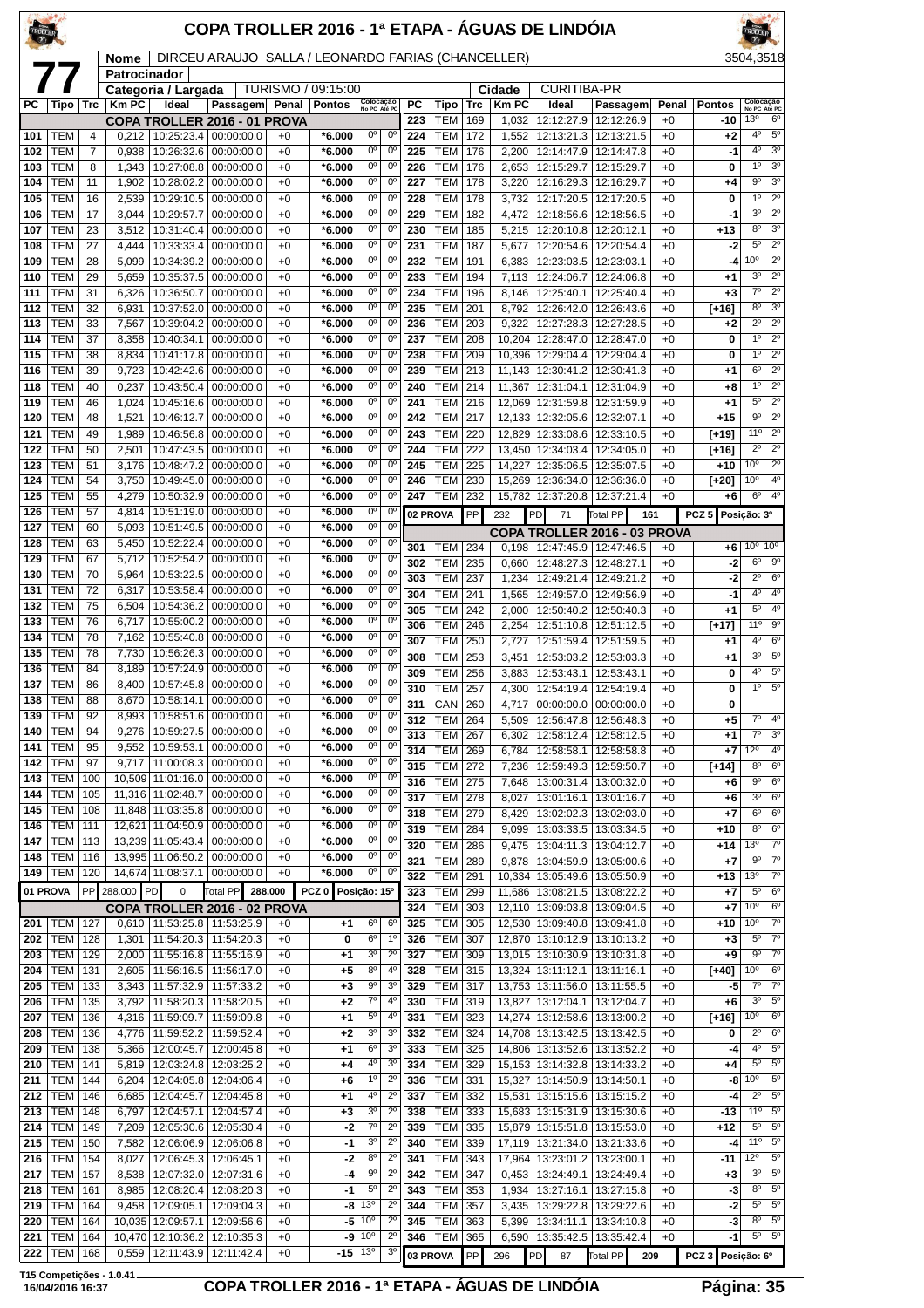| TROLLER    |                          |            |                      |                                                      | COPA TROLLER 2016 - 1ª ETAPA - ÁGUAS DE LINDÓIA                  |              |                                                  |                                                                    |                                    |            |                              |                   |                       |                                            |                                               |               |                                                                  | <b>TROLLED</b>                                                                |                                                                 |
|------------|--------------------------|------------|----------------------|------------------------------------------------------|------------------------------------------------------------------|--------------|--------------------------------------------------|--------------------------------------------------------------------|------------------------------------|------------|------------------------------|-------------------|-----------------------|--------------------------------------------|-----------------------------------------------|---------------|------------------------------------------------------------------|-------------------------------------------------------------------------------|-----------------------------------------------------------------|
|            |                          |            | Nome<br>Patrocinador |                                                      | EDUARDO LUIZ ROCHA CUBAS / JANAINA XAVIER JUNQUEIRA              |              |                                                  |                                                                    |                                    |            |                              |                   |                       |                                            |                                               |               |                                                                  | 3543.3631                                                                     |                                                                 |
|            | 78                       |            |                      | Categoria / Largada                                  |                                                                  |              | TURISMO / 09:16:00                               |                                                                    |                                    |            |                              |                   | Cidade                |                                            | <b>LAGO NORTE-DF</b>                          |               |                                                                  |                                                                               |                                                                 |
| <b>PC</b>  | Tipo                     | Trc        | <b>Km PC</b>         | Ideal                                                | Passagem<br>COPA TROLLER 2016 - 01 PROVA                         | Penal        | <b>Pontos</b>                                    | Colocação<br>No PC Até PC                                          |                                    | РC<br>223  | Tipo<br>TEM                  | <b>Trc</b><br>169 | <b>Km PC</b><br>1,032 | Ideal<br>12:13:27.9                        | Passagem<br>12:13:32.1                        | Penal<br>$+0$ | <b>Pontos</b><br>+42                                             | $14^{\circ}$                                                                  | Colocação<br>No PC Até PC<br>$14^{\circ}$                       |
| 101        | TEM                      | 4          | 0.212                | 10:26:23.4                                           | 10:26:21.2                                                       | $+0$         | -22                                              | 11°                                                                | 11 <sup>0</sup>                    | 224        | <b>TEM</b>                   | 172               | 1,552                 | 12:14:21.3                                 | 12:14:24.2                                    | $+0$          | $+29$                                                            | $14^{\circ}$                                                                  | $14^{\circ}$                                                    |
| 102        | TEM                      | 7          | 0,938                | 10:27:32.6                                           | 10:27:39.6                                                       | $+0$         | $+70$                                            | 11° 11°<br>11° 11°                                                 |                                    | 225        | <b>TEM</b>                   | 176               | 2,200                 | 12:15:47.9                                 | 12:15:51.9                                    | $+0$          | $+40$                                                            | $14^{\circ}$<br>$14^{\circ}$                                                  | $14^{\circ}$<br>$14^{\circ}$                                    |
| 103<br>104 | <b>TEM</b><br>TEM        | 8<br>11    | 1,343<br>1,902       | 10:28:08.8   10:28:14.1<br>10:29:02.2                | 10:29:02.1                                                       | $+0$<br>$+0$ | $+53$<br>-1                                      | $2^{\circ}$                                                        | 11 <sup>0</sup>                    | 226<br>227 | <b>TEM</b><br><b>TEM</b>     | 176<br>178        | 2,653<br>3,220        | 12:16:29.7<br>12:17:29.3                   | 12:16:32.7<br>12:17:32.8                      | $+0$<br>$+0$  | [+30]<br>$+35$                                                   | 14 <sup>0</sup>                                                               | $14^{\circ}$                                                    |
| 105        | TEM                      | 16         | 2,539                | 10:30:10.5                                           | 10:30:20.2                                                       | $+0$         | $+97$                                            | 11º 11º                                                            |                                    | 228        | <b>TEM</b>                   | 178               | 3,732                 | 12:18:20.5                                 | 12:18:23.8                                    | $+0$          | $+33$                                                            | 14 <sup>0</sup>                                                               | 14°                                                             |
| 106<br>107 | TEM<br>TEM               | 17<br>23   | 3.044<br>3,512       | 10:30:57.7<br>10:32:40.4                             | 10:31:05.8<br>10:32:42.9                                         | $+0$<br>$+0$ | $+81$<br>$+25$                                   | 11° 11°<br>10 <sup>o</sup>                                         | 10°                                | 229<br>230 | <b>TEM</b><br><b>TEM</b>     | 182<br>185        | 4,472<br>5,215        | 12:19:56.6<br>12:21:10.8                   | 12:19:54.9<br>12:22:04.9                      | $+0$<br>$+0$  | $-17$<br>+541                                                    | $14^{\circ}$<br>14 <sup>0</sup>                                               | $14^{\circ}$<br>14°                                             |
| 108        | тем                      | 27         | 4,444                | 10:34:33.4                                           | 10:34:35.0                                                       | $+0$         | $+16$                                            | 11 <sup>o</sup> 10 <sup>o</sup>                                    |                                    | 231        | TEM                          | 187               | 5,677                 | 12:21:54.6                                 | 12:22:44.4                                    | $+0$          | +498                                                             | $14^{o}$                                                                      | 14°                                                             |
| 109        | TEM                      | 28         | 5,099                | 10:35:39.2                                           | 10:35:36.9                                                       | $+0$         | -23                                              | 11º 10º                                                            |                                    | 232        | <b>TEM</b>                   | 191               | 6,383                 | 12:24:03.5                                 | 12:24:06.1                                    | $+0$          | $+26$                                                            | $14^{\circ}$                                                                  | $14^{\circ}$                                                    |
| 110<br>111 | TEM<br>TEM               | 29<br>31   | 5,659<br>6,326       | 10:36:37.5<br>10:37:50.7                             | 10:36:37.4<br>10:37:50.6                                         | $+0$<br>$+0$ | $-1$<br>$-1$                                     | 3º 10º<br>4º 10º                                                   |                                    | 233<br>234 | <b>TEM</b><br><b>TEM</b>     | 194<br>196        | 7,113<br>8,146        | 12:25:06.7<br>12:26:40.1                   | 12:25:08.0<br>12:26:40.5                      | $+0$<br>$+0$  | $+13$<br>$^{+4}$                                                 | $14^{\circ}$                                                                  | 14 <sup>o</sup><br>$8^{\circ}$ 14°                              |
| 112        | TEM                      | 32         | 6,931                | 10:38:52.0                                           | 10:38:51.8                                                       | $+0$         | -2                                               | 6º 10º                                                             |                                    | 235        | <b>TEM</b>                   | 201               | 8,792                 | 12:27:42.0                                 | 12:27:43.6                                    | $+0$          | +16                                                              |                                                                               | $7^{\circ}14^{\circ}$                                           |
| 113        | TEM                      | 33         | 7,567                | 10:40:04.2                                           | 10:40:03.4                                                       | $+0$         | -8                                               | 6º 10º                                                             |                                    | 236        | <b>TEM</b>                   | 203               | 9,322                 | 12:28:28.3                                 | 12:28:31.2                                    | $+0$          | $+29$                                                            | 13 <sup>o</sup>                                                               | 140                                                             |
| 114<br>115 | TEM<br><b>TEM</b>        | 37<br>38   | 8,358<br>8,834       | 10:41:34.1<br>10:42:17.8                             | 10:41:36.7<br>10:42:16.7                                         | $+0$<br>$+0$ | $[+26]$<br>-11                                   | 11 <sup>o</sup> 10 <sup>o</sup><br>10°                             | $10^{\circ}$                       | 237<br>238 | TEM<br><b>TEM</b>            | 208<br>209        | 10,396                | 10,204 12:29:47.0<br>12:30:04.4            | 12:29:49.3<br>12:30:07.4                      | $+0$<br>$+0$  | $+23$<br>$+30$                                                   | 14 <sup>0</sup>                                                               | $14^{\circ}$ 14 <sup>°</sup><br>14°                             |
| 116        | TEM                      | 39         | 9,723                | 10:43:42.6                                           | 10:43:41.3                                                       | $+0$         | $-13$                                            | 9° 10°                                                             |                                    | 239        | TEM                          | 213               |                       | 11,143 12:31:41.2                          | 12:32:50.9                                    | $+0$          | [+697]                                                           | $14^{\circ}$                                                                  | $14^{\circ}$                                                    |
| 118        | TEM                      | 40         | 0,237                | 10:44:50.4                                           | 10:44:45.1                                                       | $+0$         | $-53$                                            | 11 <sup>o</sup> 10 <sup>o</sup><br>11 <sup>o</sup> 10 <sup>o</sup> |                                    | 240        | <b>TEM</b>                   | 214               | 11,367                | 12:32:04.1                                 | 12:33:08.5                                    | $+0$          | F+6441                                                           | $14^{\circ}$<br>$14^{\circ}$                                                  | $14^{\circ}$<br>14°                                             |
| 119<br>120 | TEM<br>TEM               | 46<br>48   | 1,024<br>1,521       | 10:46:16.6<br>10:47:12.7                             | 10:46:13.3<br>10:47:15.2                                         | $+0$<br>$+0$ | -33<br>$+25$                                     | 11º 10º                                                            |                                    | 241<br>242 | <b>TEM</b><br><b>TEM</b>     | 216<br>217        | 12,069                | 12:32:59.8<br>12,133 12:33:05.6            | 12:34:01.1<br>12:34:09.1                      | $+0$<br>$+0$  | +613<br>+635                                                     | 14 <sup>0</sup>                                                               | $14^{\circ}$                                                    |
| 121        | <b>TEM</b>               | 49         | 1,989                | 10:47:56.8                                           | 10:47:56.9                                                       | $+0$         | $+1$                                             | 5º 10º                                                             |                                    | 243        | <b>TEM</b>                   | 220               | 12.829                | 12:34:08.6                                 | 12:35:07.0                                    | $+0$          | +584                                                             | $14^{\circ}$                                                                  | $14^{\circ}$                                                    |
| 122        | TEM                      | 50         | 2,501                | 10:48:43.5                                           | 10:48:40.9                                                       | $+0$         | $[-26]$                                          | $11^{\circ}10^{\circ}$<br>10 <sup>o</sup>                          | 10°                                | 244        | <b>TEM</b>                   | 222               |                       | 13,450 12:35:03.4                          | 12:35:58.6                                    | $+0$          | $+552$                                                           | $14^{\circ}$<br>14 <sup>o</sup>                                               | $14^{\circ}$<br>14°                                             |
| 123<br>124 | TEM<br>TEM               | 51<br>54   | 3,176<br>3,750       | 10:49:47.2<br>10:50:45.0                             | 10:49:48.1<br>10:50:44.4                                         | $+0$<br>$+0$ | $+9$<br>-6                                       | 10 <sup>o</sup>                                                    | 10°                                | 245<br>246 | TEM<br><b>TEM</b>            | 225<br>230        | 14,227<br>15,269      | 12:36:06.5<br>12:37:34.0                   | 12:36:43.2<br>12:38:00.0                      | $+0$<br>$+0$  | $+367$<br>$+260$                                                 | $14^{\circ}$                                                                  | $14^{\circ}$                                                    |
| 125        | TEM                      | 55         | 4,279                | 10:51:32.9                                           | 10:51:29.7                                                       | $+0$         | $-32$                                            | 11º 11º                                                            |                                    | 247        | <b>TEM</b>                   | 232               |                       | 15,782 12:38:20.8                          | 12:38:41.9                                    | $+0$          | $+211$                                                           | $14^{\circ}$                                                                  | $14^{\circ}$                                                    |
| 126<br>127 | TEM<br>TEM               | 57<br>60   | 4,814<br>5,093       | 10:52:19.0<br>10:52:49.5                             | 10:52:15.8<br>10:53:11.5                                         | $+0$<br>$+0$ | -32<br>$+220$                                    | 11º 11º<br>$11^{\circ}$                                            | 11 <sup>c</sup>                    |            | 02 PROVA                     | PP                | 6.639                 | PD<br>1.401                                | <b>Total PP</b>                               | 5.238         | PCZ <sub>1</sub>                                                 | Posição: 14º                                                                  |                                                                 |
| 128        | TEM                      | 63         | 5,450                | 10:53:22.4                                           | 10:53:37.3                                                       | $+0$         | $+149$                                           | 11°                                                                | 11 <sup>c</sup>                    | 301        | TEM                          | 234               |                       | $0,198$   12:48:45.9                       | COPA TROLLER 2016 - 03 PROVA<br>12:48:47.1    | $+0$          | +12                                                              |                                                                               | $12^{\circ}$ 12 $^{\circ}$                                      |
| 129        | <b>TEM</b>               | 67         | 5,712                | 10:53:54.2                                           | 10:54:13.0                                                       | $+0$         | $+188$                                           | 11º 11º                                                            |                                    | 302        | TEM                          | 235               | 0.660                 | 12:49:27.3                                 | 12:49:28.2                                    | $+0$          | +9                                                               | $14^{\circ}$                                                                  | $14^{\circ}$                                                    |
| 130<br>131 | TEM<br>TEM               | 70<br>72   | 5,964<br>6,317       | 10:54:22.5<br>10:54:58.4                             | 10:54:44.0<br>10:55:17.9                                         | $+0$<br>$+0$ | $+215$<br>+195                                   | 10 <sup>o</sup><br>10 <sup>o</sup>                                 | $11^{\circ}$<br>11 <sup>0</sup>    | 303        | <b>TEM</b>                   | 237               | 1,234                 | 12:50:21.4                                 | 12:50:21.3                                    | $+0$          | -1                                                               |                                                                               | $1°$ 12°                                                        |
| 132        | TEM                      | 75         | 6,504                | 10:55:36.2                                           | 10:57:56.4                                                       | $+0$         | $+1.402$                                         | 11°                                                                | $11^{\circ}$                       | 304<br>305 | <b>TEM</b><br><b>TEM</b>     | 241<br>242        | 1,565<br>2,000        | 12:50:57.0<br>12:51:40.2                   | 12:50:58.3<br>12:51:43.2                      | $+0$<br>$+0$  | $+13$<br>[+30]                                                   | $14^{\circ}$                                                                  | 13 <sup>o</sup><br>$14^{\circ}$ $14^{\circ}$                    |
| 133        | TEM                      | 76         | 6,717                | 10:56:00.2                                           | 10:58:23.2                                                       | $+0$         | $+1.430$                                         | 10 <sup>o</sup>                                                    | $11^{\circ}$                       | 306        | <b>TEM</b>                   | 246               | 2,254                 | 12:52:10.8                                 | 12:52:16.9                                    | $+0$          | +61                                                              | $14^{\circ}$                                                                  | 14°                                                             |
| 134<br>135 | TEM<br>TEM               | 78<br>78   | 7,162<br>7,730       | 10:56:40.8<br>10:57:26.3                             | 10:58:59.7<br>10:59:36.5                                         | $+0$<br>$+0$ | $+1.389$<br>$+1.302$                             | 10 <sup>o</sup><br>10 <sup>o</sup>                                 | 11 <sup>0</sup><br>11 <sup>0</sup> | 307        | <b>TEM</b>                   | 250               | 2,727                 | 12:52:59.4                                 | 12:53:02.5                                    | $+0$          | $+31$                                                            | 14 <sup>0</sup>                                                               | 14°<br>$14^{\circ}$                                             |
| 136        | TEM                      | 84         | 8,189                | 10:58:24.9                                           | 11:00:14.0                                                       | +0           | +1.091                                           | 10 <sup>o</sup>                                                    | 10°                                | 308<br>309 | <b>TEM</b><br><b>TEM</b>     | 253<br>256        | 3,451<br>3,883        | 12:54:03.2<br>12:54:43.1                   | 12:54:06.2<br>12:54:47.9                      | $+0$<br>$+0$  | [+30]<br>$+48$                                                   | 13 <sup>o</sup><br>13 <sup>o</sup>                                            | 13°                                                             |
| 137        | TEM                      | 86         | 8,400                |                                                      | 10:58:45.8   11:00:39.5                                          | $+0$         | $+1.137$                                         | 10 <sup>o</sup>                                                    | 10°                                | 310        | <b>TEM</b>                   | 257               |                       | 4,300 12:55:19.4                           | 12:55:20.9                                    | $+0$          | $+15$                                                            | 13 <sup>o</sup>                                                               | 13 <sup>o</sup>                                                 |
| 138<br>139 | <b>TEM</b><br><b>TEM</b> | 88<br>92   | 8,670<br>8,993       |                                                      | 10:59:14.1   11:01:19.6<br>10:59:51.6   11:01:44.2               | $+0$<br>$+0$ | $+1.255$<br>$+1.126 10°$                         | 10 <sup>o</sup>                                                    | 10°<br>10 <sup>o</sup>             | 311<br>312 | <b>CAN 260</b><br>TEM        |                   | 5.509                 |                                            | 4,717 00:00:00.0 00:00:00.0                   | $+0$          | 0<br>$-2$                                                        |                                                                               | 2º 13º                                                          |
| 140        | <b>TEM</b>               | 94         | 9,276                | 11:00:27.5                                           | 11:09:37.0                                                       | $+0$         | $[+5.495]$ 12°                                   |                                                                    | $11^{\circ}$                       | 313        | TEM                          | 264<br>267        | 6.302                 | 12:57:47.8<br>12:59:12.4                   | 12:57:47.6<br>12:59:18.0                      | $+0$<br>$+0$  | +56                                                              |                                                                               | 14 <sup>o</sup> 13 <sup>o</sup>                                 |
| 141        | <b>TEM</b>               | 95<br>97   | 9,552                | 11:00:53.1                                           | 11:11:56.8                                                       | $+0$         | $+6.000$<br>$+6.000$ 12°                         | $12^{\circ}$                                                       | $11^{\circ}$<br>$11^{\circ}$       | 314        | <b>TEM</b>                   | 269               | 6,784                 | 12:59:58.1                                 | 13:00:03.0                                    | $+0$          | $+49$                                                            |                                                                               | $14^{\circ}$ 13 <sup>°</sup>                                    |
| 142<br>143 | <b>TEM</b><br><b>TEM</b> | 100        |                      | 9,717   11:01:08.3   11:12:17.2<br>10,509 11:02:16.0 | 11:13:16.8                                                       | $+0$<br>$+0$ | +6.000 $12^{\circ}$                              |                                                                    | $11^{\circ}$                       | 315<br>316 | TEM<br><b>TEM 275</b>        | 272               | 7,236                 | 13:00:49.3                                 | 13:00:58.0<br>7,648   13:01:31.4   13:01:32.8 | $+0$<br>$+0$  | $+87$<br>$+14$                                                   |                                                                               | $14^{\circ}$ 13 <sup>°</sup><br>$12^{\circ}$ 13 $^{\circ}$      |
| 144        | <b>TEM</b>               | 105        |                      | 11,316 11:03:48.7                                    | 11:14:23.8                                                       | $+0$         | $+6.000$                                         | $12^{\circ}$                                                       | $11^{\circ}$                       | 317        | <b>TEM</b>                   | 278               | 8,027                 | 13:02:16.1                                 | 13:02:15.7                                    | $+0$          | -4                                                               |                                                                               | $2^{\circ}13^{\circ}$                                           |
| 145<br>146 | <b>TEM</b><br><b>TEM</b> | 108<br>111 |                      | 11,848 11:04:35.8 11:15:05.6<br>12,621 11:05:50.9    | 11:15:57.6                                                       | $+0$<br>$+0$ | $+6.000$<br>$+6.000$ 12°                         | 12°                                                                | $11^{\circ}$<br>$11^{\circ}$       | 318        | <b>TEM</b>                   | 279               | 8,429                 | 13:03:02.3                                 | 13:03:01.4                                    | $+0$          | -9                                                               |                                                                               | 9°13°                                                           |
| 147        | <b>TEM</b>               | 113        |                      | 13,239 11:06:43.4                                    | 11:16:52.6                                                       | $+0$         | $+6.000$                                         | $12^{\circ}$                                                       | 11 <sup>°</sup>                    | 319<br>320 | TEM<br><b>TEM</b>            | 284<br>286        | 9.099<br>9.475        | 13:04:33.5<br>13:05:11.3                   | 13:04:35.7<br>13:05:14.0                      | $+0$<br>$+0$  | $+22$<br>$+27$                                                   |                                                                               | $13^{\circ}$ 13 $^{\circ}$<br>14 <sup>o</sup> 13 <sup>o</sup>   |
| 148        | <b>TEM</b>               | 116        |                      | 13,995 11:07:50.2 11:18:05.1                         |                                                                  | $+0$         | $+6.000$ 12°                                     |                                                                    | $11^{\circ}$                       | 321        | TEM                          | 289               |                       | 9,878   13:05:59.9                         | 13:06:02.6                                    | $+0$          | $+27$                                                            |                                                                               | $14^{\circ}$ 14 <sup>°</sup>                                    |
| 149        | <b>TEM</b>               | 120<br>PP  |                      | 14,674 11:09:37.1                                    | 11:18:50.2                                                       | $+0$         | $[+5.531]$ 12 <sup>o</sup><br>PCZ 0 Posição: 11º |                                                                    | $11^{\circ}$                       | 322        | <b>TEM</b>                   | 291               | 10,334                | 13:06:49.6                                 | 13:06:51.9                                    | $+0$          | $+23$                                                            |                                                                               | $14^{\circ}$ 14 <sup>°</sup>                                    |
|            | 01 PROVA                 |            |                      |                                                      | 70.792 PD 11.078 Total PP 59.714<br>COPA TROLLER 2016 - 02 PROVA |              |                                                  |                                                                    |                                    | 323<br>324 | <b>TEM</b><br>TEM            | 299<br>303        | 11,686                | 13:09:21.5<br>12,110 13:10:03.8            | 13:09:29.1<br>13:10:07.2                      | $+0$<br>$+0$  | $+76$<br>$+34$                                                   |                                                                               | $14^{\circ}$ 14 <sup>°</sup><br>14 <sup>0</sup> 14 <sup>0</sup> |
| 201        | TEM                      | 127        |                      | 0,610   11:54:25.8   11:54:25.8                      |                                                                  | $+0$         | 0                                                | 3 <sup>o</sup>                                                     | 3 <sup>o</sup>                     | 325        | <b>TEM</b>                   | 305               |                       | 12,530 13:10:40.8                          | 13:10:44.7                                    | $+0$          | $+39$                                                            |                                                                               | $14^{\circ}$ 14 <sup>°</sup>                                    |
| 202<br>203 | <b>TEM</b><br><b>TEM</b> | 128<br>129 | 1,301                | 11:55:20.3<br>2,000   11:56:16.8   11:56:17.4        | 11:55:18.5                                                       | $+0$<br>$+0$ | -18<br>+6                                        | $14^{\circ}$<br>$13^{\circ}$ $ 14^{\circ}$                         | $14^{\circ}$                       | 326<br>327 | <b>TEM</b><br><b>TEM 309</b> | 307               |                       | 12,870 13:11:12.9<br>13,015 13:11:30.9     | 13:11:21.0<br>13:11:44.8                      | $+0$<br>$+0$  | $+81$<br>$+139$ $14^{\circ}$ $14^{\circ}$                        |                                                                               | 14 <sup>°</sup> 14 <sup>°</sup>                                 |
| 204        | <b>TEM</b>               | 131        | 2,605                | 11:57:16.5                                           | 11:57:17.3                                                       | $+0$         | $+8$                                             | 13 <sup>o</sup>                                                    | $14^{\circ}$                       | 328        | <b>TEM</b>                   | 315               |                       | 13,324 13:12:12.1                          | 13:12:18.3                                    | $+0$          | +62                                                              |                                                                               | $11^{\circ}14^{\circ}$                                          |
| 205        | <b>TEM</b>               | 133        | 3,343                | 11:58:32.9                                           | 11:58:34.9                                                       | $+0$         | $+20$                                            | $14^{\circ}$                                                       | 14°                                | 329        | <b>TEM 317</b>               |                   |                       | 13,753 13:12:56.0                          | 13:13:12.4                                    | $+0$          | $+164$                                                           |                                                                               | $13^{\circ}$ $14^{\circ}$                                       |
| 206<br>207 | <b>TEM</b><br><b>TEM</b> | 135<br>136 | 3,792<br>4,316       | 11:59:20.3<br>12:00:09.7                             | 11:59:22.8<br>12:00:11.8                                         | $+0$<br>$+0$ | $+25$<br>$+21$                                   | 14 <sup>°</sup> 14 <sup>°</sup><br>$14^{\circ}$                    | 14°                                | 330<br>331 | <b>TEM 319</b><br>TEM        | 323               |                       | 13,827 13:13:04.1<br>14,274 13:13:58.6     | 13:13:37.5<br>13:14:43.4                      | $+0$<br>$+0$  | $+334 13^{\circ}$ 14 <sup>°</sup><br>+448                        |                                                                               | 14 <sup>o</sup> 14 <sup>o</sup>                                 |
| 208        | <b>TEM</b>               | 136        |                      | 4,776   12:00:52.2                                   | 12:00:54.4                                                       | $+0$         | $+22$                                            | $14^{\circ}$                                                       | $ 14^{\circ}$                      | 332        | TEM                          | 324               |                       | 14,708 13:14:42.5                          | 13:15:29.1                                    | $+0$          | $+466$ $14^{\circ}$ $14^{\circ}$                                 |                                                                               |                                                                 |
| 209        | TEM                      | 138        | 5,366                | 12:01:45.7                                           | 12:01:48.8                                                       | $+0$         | $+31$                                            | 15°                                                                | $14^{\circ}$                       | 333        | TEM                          | 325               |                       | 14,806 13:14:52.6                          | 13:15:40.9                                    | $+0$          | $+483$ 14 <sup>°</sup> 14 <sup>°</sup>                           |                                                                               |                                                                 |
| 210<br>211 | <b>TEM</b><br><b>TEM</b> | 141<br>144 | 5,819                | 12:04:24.8<br>6,204   12:05:05.8   12:05:08.4        | 12:04:25.9                                                       | $+0$<br>$+0$ | +11<br>$+26$                                     | 13 <sup>°</sup><br>$12^{\circ}$                                    | 14°<br>$14^{\circ}$                | 334<br>336 | TEM<br>TEM                   | 329<br>331        |                       | 15,153 13:15:32.8<br>15,327 13:15:50.9     | 13:16:22.4<br>13:16:39.8                      | $+0$<br>$+0$  | +496<br>$+489$ 14 <sup>°</sup> 14 <sup>°</sup>                   |                                                                               | $14^{\circ}$ $14^{\circ}$                                       |
| 212        | <b>TEM</b>               | 146        | 6,685                | 12:05:45.7                                           | 12:05:47.7                                                       | $+0$         | $+20$                                            | $14^{\circ}$                                                       | 14°                                | 337        | TEM                          | 332               |                       | 15,531 13:16:15.6                          | 13:17:05.6                                    | $+0$          | [+500]                                                           |                                                                               | $14^{\circ}$ 14 <sup>°</sup>                                    |
| 213        | <b>TEM</b>               | 148        | 6,797                | 12:05:57.1                                           | 12:06:02.1                                                       | $+0$         | $+50$                                            | $14^{\circ}$                                                       | 14°                                | 338        | <b>TEM</b>                   | 333               |                       | 15,683 13:16:31.9                          | 13:17:20.4                                    | $+0$          | +485                                                             |                                                                               | $14^{\circ}$ 14 <sup>°</sup>                                    |
| 214<br>215 | <b>TEM</b><br><b>TEM</b> | 149<br>150 | 7,209<br>7,582       | 12:06:30.6<br>12:07:06.9                             | 12:06:37.7<br>12:07:12.4                                         | $+0$<br>$+0$ | $+71$<br>$+55$                                   | 14 <sup>°</sup> 14 <sup>°</sup><br>$14^{\circ}$                    | $14^{\circ}$                       | 339<br>340 | <b>TEM 335</b><br><b>TEM</b> | 339               |                       | 15,879 13:16:51.8<br>17,119   13:22:34.0   | 13:17:58.3<br>13:22:35.0                      | $+0$<br>$+0$  | $[+665]$ $\overline{14^{\circ}$ $\overline{14^{\circ}}$<br>$+10$ |                                                                               | $14^{\circ}$ 14 <sup>°</sup>                                    |
| 216        | <b>TEM</b>               | 154        | 8,027                | 12:07:45.3                                           | 12:07:49.8                                                       | $+0$         | $+45$                                            | $14^{\circ}$                                                       | 14°                                | 341        | TEM                          | 343               |                       | 17,964 13:24:01.2                          | 13:24:03.7                                    | $+0$          | $+25$                                                            | $14^{\circ}$                                                                  | 14 <sup>°</sup>                                                 |
| 217        | <b>TEM</b>               | 157        | 8,538                | 12:08:32.0                                           | 12:08:41.3                                                       | $+0$         | $+93$                                            | $14^{\circ}$                                                       | $14^{\circ}$                       | 342        | <b>TEM</b>                   | 347               | 0,453                 | 13:25:49.1                                 | 13:25:53.6                                    | $+0$          | $+45$                                                            |                                                                               | $14^{\circ}$ 14 <sup>°</sup>                                    |
| 218<br>219 | <b>TEM</b><br>TEM        | 161<br>164 |                      | 8,985   12:09:20.4<br>9,458   12:10:05.1             | 12:09:27.5<br>12:10:04.0                                         | $+0$<br>$+0$ | $+71$<br>$-11$                                   | 14 <sup>°</sup> 14 <sup>°</sup><br>$14^{\circ}$                    | $ 14^{\circ}$                      | 343<br>344 | <b>TEM</b><br>TEM            | 353<br>357        |                       | 1,934   13:28:16.1  <br>3,435   13:30:22.8 | 13:28:17.2<br>13:30:22.2                      | $+0$<br>$+0$  |                                                                  | $+11$ 13 <sup>o</sup> 14 <sup>o</sup><br>$-6$ 10 <sup>o</sup> 14 <sup>o</sup> |                                                                 |
| 220        | <b>TEM</b>               | 164        |                      | 10,035 12:10:57.1                                    | 12:10:57.6                                                       | $+0$         | $+5$                                             | 12 <sup>o</sup> 14 <sup>o</sup>                                    |                                    | 345        | <b>TEM</b>                   | 363               | 5,399                 | 13:35:11.1                                 | 13:35:13.0                                    | $+0$          | $+19$                                                            |                                                                               | $14^{\circ}$ $14^{\circ}$                                       |
| 221        | <b>TEM</b>               | 164        |                      | 10,470 12:11:36.2                                    | 12:11:39.2                                                       | $+0$         | $[+30]$                                          | 14 <sup>°</sup> 14 <sup>°</sup>                                    |                                    | 346        | <b>TEM</b>                   | 365               |                       | 6,590 13:36:42.5                           | 13:36:45.2                                    | $+0$          |                                                                  | <b>+27</b> 14º 14º                                                            |                                                                 |
| 222        | <b>TEM</b>               | 168        |                      | $0,559$   12:12:43.9                                 | 12:12:47.0                                                       | $+0$         | $+31$                                            | 14 <sup>o</sup> 14 <sup>o</sup>                                    |                                    |            | 03 PROVA                     |                   |                       | PP 5.674 PD 1.225 Total PP                 |                                               | 4.449         | PCZ 0 Posição: 14º                                               |                                                                               |                                                                 |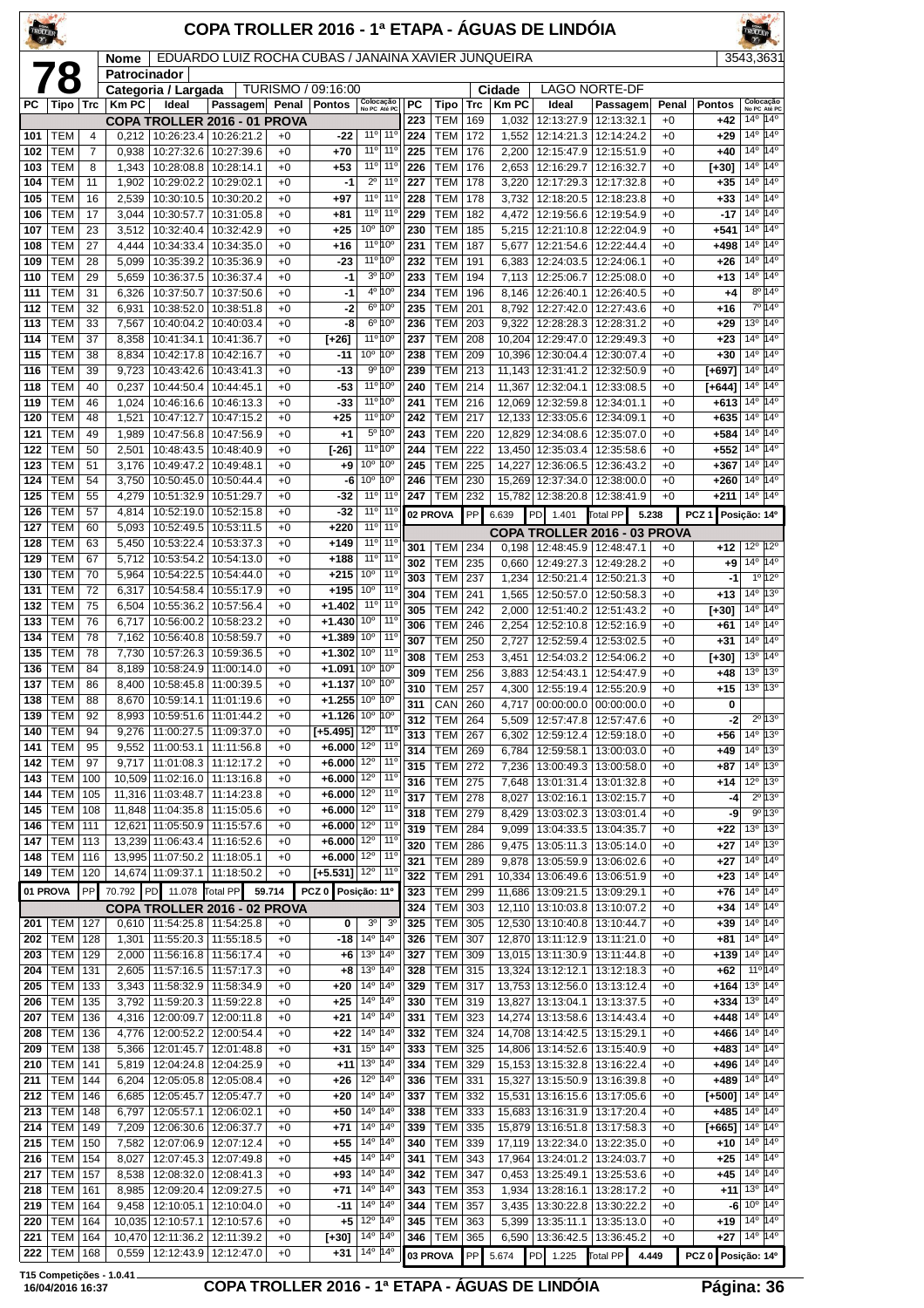| TROLLER    |                          |                     |                      |                                                              | COPA TROLLER 2016 - 1ª ETAPA - ÁGUAS DE LINDÓIA    |              |                                     |                                                 |                                    |            |                          |            |                       |                                                   |                                       |               |                    |                                                                   |
|------------|--------------------------|---------------------|----------------------|--------------------------------------------------------------|----------------------------------------------------|--------------|-------------------------------------|-------------------------------------------------|------------------------------------|------------|--------------------------|------------|-----------------------|---------------------------------------------------|---------------------------------------|---------------|--------------------|-------------------------------------------------------------------|
|            | 80                       |                     | Nome<br>Patrocinador |                                                              | PAULO RENATO MARTINS / REGIANE SALGADO PAGNARD     |              |                                     |                                                 |                                    |            |                          |            |                       |                                                   |                                       |               |                    | 3545,3614                                                         |
| PC.        |                          | <b>Trc</b>          | <b>Km PC</b>         | Categoria / Largada<br>Ideal                                 |                                                    |              | TURISMO / 09:17:00<br><b>Pontos</b> |                                                 |                                    | <b>PC</b>  |                          |            | Cidade<br><b>KmPC</b> | <b>SAO PAULO-SP</b><br>Ideal                      |                                       |               | <b>Pontos</b>      |                                                                   |
|            | Tipo                     |                     |                      |                                                              | Passagem<br>COPA TROLLER 2016 - 01 PROVA           | Penal        |                                     | Colocação<br>No PC Até PC                       |                                    | 223        | Tipo<br><b>TEM</b>       | Trc<br>169 | 1,032                 | 12:14:27.9                                        | Passagem<br>12:14:27.4                | Penal<br>$+0$ | -5                 | Colocação<br>No PC Até PC<br>$10^{\circ}$<br>$11^{\circ}$         |
| 101        | TEM                      | $\overline{4}$      | 0.212                |                                                              | 10:27:23.4   10:27:23.2                            | $+0$         | -2                                  | $6^{\circ}$                                     | $6^{\circ}$                        | 224        | TEM                      | 172        | 1,552                 | 12:15:21.3                                        | 12:15:21.1                            | $+0$          | -2                 | $3^0$ 12 <sup>0</sup>                                             |
| 102<br>103 | <b>TEM</b><br>TEM        | $\overline{7}$<br>8 | 0,938<br>1,343       | 10:28:32.6<br>10:29:08.8                                     | 10:28:33.3<br>10:29:10.5                           | $+0$<br>$+0$ | +7<br>$+17$                         | 8 <sup>0</sup><br>$6^{\circ}$                   | $7^{\circ}$<br>6 <sup>o</sup>      | 225<br>226 | <b>TEM</b><br><b>TEM</b> | 176<br>176 | 2,200<br>2,653        | 12:16:47.9<br>12:17:29.7                          | 12:16:50.1<br>12:17:29.8              | $+0$<br>$+0$  | $[-22]$<br>+1      | 13º 12º<br>$4^{\circ}12^{\circ}$                                  |
| 104        | TEM                      | 11                  | 1,902                | 10:30:02.2                                                   | 10:30:01.9                                         | $+0$         | -3                                  | $\overline{5^0}$                                | $\overline{7^{\circ}}$             | 227        | <b>TEM</b>               | 178        | 3,220                 | 12:18:29.3                                        | 12:18:29.8                            | $+0$          | +5                 | 12º 12º                                                           |
| 105<br>106 | TEM<br>TEM               | 16<br>17            | 2,539<br>3,044       | 10:31:10.5<br>10:31:57.7                                     | 10:31:11.2<br>10:31:59.1                           | $+0$<br>$+0$ | +7<br>$+14$                         | $6^{\circ}$<br>$9^{\circ}$                      | 6 <sup>o</sup><br>$7^\circ$        | 228<br>229 | <b>TEM</b><br><b>TEM</b> | 178<br>182 | 3,732<br>4,472        | 12:19:20.5<br>12:20:56.6                          | 12:19:21.0<br>12:20:56.4              | $+0$<br>$+0$  | $+5$<br>-2         | $10^{\circ}$ 12°<br>$5^{\circ}12^{\circ}$                         |
| 107        | TEM                      | 23                  | 3,512                | 10:33:40.4                                                   | 10:33:39.3                                         | $+0$         | $-11$                               | 8 <sup>o</sup>                                  | $6^{\circ}$                        | 230        | <b>TEM</b>               | 185        | 5,215                 | 12:22:10.8                                        | 12:22:14.0                            | $+0$          | $+32$              | 13º 12º                                                           |
| 108        | TEM                      | 27                  | 4,444                | 10:35:33.4                                                   | 10:35:32.8                                         | $+0$         | -6                                  | $9^{\circ}$<br>$9^{\circ}$                      | 6 <sup>o</sup>                     | 231        | <b>TEM</b>               | 187        | 5,677                 | 12:22:54.6                                        | 12:22:56.1                            | $+0$          | +15                | 11º 12º<br>$8^{\circ}12^{\circ}$                                  |
| 109<br>110 | TEM<br>TEM               | 28<br>29            | 5,099<br>5,659       | 10:36:39.2<br>10:37:37.5                                     | 10:36:37.8<br>10:37:37.0                           | $+0$<br>$+0$ | $-14$<br>-5                         | $9^{\circ}$                                     | $6^{\circ}$<br>$6^{\circ}$         | 232<br>233 | <b>TEM</b><br><b>TEM</b> | 191<br>194 | 6,383<br>7,113        | 12:25:03.5<br>12:26:06.7                          | 12:25:03.8<br>12:26:07.2              | $+0$<br>$+0$  | $+3$<br>+5         | $11^{\circ}12^{\circ}$                                            |
| 111        | TEM                      | 31                  | 6,326                | 10:38:50.7                                                   | 10:38:50.1                                         | $+0$         | -6                                  | $8^{\circ}$                                     | 6 <sup>o</sup>                     | 234        | <b>TEM</b>               | 196        | 8,146                 | 12:27:40.1                                        | 12:27:40.7                            | $+0$          | +6                 | $10^{\circ}$ 12°                                                  |
| 112<br>113 | TEM<br><b>TEM</b>        | 32<br>33            | 6,931<br>7,567       | 10:39:52.0<br>10:41:04.2                                     | 10:39:51.9<br>10:41:03.1                           | $+0$<br>$+0$ | -1<br>$-11$                         | $5^{\circ}$<br>10 <sup>o</sup>                  | $6^{\circ}$<br>$7^\circ$           | 235<br>236 | <b>TEM</b><br><b>TEM</b> | 201<br>203 | 8,792<br>9,322        | 12:28:42.0<br>12:29:28.3                          | 12:28:46.0<br>12:29:31.6              | $+0$<br>$+0$  | $[+40]$<br>$+33$   | 13º 12º<br>14 <sup>o</sup> 12 <sup>o</sup>                        |
| 114        | TEM                      | 37                  | 8,358                | 10:42:34.1                                                   | 10:42:34.9                                         | $+0$         | +8                                  | $7^\circ$                                       | $7^{\circ}$                        | 237        | <b>TEM</b>               | 208        |                       | 10,204 12:30:47.0                                 | 12:30:46.4                            | $+0$          | -61                | 12°<br>12°                                                        |
| 115        | TEM                      | 38                  | 8,834                | 10:43:17.8                                                   | 10:43:18.4                                         | $+0$         | +6                                  | $7^\circ$                                       | $7^\circ$                          | 238        | <b>TEM</b>               | 209        | 10,396                | 12:31:04.4                                        | 12:31:04.7                            | $+0$          | $+3$               | $3^0$ 12 <sup>0</sup>                                             |
| 116<br>118 | <b>TEM</b><br>TEM        | 39<br>40            | 9,723<br>0,237       | 10:44:42.6<br>10:45:50.4                                     | 10:44:42.5<br>10:45:50.4                           | $+0$<br>$+0$ | -1<br>0                             | $2^{\circ}$<br>$2^{\circ}$                      | $7^\circ$<br>6 <sup>o</sup>        | 239<br>240 | <b>TEM</b><br><b>TEM</b> | 213<br>214 | 11,367                | 11,143 12:32:41.2<br>12:33:04.1                   | 12:32:41.5<br>12:33:06.0              | $+0$<br>$+0$  | $+3$<br>+19        | 10 <sup>°</sup> 12 <sup>°</sup><br>12º 12º                        |
| 119        | TEM                      | 46                  | 1,024                | 10:47:16.6                                                   | 10:47:16.4                                         | $+0$         | -2                                  | $6^{\circ}$                                     | $6^{\circ}$                        | 241        | <b>TEM</b>               | 216        | 12,069                | 12:33:59.8                                        | 12:34:00.2                            | $+0$          | +4                 | $8^{\circ}12^{\circ}$                                             |
| 120        | TEM                      | 48                  | 1,521                | 10:48:12.7                                                   | 10:48:13.1                                         | $+0$         | +4                                  | $9^{\circ}$                                     | 6 <sup>o</sup>                     | 242        | <b>TEM</b>               | 217        |                       | 12,133 12:34:05.6                                 | 12:34:06.7                            | $+0$          | $+11$              | $4^{\circ}12^{\circ}$                                             |
| 121<br>122 | TEM<br>TEM               | 49<br>50            | 1,989<br>2,501       | 10:48:56.8<br>10:49:43.5                                     | 10:48:57.4<br>10:49:43.5                           | $+0$<br>$+0$ | +6<br>0                             | 10 <sup>o</sup><br>$2^{\circ}$                  | 6 <sup>o</sup><br>$6^{\circ}$      | 243<br>244 | <b>TEM</b><br><b>TEM</b> | 220<br>222 | 12,829                | 12:35:08.6<br>13,450 12:36:03.4                   | 12:35:11.5<br>12:36:05.5              | $+0$<br>$+0$  | [+29]<br>$+21$     | $12^{\circ}$ 12 <sup>°</sup><br>$12^{\circ}$<br>10 <sup>o</sup>   |
| 123        | TEM                      | 51                  | 3,176                | 10:50:47.2                                                   | 10:50:47.2                                         | $+0$         | 0                                   | 1 <sup>0</sup>                                  | 6 <sup>o</sup>                     | 245        | <b>TEM</b>               | 225        | 14,227                | 12:37:06.5                                        | 12:37:07.4                            | $+0$          | +9                 | 9°12°                                                             |
| 124<br>125 | TEM<br>TEM               | 54                  | 3,750<br>4,279       | 10:52:32.9                                                   | 10:51:45.0   10:51:45.4<br>10:52:33.3              | $+0$<br>$+0$ | +4                                  | 8 <sup>o</sup><br>$9^{\circ}$                   | 6 <sup>o</sup><br>6 <sup>o</sup>   | 246<br>247 | <b>TEM</b><br><b>TEM</b> | 230<br>232 | 15,782                | 15,269 12:38:34.0                                 | 12:38:37.2<br>12:39:21.8              | $+0$<br>$+0$  | +32<br>+10         | 12 <sup>°</sup> 12 <sup>°</sup><br>11º 12º                        |
| 126        | TEM                      | 55<br>57            | 4,814                | 10:53:19.0                                                   | 10:53:19.1                                         | $+0$         | +4<br>+1                            | $6^{\circ}$                                     | 6 <sup>c</sup>                     |            | 02 PROVA                 | PP         | 477                   | 12:39:20.8<br>PD<br>128                           | Total PP                              | 349           | PCZ <sub>2</sub>   | Posição: 12º                                                      |
| 127        | TEM                      | 60                  | 5,093                |                                                              | 10:53:49.5   10:53:52.9                            | $+0$         | $+34$                               | $9^{\circ}$                                     | $7^\circ$                          |            |                          |            |                       | COPA TROLLER 2016 - 03 PROVA                      |                                       |               |                    |                                                                   |
| 128<br>129 | TEM<br>TEM               | 63<br>67            | 5,450<br>5,712       | 10:54:22.4<br>10:54:54.2                                     | 10:54:26.2<br>10:55:07.3                           | $+0$<br>$+0$ | $+38$<br>$[+131]$                   | $9^{\circ}$<br>10 <sup>o</sup>                  | $7^\circ$<br>$8^{\circ}$           | 301        | <b>TEM</b>               | 234        | 0.198                 | 12:49:45.9                                        | 12:49:46.6                            | $+0$          | +7                 | 11º 11º                                                           |
| 130        | TEM                      | 70                  | 5,964                | 10:55:22.5                                                   | 10:55:38.0                                         | $+0$         | [+155]                              | 90                                              | 8 <sup>o</sup>                     | 302<br>303 | <b>TEM</b><br><b>TEM</b> | 235<br>237 | 0,660<br>1,234        | 12:50:27.3                                        | 12:50:27.3<br>12:51:21.4   12:51:20.7 | $+0$<br>$+0$  | 0<br>-7            | $7^\circ$<br>$1^{\circ}$<br>$13^{\circ}$ $10^{\circ}$             |
| 131        | TEM                      | 72                  | 6,317                | 10:55:58.4                                                   | 10:56:10.7                                         | $+0$         | +123                                | 8 <sup>0</sup>                                  | $7^\circ$                          | 304        | <b>TEM</b>               | 241        | 1,565                 | 12:51:57.0                                        | 12:51:57.1                            | $+0$          | $+1$               | $5^{\circ}$<br>8 <sup>o</sup>                                     |
| 132<br>133 | TEM<br>TEM               | 75<br>76            | 6,504<br>6,717       | 10:56:36.2<br>10:57:00.2                                     | 10:56:41.6<br>10:57:03.8                           | $+0$<br>$+0$ | $+54$<br>$+36$                      | $2^{\circ}$<br>$2^{\circ}$                      | $5^{\circ}$<br>5 <sup>0</sup>      | 305        | <b>TEM</b>               | 242        | 2,000                 | 12:52:40.2                                        | 12:52:39.4                            | $+0$          | -8                 | 11 <sup>o</sup><br>13 <sup>o</sup><br>$8^{\circ}$ 11 <sup>°</sup> |
| 134        | TEM                      | 78                  | 7,162                | 10:57:40.8                                                   | 10:57:42.0                                         | $+0$         | $+12$                               | $2^{\circ}$                                     | $5^{\circ}$                        | 306<br>307 | <b>TEM</b><br><b>TEM</b> | 246<br>250 | 2,254<br>2,727        | 12:53:10.8<br>12:53:59.4                          | 12:53:12.1<br>12:54:00.5              | $+0$<br>$+0$  | +13<br>$+11$       | 11 <sup>0</sup><br>13 <sup>o</sup>                                |
| 135        | <b>TEM</b>               | 78                  | 7,730                |                                                              | 10:58:26.3 10:58:28.3                              | $+0$         | $[+20]$                             | $5^{\circ}$                                     | 4 <sup>o</sup>                     | 308        | <b>TEM</b>               | 253        | 3,451                 | 12:55:03.2                                        | 12:54:54.2                            | $+0$          | -90                | 14 <sup>o</sup> 13 <sup>o</sup>                                   |
| 136<br>137 | TEM<br>TEM               | 84<br>86            | 8,189<br>8,400       | 10:59:24.9<br>10:59:45.8                                     | 10:59:35.2<br>10:59:56.1                           | $+0$<br>$+0$ | +103<br>$+103$                      | $6^{\circ}$<br>$6^{\circ}$                      | $5^{\circ}$<br>6 <sup>o</sup>      | 309<br>310 | <b>TEM</b>               | 256        | 3,883                 | 12:55:43.1                                        | 12:55:29.4                            | $+0$          | $-137$<br>$-171$   | $14^{\circ}$ 14 <sup>°</sup><br>$14^{\circ}$ 14 $^{\circ}$        |
| 138        | <b>TEM</b>               | 88                  | 8.670                |                                                              | $11:00:14.1$ 11:00:22.0                            | $+0$         | $+79$                               | $6^{\circ}$                                     | 6 <sup>o</sup>                     | 311        | <b>TEM</b><br>CAN        | 257<br>260 | 4,300                 | 12:56:19.4<br>4,717 00:00:00.0 00:00:00.0         | 12:56:02.3                            | $+0$<br>$+0$  | 0                  |                                                                   |
| 139        | TEM                      | 92                  | 8,993                |                                                              | 11:00:51.6   11:01:01.3                            | $+0$         | +97                                 | $6^{\circ}$<br>$5^{\rm o}$                      | 6 <sup>o</sup><br>6 <sup>o</sup>   | 312        | TEM                      | 264        | 5,509                 | 12:58:47.8                                        | 12:58:48.3                            | $^{+0}$       | +5                 | $6^{\circ}$ 14°                                                   |
| 140<br>141 | <b>TEM</b><br><b>TEM</b> | 94<br>95            | 9,276<br>9,552       | 11:01:27.5<br>11:01:53.1                                     | 11:01:34.4<br>11:02:01.2                           | $+0$<br>$+0$ | +69<br>+81                          | $5^{\rm o}$                                     | 6 <sup>o</sup>                     | 313<br>314 | <b>TEM</b><br><b>TEM</b> | 267<br>269 | 6.302<br>6,784        | 13:00:12.4<br>13:00:58.1                          | 13:00:12.4<br>13:00:58.3              | $+0$<br>$+0$  | 0<br>+2            | $3^0$ 14 <sup>0</sup><br>$3^0$ 14 <sup>0</sup>                    |
| 142        | <b>TEM</b>               | 97                  | 9,717                |                                                              | 11:02:08.3   11:02:16.8                            | $+0$         | $+85$                               | $5^{\rm o}$                                     | 6 <sup>o</sup>                     | 315        | <b>TEM</b>               | 272        | 7,236                 | 13:01:49.3                                        | 13:01:50.6                            | $+0$          | $+13$              | 7º 14º                                                            |
| 143<br>144 | <b>TEM</b><br><b>TEM</b> | 100<br>105          |                      | 10,509 11:03:16.0 11:03:16.2<br>11,316 11:04:48.7            | 11:04:50.1                                         | $+0$<br>$+0$ | +2<br>$+14$                         | 3 <sup>o</sup><br>$6^{\circ}$                   | $6^{\circ}$<br>6 <sup>o</sup>      | 316        | TEM                      | 275        | 7,648                 | 13:02:31.4                                        | 13:02:31.5                            | $+0$          | $+1$               | $2^{\circ}$ 14 <sup>°</sup>                                       |
| 145        | <b>TEM</b>               | 108                 |                      | 11,848 11:05:35.8                                            | 11:05:37.9                                         | $+0$         | $[+21]$                             | $6^{\circ}$                                     | 6 <sup>o</sup>                     | 317<br>318 | TEM<br><b>TEM</b>        | 278<br>279 | 8,027<br>8,429        | 13:03:16.1<br>13:04:02.3                          | 13:03:17.4<br>13:04:04.2              | $+0$<br>$+0$  | +13<br>[+19]       | $11^{\circ}$ 14°<br>$13^{\circ}$ 14 $^{\circ}$                    |
| 146        | <b>TEM</b>               | 111                 | 12,621               |                                                              | 11:06:50.9 11:06:49.7                              | $+0$         | -12                                 | $7^\circ$                                       | 6 <sup>o</sup>                     | 319        | TEM                      | 284        | 9,099                 | 13:05:33.5                                        | 13:05:36.4                            | $+0$          | [+29]              | $14^{\circ}$ 14 $^{\circ}$                                        |
| 147<br>148 | <b>TEM</b><br><b>TEM</b> | 113<br>116          |                      | 13,239 11:07:43.4 11:07:43.3<br>13,995 11:08:50.2 11:08:50.5 |                                                    | $+0$<br>$+0$ | $-1$<br>+3                          | $5^{\circ}$<br>$6^{\circ}$                      | 6 <sup>o</sup><br>6 <sup>o</sup>   | 320        | <b>TEM</b>               | 286        | 9,475                 | 13:06:11.3                                        | 13:06:12.1                            | $+0$          | +8                 | 9°14°<br>$10^{\circ}$ 13 $^{\circ}$                               |
| 149        | <b>TEM</b>               | 120                 |                      | 14,674 11:10:37.1                                            | 11:10:37.0                                         | $+0$         | -1                                  | $5^{\circ}$                                     | $6^{\circ}$                        | 321<br>322 | <b>TEM</b><br><b>TEM</b> | 289<br>291 | 9,878                 | 13:06:59.9<br>10,334   13:07:49.6   13:07:49.9    | 13:07:00.7                            | $+0$<br>$+0$  | +8<br>$+3$         | $3^0$ 13 <sup>0</sup>                                             |
|            | 01 PROVA                 | PP                  | 1.414                | PD<br>327                                                    | 1.087<br>Total PP                                  |              | PCZ <sub>3</sub>                    | Posição: 6º                                     |                                    | 323        | <b>TEM</b>               | 299        |                       | 11,686 13:10:21.5                                 | 13:10:22.6                            | $+0$          | +11                | 7º 13º                                                            |
|            | TEM                      | 127                 |                      |                                                              | COPA TROLLER 2016 - 02 PROVA                       | $+0$         |                                     | 9 <sup>o</sup>                                  | 9 <sup>o</sup>                     | 324<br>325 | TEM<br><b>TEM</b>        | 303<br>305 |                       | 12,110 13:11:03.8<br>12,530 13:11:40.8            | 13:11:04.3<br>13:11:40.7              | $+0$<br>$+0$  | +5<br>$-1$         | $8^{\circ}$ 13°<br>$2^{\circ}13^{\circ}$                          |
| 201<br>202 | <b>TEM</b>               | 128                 | 1,301                | $0,610$   11:55:25.8   11:55:26.2                            | 11:56:20.3   11:56:20.3                            | $+0$         | +4<br>0                             | $2^{\circ}$                                     | $7^\circ$                          | 326        | <b>TEM</b>               | 307        |                       | 12,870 13:12:12.9                                 | 13:12:13.2                            | $+0$          | $+3$               | $6^{\circ}$ 13°                                                   |
| 203        | <b>TEM</b>               | 129                 | 2,000                |                                                              | 11:57:16.8 11:57:17.0                              | $+0$         | $+2$                                | $7^\circ$                                       | $6^{\circ}$                        | 327        | TEM                      | 309        |                       | 13,015 13:12:30.9                                 | 13:12:30.9                            | $+0$          | 0                  | $2^{\circ}13^{\circ}$                                             |
| 204<br>205 | <b>TEM</b><br><b>TEM</b> | 131<br>133          | 2,605<br>3,343       |                                                              | 11:58:16.5   11:58:17.0<br>11:59:32.9   11:59:33.0 | $+0$<br>$+0$ | +5<br>$+1$                          | $6^{\circ}$<br>3 <sup>o</sup>                   | $7^\circ$<br>$4^{\circ}$           | 328<br>329 | TEM<br>TEM               | 315<br>317 |                       | 13,324 13:13:12.1 13:13:15.5<br>13,753 13:13:56.0 | 13:13:56.5                            | $+0$<br>$+0$  | +34<br>$+5$        | $8^{\circ}$ 12°<br>$6^{\circ}12^{\circ}$                          |
| 206        | <b>TEM</b>               | 135                 | 3,792                |                                                              | 12:00:20.3   12:00:20.7                            | $+0$         | +4                                  | 11°                                             | $7^\circ$                          | 330        | TEM                      | 319        |                       | 13,827 13:14:04.1                                 | 13:14:08.7                            | $+0$          | [+46]              | $10^{\circ}$ 12°                                                  |
| 207        | <b>TEM</b>               | 136                 |                      | 4,316   12:01:09.7                                           | 12:01:10.2                                         | $+0$         | +5                                  | 13 <sup>0</sup>                                 | $9^{\circ}$                        | 331        | <b>TEM</b>               | 323        |                       | 14,274 13:14:58.6                                 | 13:15:00.0                            | $+0$          | $+14$              | $8^{\circ}$ 11°                                                   |
| 208<br>209 | <b>TEM</b><br><b>TEM</b> | 136<br>138          | 4,776<br>5,366       |                                                              | 12:01:52.2 12:01:53.8<br>12:02:45.7   12:02:46.8   | $+0$<br>$+0$ | $+16$<br>$+11$                      | 13 <sup>o</sup><br>13 <sup>o</sup>              | $11^{\circ}$<br>12°                | 332<br>333 | <b>TEM</b><br>TEM        | 324<br>325 |                       | 14,708 13:15:42.5<br>14,806 13:15:52.6            | 13:15:43.4<br>13:15:53.9              | $+0$<br>$+0$  | +9<br>$+13$        | $9°$ 11°<br>$9°$ 11°                                              |
| 210        | <b>TEM</b>               | 141                 | 5,819                | 12:05:24.8                                                   | 12:05:26.0                                         | $+0$         | $+12$                               | $14^{\circ}$                                    | $12^{\circ}$                       | 334        | <b>TEM</b>               | 329        |                       | 15,153 13:16:32.8                                 | 13:16:32.9                            | $+0$          | +1                 | $3^0$ 11 <sup>o</sup>                                             |
| 211        | <b>TEM</b>               | 144                 | 6,204                |                                                              | 12:06:05.8   12:06:08.9                            | $+0$         | +31                                 | $14^{\circ}$<br>12 <sup>o</sup> 12 <sup>o</sup> | $12^{\circ}$                       | 336<br>337 | <b>TEM</b>               | 331        |                       | 15,327 13:16:50.9                                 | 13:16:50.8                            | $+0$          | $-1$               | $2^{\circ}$ 11 <sup>°</sup><br>$7°$ 11°                           |
| 212<br>213 | <b>TEM</b><br><b>TEM</b> | 146<br>148          | 6,685<br>6,797       | 12:06:45.7<br>12:06:57.1                                     | 12:06:46.3<br>12:07:00.8                           | $+0$<br>$+0$ | +6<br>$[+37]$                       | 13º 13º                                         |                                    | 338        | <b>TEM</b><br><b>TEM</b> | 332<br>333 |                       | 15,531 13:17:15.6<br>15,683 13:17:31.9            | 13:17:16.8<br>13:17:31.9              | $+0$<br>$+0$  | +12<br>0           | 10 110                                                            |
| 214        | <b>TEM</b>               | 149                 | 7,209                |                                                              | 12:07:30.6   12:07:30.9                            | $+0$         | $^{+3}$                             |                                                 | $8^{\circ}$ 13°                    | 339        | TEM                      | 335        |                       | 15,879 13:17:51.8                                 | 13:17:55.5                            | $+0$          | $[+37]$            | $11°$ 11°                                                         |
| 215<br>216 | <b>TEM</b><br><b>TEM</b> | 150<br>154          | 7,582<br>8,027       | 12:08:06.9<br>12:08:45.3                                     | 12:08:07.1<br>12:08:45.2                           | $+0$<br>$+0$ | +2<br>$-1$                          |                                                 | 8º 13º<br>$6^{\circ}12^{\circ}$    | 340<br>341 | TEM<br><b>TEM</b>        | 339<br>343 | 17,119<br>17,964      | 13:23:34.0<br>13:25:01.2                          | 13:23:33.6<br>13:25:01.1              | $+0$<br>$+0$  | -11                | $-4$ 13 <sup>o</sup> 11 <sup>o</sup><br>$3^0$ 11 <sup>o</sup>     |
| 217        | <b>TEM</b>               | 157                 | 8,538                |                                                              | 12:09:32.0   12:09:31.9                            | $+0$         | $-1$                                |                                                 | $6^{\circ}$ 12°                    | 342        | TEM                      | 347        | 0,453                 | 13:26:49.1                                        | 13:26:50.2                            | $+0$          | $+11$              | $12°$ 11 <sup>o</sup>                                             |
| 218        | TEM                      | 161                 | 8,985                |                                                              | 12:10:20.4   12:10:20.9                            | $+0$         | +5                                  |                                                 | $11^{\circ}$ 12°                   | 343        | <b>TEM</b>               | 353        | 1,934                 | 13:29:16.1                                        | 13:29:16.2                            | $+0$          | +1                 | $3^0$ 11 <sup>o</sup>                                             |
| 219<br>220 | <b>TEM</b><br><b>TEM</b> | 164<br>164          | 9,458                | 12:11:05.1<br>10,035 12:11:57.1                              | 12:11:05.0<br>12:11:57.3                           | $+0$<br>$+0$ | -1<br>+2                            |                                                 | $1^{\circ}$ 12°<br>$5^{\circ}$ 12° | 344<br>345 | TEM<br><b>TEM</b>        | 357<br>363 | 3,435<br>5,399        | 13:31:22.8<br>13:36:11.1                          | 13:31:22.7<br>13:36:10.7              | $+0$<br>$+0$  | $-1$<br>$-4$       | 10 110<br>$9°$ 11°                                                |
| 221        | <b>TEM</b>               | 164                 |                      | 10,470 12:12:36.2                                            | 12:12:35.7                                         | $+0$         | -5                                  |                                                 | $\frac{1}{50}$ 12 <sup>o</sup>     | 346        | TEM                      | 365        | 6,590                 | 13:37:42.5                                        | 13:37:42.3                            | $+0$          | -2                 | $9°$ 11°                                                          |
| 222        | <b>TEM</b>               | 168                 |                      | 0,559   12:13:43.9   12:13:43.9                              |                                                    | $+0$         | 0                                   |                                                 | $2^{\circ}$ 11 <sup>°</sup>        |            | 03 PROVA                 | PP         | 762                   | PD<br>131                                         | Total PP                              | 631           | PCZ 4 Posição: 12º |                                                                   |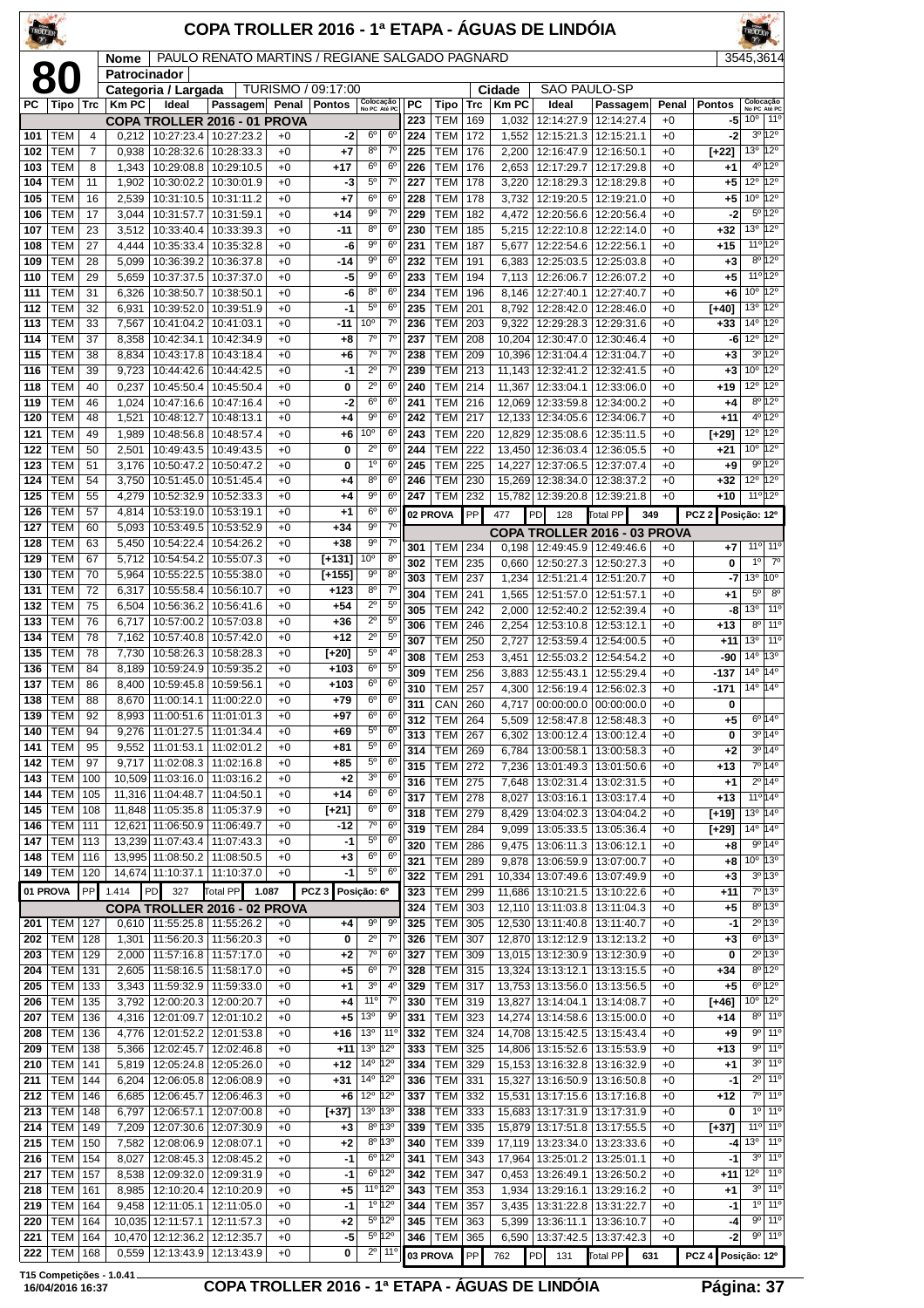| TROLLER    |                          |                |                |                                        | COPA TROLLER 2016 - 1ª ETAPA - ÁGUAS DE LINDÓIA |                    |                          |                                            |                                     |                  |                          |            |                |                                        |                                               |                 |                    | <b>ROLLER</b>                                      |                                                     |
|------------|--------------------------|----------------|----------------|----------------------------------------|-------------------------------------------------|--------------------|--------------------------|--------------------------------------------|-------------------------------------|------------------|--------------------------|------------|----------------|----------------------------------------|-----------------------------------------------|-----------------|--------------------|----------------------------------------------------|-----------------------------------------------------|
|            |                          |                | Nome           |                                        | MARCOS GIANNONI / RENATA PATRICIA OLIVEIRA      |                    |                          |                                            |                                     |                  |                          |            |                |                                        |                                               |                 |                    | 3538,3532                                          |                                                     |
| 8          |                          |                | Patrocinador   | Categoria / Largada                    |                                                 |                    | TURISMO / 09:18:00       |                                            |                                     |                  |                          |            | Cidade         | SAO PAULO-SP                           |                                               |                 |                    |                                                    |                                                     |
| PС         | Tipo                     | Trc            | <b>Km PC</b>   | Ideal                                  | Passagem Penal                                  |                    | Pontos                   | Colocação<br>No PC Até PC                  |                                     | PC               | Tipo                     | Trc        | <b>KmPC</b>    | Ideal                                  | Passagem                                      | Penal           | <b>Pontos</b>      | No PC Até PC                                       | Colocação<br>3º 13º                                 |
| 101        | TEM                      | 4              | 0,212          | COPA TROLLER 2016 - 01 PROVA           | 10:28:23.4   10:28:23.6                         | $+0$               | $+2$                     | 3 <sup>o</sup>                             | 3 <sup>o</sup>                      | 223<br>224       | <b>TEM</b><br><b>TEM</b> | 169<br>172 | 1,032<br>1,552 | 12:16:21.3                             | 12:15:27.9 12:15:28.0<br>12:16:22.5           | $+0$<br>$+0$    | $+1$<br>$+12$      | 13 <sup>o</sup>                                    | 13°                                                 |
| 102        | TEM                      | $\overline{7}$ | 0,938          | 10:29:32.6                             | 10:29:33.6                                      | $+0$               | +10                      | 10 <sup>o</sup>                            | $9^{\circ}$                         | 225              | <b>TEM</b>               | 176        | 2,200          | 12:17:47.9                             | 12:17:49.0                                    | $+0$            | $+11$              |                                                    | 9° 13°                                              |
| 103<br>104 | <b>TEM</b><br>TEM        | 8<br>11        | 1,343<br>1,902 | 10:30:08.8<br>10:31:02.2               | 10:30:11.1<br>10:31:02.8                        | $+0$<br>$+0$       | $+23$<br>$+6$            | 90<br>$8^{\circ}$                          | 90<br>10 <sup>o</sup>               | 226<br>227       | <b>TEM</b><br><b>TEM</b> | 176<br>178 | 2,653<br>3,220 | 12:18:29.7<br>12:19:29.3               | 12:18:31.0<br>12:19:29.1                      | $+0$<br>$+0$    | $+13$<br>-2        | 13 <sup>o</sup>                                    | 13 <sup>o</sup><br>7º 13º                           |
| 105        | TEM                      | 16             | 2,539          | 10:32:10.5                             | 10:32:12.3                                      | $+0$               | +18                      | $8^{\circ}$                                | $8^{\circ}$                         | 228              | <b>TEM</b>               | 178        | 3,732          | 12:20:20.5                             | 12:20:20.0                                    | $+0$            | -5                 |                                                    | $11^{\circ}13^{\circ}$                              |
| 106        | TEM                      | 17             | 3,044          | 10:32:57.7                             | 10:32:59.6                                      | +0                 | $+19$                    | $10^{\circ}$                               | 90                                  | 229              | <b>TEM</b>               | 182        | 4,472          | 12:21:56.6                             | 12:21:57.3                                    | $+0$            | +7                 | 13 <sup>o</sup>                                    | 13 <sup>o</sup>                                     |
| 107<br>108 | TEM<br>TEM               | 23<br>27       | 3,512<br>4,444 | 10:34:40.4<br>10:36:33.4               | 10:34:41.4<br>10:36:33.8                        | $+0$<br>$+0$       | $+10$<br>+4              | 6 <sup>o</sup><br>6 <sup>o</sup>           | 90<br>90                            | 230<br>231       | <b>TEM</b><br><b>TEM</b> | 185<br>187 | 5,215<br>5,677 | 12:23:10.8                             | 12:23:13.1<br>12:23:54.6 12:23:56.3           | $+0$<br>$+0$    | $[+23]$<br>$+17$   | 12°                                                | $11^{\circ}13^{\circ}$<br>13°                       |
| 109        | <b>TEM</b>               | 28             | 5,099          | 10:37:39.2                             | 10:37:39.8                                      | $+0$               | +6                       | $7^\circ$                                  | $9^{\circ}$                         | 232              | TEM                      | 191        | 6,383          | 12:26:03.5                             | 12:26:03.6                                    | $+0$            | $+1$               |                                                    | $2^0$ 13 <sup>0</sup>                               |
| 110        | TEM                      | 29             | 5,659          | 10:38:37.5                             | 10:38:39.1                                      | $+0$               | $+16$                    | 11 <sup>0</sup>                            | 90                                  | 233              | <b>TEM</b>               | 194        | 7,113          | 12:27:06.7                             | 12:27:07.2                                    | $+0$            | +5                 | $12^{\circ}$                                       | $13^{\circ}$                                        |
| 111<br>112 | TEM<br>TEM               | 31<br>32       | 6,326<br>6,931 | 10:39:50.7<br>10:40:52.0               | 10:39:52.5<br>10:40:52.9                        | $+0$<br>$+0$       | +18<br>+9                | 11 <sup>0</sup><br>9 <sup>o</sup>          | 90<br>90                            | 234<br>235       | <b>TEM</b><br><b>TEM</b> | 196<br>201 | 8,146<br>8,792 | 12:28:40.1<br>12:29:42.0               | 12:28:39.9<br>12:29:44.3                      | $+0$<br>$+0$    | -2<br>$[+23]$      | 10 <sup>o</sup>                                    | 4º 13º<br>13 <sup>o</sup>                           |
| 113        | TEM                      | 33             | 7,567          | 10:42:04.2                             | 10:42:05.3                                      | $+0$               | +11                      | 9 <sup>o</sup>                             | $9^{\circ}$                         | 236              | <b>TEM</b>               | 203        |                | 9,322   12:30:28.3                     | 12:30:30.0                                    | $+0$            | +17                |                                                    | 11°13°                                              |
| 114        | <b>TEM</b>               | 37             | 8,358          | 10:43:34.1                             | 10:43:35.9                                      | $+0$               | $+18$                    | $10^{\circ}$                               | 90                                  | 237              | TEM                      | 208        |                | 10,204 12:31:47.0                      | 12:31:47.1                                    | $+0$            | +1                 |                                                    | 2º 13º                                              |
| 115<br>116 | TEM<br>TEM               | 38<br>39       | 8,834<br>9,723 | 10:44:17.8<br>10:45:42.6               | 10:44:19.4<br>10:45:44.4                        | +0<br>$+0$         | $+16$<br>$+18$           | $11^{\circ}$<br>11 <sup>°</sup>            | 90<br>$9^{\circ}$                   | 238<br>239       | <b>TEM</b><br><b>TEM</b> | 209<br>213 | 10.396         | 12:32:04.4<br>11,143 12:33:41.2        | 12:32:06.1<br>12:33:41.3                      | $+0$<br>$+0$    | +17<br>$+1$        |                                                    | 11°13°<br>$4^{\circ}$ 13°                           |
| 118        | TEM                      | 40             | 0,237          | 10:46:50.4                             | 10:46:54.8                                      | $+0$               | $+44$                    | $10^{\circ}$                               | $9^{\circ}$                         | 240              | TEM                      | 214        | 11,367         | 12:34:04.1                             | 12:34:06.1                                    | $+0$            | $[+20]$            | 13 <sup>o</sup>                                    | 13°                                                 |
| 119        | TEM                      | 46             | 1,024          | 10:48:16.6                             | 10:48:16.6                                      | $+0$               | 0                        | $2^{\circ}$<br>$\overline{7^{\circ}}$      | 90                                  | 241              | TEM                      | 216        |                | 12,069 12:34:59.8                      | 12:34:59.8                                    | $+0$            | 0                  |                                                    | $1^{\circ}$ 13°<br>$3^{\circ}13^{\circ}$            |
| 120<br>121 | TEM<br><b>TEM</b>        | 48<br>49       | 1,521<br>1,989 | 10:49:12.7<br>10:49:56.8               | 10:49:12.6<br>10:49:59.7                        | $+0$<br>$+0$       | $-1$<br>[+29]            | 11°                                        | 9 <sup>o</sup><br>$9^{\circ}$       | 242<br>243       | TEM<br><b>TEM</b>        | 217<br>220 |                | 12,829 12:36:08.6                      | 12,133 12:35:05.6 12:35:06.6<br>12:36:10.5    | $+0$<br>$+0$    | $+10$<br>$+19$     |                                                    | $9^{\circ}$ 13°                                     |
| 122        | <b>TEM</b>               | 50             | 2,501          | 10:50:43.5                             | 10:50:41.9                                      | +0                 | $-16$                    | $10^{\circ}$                               | 90                                  | 244              | TEM                      | 222        |                | 13,450 12:37:03.4                      | 12:37:05.3                                    | $+0$            | $+19$              |                                                    | 7º 13º                                              |
| 123        | TEM                      | 51             | 3,176          | 10:51:47.2                             | 10:51:48.5                                      | $+0$               | $+13$                    | $11^{\circ}$                               | $9^{\circ}$                         | 245              | <b>TEM</b>               | 225        | 14,227         | 12:38:06.5                             | 12:38:07.4                                    | $+0$            | $+9$               |                                                    | $8^{\circ}13^{\circ}$<br>$8^{\circ}$ 13 $^{\circ}$  |
| 124<br>125 | TEM<br><b>TEM</b>        | 54<br>55       | 3,750<br>4,279 | 10:52:45.0<br>10:53:32.9               | 10:52:46.3<br>10:53:34.3                        | $+0$<br>$+0$       | $+13$<br>+14             | $11^{\circ}$<br>10 <sup>o</sup>            | 90<br>$9^{\circ}$                   | 246<br>247       | <b>TEM</b><br><b>TEM</b> | 230<br>232 |                | 15,269 12:39:34.0<br>15,782 12:40:20.8 | 12:39:34.9<br>12:40:22.2                      | $+0$<br>$+0$    | $+9$<br>$+14$      | 12°                                                | 13°                                                 |
| 126        | TEM                      | 57             | 4,814          | 10:54:19.0                             | 10:54:20.2                                      | $+0$               | $+12$                    | $10^{\circ}$                               | $\overline{9^0}$                    |                  | 02 PROVA                 | PP         | 488            | PD<br>98                               | Total PP                                      | 390             | PCZ 2 Posição: 13º |                                                    |                                                     |
| 127        | TEM                      | 60             | 5,093          | 10:54:49.5                             | 10:54:52.1                                      | $+0$               | $[+26]$                  | 8 <sup>o</sup><br>10 <sup>o</sup>          | $9^{\circ}$<br>9 <sup>o</sup>       |                  |                          |            |                |                                        | <b>COPA TROLLER 2016 - 03 PROVA</b>           |                 |                    |                                                    |                                                     |
| 128<br>129 | TEM<br><b>TEM</b>        | 63<br>67       | 5,450<br>5,712 | 10:55:22.4<br>10:55:54.2               | 10:55:26.5<br>10:56:05.6                        | $+0$<br>$+0$       | +41<br>$+114$            | $9^{\circ}$                                | $9^{\circ}$                         | 301<br>302       | TEM<br><b>TEM</b>        | 234<br>235 | 0,660          | 12:51:27.3                             | 0,198   12:50:45.9   12:50:47.3<br>12:51:28.0 | $+0$<br>$+0$    | $+14$<br>$+7$      | 13 <sup>o</sup> 13 <sup>o</sup><br>13 <sup>o</sup> | 13°                                                 |
| 130        | TEM                      | 70             | 5,964          | 10:56:22.5                             | 10:56:34.4                                      | $+0$               | $+119$                   | 8 <sup>o</sup>                             | 90                                  | 303              | <b>TEM</b>               | 237        | 1,234          | 12:52:21.4                             | 12:52:21.8                                    | $+0$            | $^{+4}$            |                                                    | $8^{\circ}14^{\circ}$                               |
| 131        | TEM                      | 72             | 6,317          | 10:56:58.4                             | 10:57:11.2                                      | $+0$               | $+128$                   | $9^{\circ}$<br>6 <sup>o</sup>              | 90<br>$7^\circ$                     | 304              | <b>TEM</b>               | 241        | 1,565          | 12:52:57.0                             | 12:52:58.2                                    | $+0$            | $+12$              | 13 <sup>o</sup>                                    | $14^{\circ}$                                        |
| 132<br>133 | TEM<br>TEM               | 75<br>76       | 6,504<br>6,717 | 10:57:36.2<br>10:58:00.2               | 10:57:46.6<br>10:58:13.1                        | +0<br>$+0$         | $+104$<br>$+129$         | 6 <sup>o</sup>                             | $7^\circ$                           | 305<br>306       | <b>TEM</b><br>TEM        | 242<br>246 | 2,000<br>2,254 | 12:53:40.2<br>12:54:10.8               | 12:53:40.9<br>12:54:14.5                      | $+0$<br>$+0$    | +7<br>$+37$        | 13 <sup>o</sup>                                    | $11^{\circ}$ 13°<br>13°                             |
| 134        | <b>TEM</b>               | 78             | 7,162          | 10:58:40.8                             | 10:58:50.7                                      | $+0$               | $+99$                    | 6 <sup>o</sup>                             | $7^\circ$                           | 307              | <b>TEM</b>               | 250        | 2,727          | 12:54:59.4                             | 12:55:00.3                                    | $+0$            | $+9$               |                                                    | $11^{\circ}13^{\circ}$                              |
| 135        | тем                      | 78             | 7,730          | 10:59:26.3                             | 10:59:29.4                                      | $+0$               | $+31$                    | $6^{\circ}$<br>$\overline{7^0}$            | $7^\circ$<br>$\overline{7}^{\circ}$ | 308              | <b>TEM</b>               | 253        | 3,451          | 12:56:03.2                             | 12:56:04.1                                    | $+0$            | +9                 |                                                    | $11^{\circ}$ 12°                                    |
| 136<br>137 | TEM<br>TEM               | 84<br>86       | 8,189<br>8,400 | 11:00:24.9<br>11:00:45.8               | 11:00:37.0<br>11:00:57.2                        | $+0$<br>$+0$       | $+121$<br>$+114$         | $7^\circ$                                  | $7^\circ$                           | 309<br>310       | <b>TEM</b><br><b>TEM</b> | 256<br>257 | 3,883<br>4,300 | 12:56:43.1                             | 12:56:44.1<br>12:57:19.4 12:57:20.1           | $+0$<br>$+0$    | $+10$<br>+7        | 12°<br>$10^{\circ}$ 12°                            | 12°                                                 |
| 138        | <b>TEM</b>               | 88             | 8,670          | 11:01:14.1                             | 11:01:25.6                                      | $+0$               | $+115$                   | 7°                                         | $7^\circ$                           | $\overline{311}$ | CAN 260                  |            |                |                                        | 4,717 00:00:00.0 00:00:00.0                   | $+0$            | 0                  |                                                    |                                                     |
| 139        | TEM                      | 92             |                | 8,993   11:01:51.6   11:02:06.0        |                                                 | $+0$               | $+144$                   | $7^\circ$<br>$7^{\circ}$                   | $7^\circ$<br>$7^{\circ}$            | 312              | <b>TEM 264</b>           |            |                |                                        | 5,509   12:59:47.8   12:59:47.5               | $^{+0}$         | -3                 |                                                    | $3^{\circ}$ 12°                                     |
| 140<br>141 | TEM<br>TEM               | 94<br>95       | 9,276<br>9,552 | 11:02:27.5<br>11:02:53.1               | 11:02:47.0<br>11:03:11.8                        | +0<br>$^{+0}$      | $+195$<br>$+187$         | $7^\circ$                                  | $7^{\circ}$                         | 313<br>314       | TEM<br><b>TEM</b>        | 267<br>269 | 6,302<br>6,784 | 13:01:12.4<br>13:01:58.1               | 13:01:12.5<br>13:01:58.5                      | $^{+0}$<br>$+0$ | $+1$<br>$+4$       |                                                    | $5^{\circ}12^{\circ}$<br>9°12°                      |
| 142        | <b>TEM</b>               | 97             |                | $9,717$   11:03:08.3                   | 11:03:26.0                                      | $+0$               | $+177$                   | $7^\circ$                                  | $7^{\circ}$                         | 315              | <b>TEM</b>               | 272        | 7,236          | 13:02:49.3                             | 13:02:51.4                                    | $+0$            | $+21$              |                                                    | 13º 12º                                             |
| 143        | <b>TEM</b>               | 100            |                | 10,509 11:04:16.0                      | 11:04:20.5                                      | $+0$               | $+45$                    | $7^{\circ}$<br>10°                         | $7^\circ$<br>$7^\circ$              | 316              | TEM                      | 275        | 7,648          | 13:03:31.4                             | 13:03:32.4                                    | $+0$            | $+10$              |                                                    | $11^{\circ}$ 12°                                    |
| 144<br>145 | TEM<br><b>TEM</b>        | 105<br>108     |                | 11,316 11:05:48.7<br>11,848 11:06:35.8 | 11:08:27.3<br>11:09:07.0                        | $+0$<br>$+0$       | $[+1.586]$<br>$[+1.512]$ | $10^{\circ}$                               | $7^\circ$                           | 317<br>318       | TEM<br><b>TEM</b>        | 278<br>279 | 8,027<br>8,429 | 13:04:16.1<br>13:05:02.3               | 13:04:18.1<br>13:05:03.7                      | $+0$<br>$+0$    | $+20$<br>$+14$     |                                                    | $13^{\circ}$ $12^{\circ}$<br>$11^{\circ}12^{\circ}$ |
| 146        | <b>TEM</b>               | 111            |                | 12,621 11:07:50.9                      | 11:09:53.5                                      | +0                 | $+1.226$                 | 90                                         | $7^\circ$                           | 319              | <b>TEM</b>               | 284        | 9,099          | 13:06:33.5                             | 13:06:35.7                                    | $^{+0}$         | $+22$              |                                                    | $12^{\circ}$ 12 $^{\circ}$                          |
| 147        | <b>TEM</b>               | 113            |                | 13,239 11:08:43.4                      | 11:06:51.8                                      | $+0$               | $-1.116$                 | $9^{\rm o}$<br>90                          | $7^\circ$<br>$7^\circ$              | 320              | <b>TEM</b>               | 286        |                | 9,475 13:07:11.3                       | 13:07:12.5                                    | $+0$            | $+12$              |                                                    | $11^{\circ}12^{\circ}$                              |
| 148<br>149 | <b>TEM</b><br><b>TEM</b> | 116<br>120     |                | 13,995 11:09:50.2<br>14,674 11:11:37.1 | 11:11:35.9<br>11:12:28.2                        | $+0$<br>$+0$       | $+1.057$<br>$+511$       | $9^{\circ}$                                | $7^\circ$                           | 321<br>322       | <b>TEM</b><br><b>TEM</b> | 289<br>291 | 9.878          | 13:07:59.9<br>10,334 13:08:49.6        | 13:08:01.6<br>13:08:50.3                      | $+0$<br>$+0$    | $+17$<br>$+7$      |                                                    | 12 <sup>o</sup> 12 <sup>o</sup><br>$9^{\circ}$ 12°  |
|            | 01 PROVA                 | PP             | 9.243          | PD 3.153                               | <b>Total PP</b><br>6.090                        |                    | PCZ 1 Posicão: 7º        |                                            |                                     | 323              | <b>TEM</b>               | 299        |                | 11,686   13:11:21.5                    | 13:11:23.0                                    | $+0$            | $+15$              |                                                    | $8^{\circ}12^{\circ}$                               |
|            |                          |                |                | COPA TROLLER 2016 - 02 PROVA           |                                                 |                    |                          |                                            |                                     | 324              | TEM                      | 303        |                | 12,110 13:12:03.8                      | 13:12:05.1                                    | $+0$            | $+13$              |                                                    | $12^{\circ}$ $12^{\circ}$                           |
| 201<br>202 | TEM<br><b>TEM</b>        | 127<br>128     | 1,301          | $0,610$   11:56:25.8<br>11:57:20.3     | 11:56:25.8<br>11:57:20.6                        | $+0$<br>$+0$       | 0<br>$+3$                | $1^{\circ}$<br>13 <sup>o</sup>             | $1^{\circ}$<br>$6^{\circ}$          | 325<br>326       | <b>TEM</b><br><b>TEM</b> | 305<br>307 |                | 12,530 13:12:40.8                      | 13:12:42.8<br>12,870 13:13:12.9 13:13:14.0    | $+0$<br>$+0$    | $+20$<br>$+11$     | $13^{\circ}$<br>13 <sup>o</sup>                    | $12^{\circ}$<br>$12^{\circ}$                        |
| 203        | TEM                      | 129            | 2,000          | 11:58:16.8                             | 11:58:17.9                                      | $+0$               | $+11$                    | $14^{\circ}$ 13 <sup>0</sup>               |                                     | 327              | TEM                      | 309        |                | 13,015 13:13:30.9                      | 13:13:32.1                                    | $+0$            | $+12$              |                                                    | $12^{\circ}$ $12^{\circ}$                           |
| 204        | <b>TEM</b>               | 131            | 2,605          | 11:59:16.5                             | 11:59:18.0                                      | $^{+0}$            | $+15$                    | 14 <sup>o</sup> 13 <sup>o</sup>            |                                     | 328              | <b>TEM</b>               | 315        |                | 13,324 13:14:12.1                      | 13:14:14.8                                    | $+0$            | [+27]              |                                                    | 7°10°                                               |
| 205<br>206 | <b>TEM</b><br><b>TEM</b> | 133<br>135     | 3,343<br>3,792 | 12:00:32.9<br>12:01:20.3               | 12:00:34.3<br>12:01:19.5                        | $+0$<br>$+0$       | $+14$<br>-8              | 13 <sup>o</sup> 13 <sup>o</sup><br>13º 13º |                                     | 329<br>330       | TEM<br><b>TEM</b>        | 317<br>319 |                | 13,827 13:15:04.1                      | 13,753 13:14:56.0 13:14:57.3<br>13:15:08.2    | $^{+0}$<br>$+0$ | $+13$<br>$[+41]$   | $9^{\circ}$<br>$9^{\circ}$                         | $9^{\circ}$<br>$9^{\circ}$                          |
| 207        | TEM                      | 136            | 4,316          | 12:02:09.7                             | 12:02:10.0                                      | $+0$               | +3                       | $10^{\circ}$ 13°                           |                                     | 331              | TEM                      | 323        |                | 14,274 13:15:58.6                      | 13:16:02.9                                    | $+0$            | $[+43]$            |                                                    | $11^{\circ} 10^{\circ}$                             |
| 208        | <b>TEM</b>               | 136            | 4,776          | 12:02:52.2                             | 12:02:53.2                                      | $+0$               | $+10$                    | 12º 13º                                    |                                     | 332              | TEM                      | 324        |                | 14,708 13:16:42.5                      | 13:16:45.0                                    | $+0$            | $+25$              |                                                    | $11^{\circ}10^{\circ}$                              |
| 209<br>210 | <b>TEM</b><br><b>TEM</b> | 138<br>141     | 5,366<br>5,819 | 12:03:45.7<br>12:06:24.8               | 12:03:46.7<br>12:06:25.0                        | $+0$<br>$+0$       | $+10$<br>$+2$            | 12 <sup>o</sup> 13 <sup>o</sup>            | $1^{\circ}$ 13 $^{\circ}$           | 333<br>334       | <b>TEM</b><br>TEM        | 325<br>329 |                | 14,806 13:16:52.6<br>15,153 13:17:32.8 | 13:16:54.4<br>13:17:33.3                      | $+0$<br>$+0$    | $+18$<br>$+5$      |                                                    | $11^{\circ} 10^{\circ}$<br>$8^{\circ}10^{\circ}$    |
| 211        | <b>TEM</b>               | 144            | 6,204          | 12:07:05.8                             | 12:07:07.5                                      | $+0$               | $+17$                    |                                            | $8^{\circ}$ 13°                     | 336              | TEM                      | 331        |                | 15,327 13:17:50.9                      | 13:17:51.4                                    | $+0$            | $+5$               |                                                    | 7°10°                                               |
| 212        | <b>TEM</b>               | 146            | 6,685          | 12:07:45.7                             | 12:07:46.3                                      | $+0$               | +6                       | 11° 13°                                    |                                     | 337              | TEM                      | 332        |                | 15,531 13:18:15.6                      | 13:18:17.0                                    | $+0$            | $+14$              |                                                    | $9^{\circ} 10^{\circ}$                              |
| 213        | <b>TEM</b>               | 148            | 6,797          | 12:07:57.1                             | 12:07:58.7                                      | $+0$               | +16                      | 11º 12º<br>12 <sup>o</sup> 12 <sup>o</sup> |                                     | 338              | <b>TEM</b>               | 333        |                |                                        | 15,683 13:18:31.9 13:18:34.8                  | $+0$            | $[+29]$            |                                                    | 12º 10º<br>$8^{\circ}$ 10 <sup>°</sup>              |
| 214<br>215 | <b>TEM</b><br><b>TEM</b> | 149<br>150     | 7,209<br>7,582 | 12:08:30.6<br>12:09:06.9               | 12:08:31.4<br>12:09:08.0                        | $^{+0}$<br>$^{+0}$ | $+8$<br>$+11$            | 13 <sup>o</sup> 12 <sup>o</sup>            |                                     | 339<br>340       | TEM<br>TEM               | 335<br>339 | 17,119         | 15,879 13:18:51.8<br>13:24:34.0        | 13:18:53.7<br>13:24:34.0                      | $+0$<br>$+0$    | $+19$<br>0         |                                                    | $3^{\circ} 10^{\circ}$                              |
| 216        | <b>TEM</b>               | 154            | 8,027          | 12:09:45.3                             | 12:09:46.4                                      | $+0$               | $+11$                    | 13º 13º                                    |                                     | 341              | TEM                      | 343        |                | 17,964 13:26:01.2                      | 13:26:02.2                                    | $+0$            | $+10$              |                                                    | 11°10°                                              |
| 217        | <b>TEM</b>               | 157            | 8,538          | 12:10:32.0                             | 12:10:33.2                                      | $+0$               | $+12$                    | 13 <sup>o</sup> 13 <sup>o</sup>            |                                     | 342              | <b>TEM</b>               | 347        | 0,453          | 13:27:49.1                             | 13:27:49.9                                    | $+0$            | $+8$               |                                                    | 9°10°                                               |
| 218<br>219 | <b>TEM</b><br><b>TEM</b> | 161<br>164     | 9,458          | 8,985   12:11:20.4<br>12:12:05.1       | 12:11:23.6<br>12:12:05.2                        | $+0$<br>$+0$       | $[+32]$<br>+1            | 13º 13º                                    | $2^{\circ}$ 13°                     | 343<br>344       | <b>TEM</b><br><b>TEM</b> | 353<br>357 | 1,934<br>3,435 | 13:30:16.1<br>13:32:22.8               | 13:30:16.6<br>13:32:23.8                      | $+0$<br>$+0$    | $+5$<br>$+10$      | 10 <sup>o</sup>                                    | 10 <sup>o</sup><br>$14^{\circ}$ 10 $^{\circ}$       |
| 220        | <b>TEM</b>               | 164            |                | 10,035 12:12:57.1                      | 12:12:58.8                                      | $+0$               | $+17$                    | 13º 13º                                    |                                     | 345              | <b>TEM</b>               | 363        | 5,399          | 13:37:11.1                             | 13:37:11.1                                    | $+0$            | 0                  |                                                    | $3^{\circ}10^{\circ}$                               |
| 221        | <b>TEM</b>               | 164            |                | 10,470 12:13:36.2                      | 12:13:38.2                                      | $+0$               | +20                      | 13º 13º                                    |                                     | 346              | TEM                      | 365        |                | 6,590   13:38:42.5                     | 13:38:42.9                                    | $+0$            | $+4$               |                                                    | $13^{\circ}$ $10^{\circ}$                           |
| 222        | <b>TEM</b>               | 168            | 0,559          | 12:14:43.9                             | 12:14:44.2                                      | $+0$               | $+3$                     |                                            | $5^{\circ}$ 13°                     |                  | 03 PROVA                 | PP         | 594            | <b>PD</b><br>140                       | Total PP                                      | 454             | PCZ <sub>2</sub>   | Posição: 10°                                       |                                                     |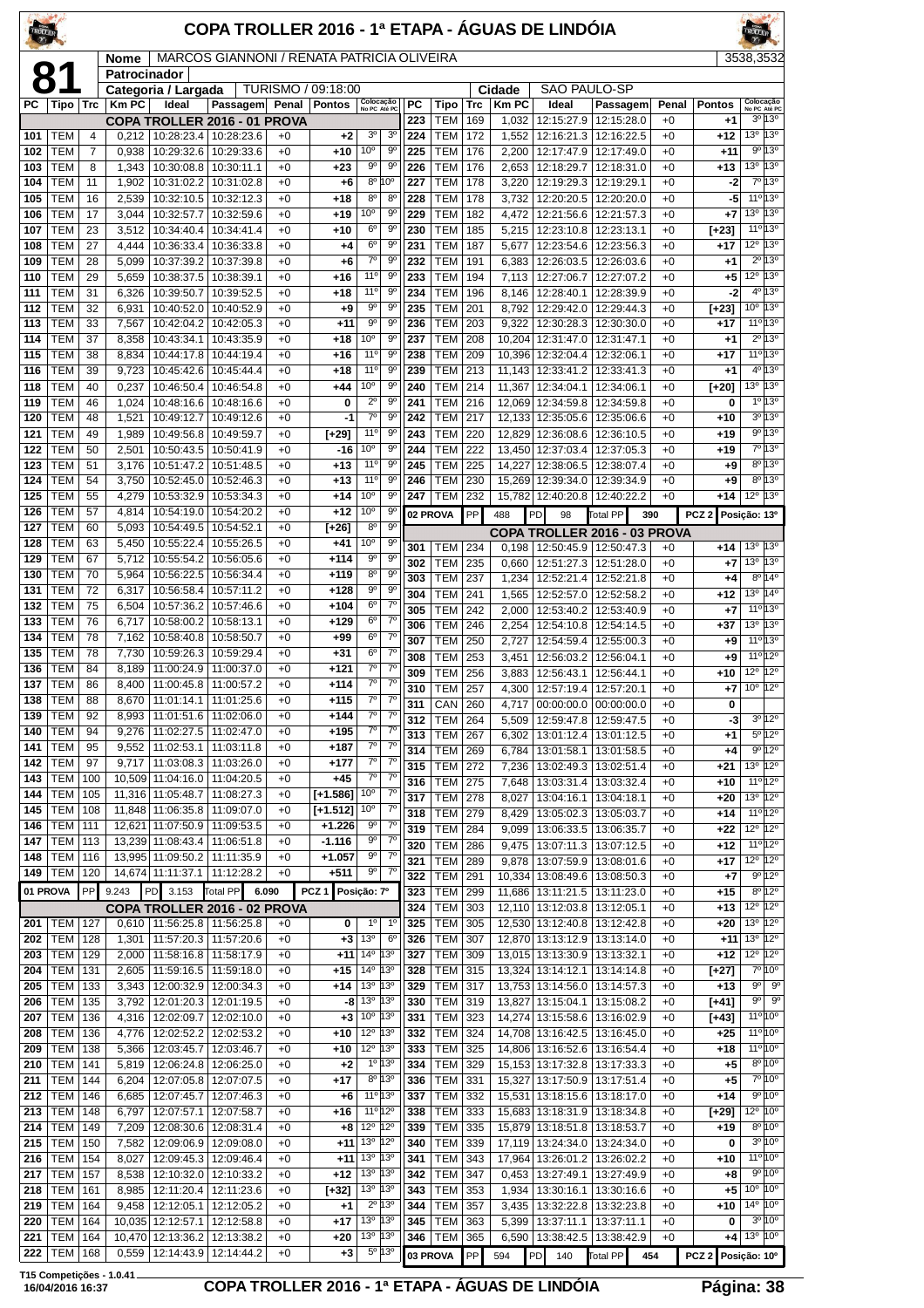| <b>COPA TROLLER 2016 - 1ª ETAPA - ÁGUAS DE LINDÓIA</b> |  |  |
|--------------------------------------------------------|--|--|



|            |                          |                | Nome             |                              | AMIR NOVAES / GUSTAVO VALENTE                                |              |                    |                                       |                                  |            |                          |            |                |                                        |                                       |              |                  | 3506,3665                        |                                     |
|------------|--------------------------|----------------|------------------|------------------------------|--------------------------------------------------------------|--------------|--------------------|---------------------------------------|----------------------------------|------------|--------------------------|------------|----------------|----------------------------------------|---------------------------------------|--------------|------------------|----------------------------------|-------------------------------------|
| 8          |                          |                | Patrocinador     | Categoria / Largada          |                                                              |              | TURISMO / 09:19:00 |                                       |                                  |            |                          |            | Cidade         |                                        | <b>VOLTA REDONDA-RJ</b>               |              |                  |                                  |                                     |
| PC.        |                          |                | Tipo Trc   Km PC | Ideal                        | Passagem Penal   Pontos                                      |              |                    | Colocação<br>No PC Até PC             |                                  | PC         | Tipo                     | <b>Trc</b> | <b>Km PC</b>   | Ideal                                  | Passagem                              | Penal        | <b>Pontos</b>    | Colocação<br>No PC Até PC        |                                     |
|            |                          |                |                  |                              | COPA TROLLER 2016 - 01 PROVA                                 |              |                    |                                       |                                  | 223        | TEM                      | 169        | 1,032          | 12:16:27.9                             | 12:16:28.2                            | $+0$         | $+3$             | 6 <sup>o</sup>                   | $2^{\circ}$                         |
| 101        | <b>TEM</b>               | $\overline{4}$ | 0,212            |                              | 10:29:23.4 10:29:23.3                                        | $+0$         | -1                 | $2^{\circ}$                           | $2^{\circ}$                      | 224        | <b>TEM</b>               | 172        | 1,552          | 12:17:21.3                             | 12:17:21.9                            | $+0$         | +6               | $8^{\circ}$                      | $4^{\circ}$                         |
| 102        | <b>TEM</b>               | $\overline{7}$ | 0,938            |                              | 10:30:32.6   10:30:33.0                                      | $+0$         | +4                 | $6^{\circ}$                           | 4 <sup>0</sup>                   | 225        | <b>TEM</b>               | 176        | 2,200          | 12:18:47.9                             | 12:18:48.5                            | $+0$         | +6               | $7^\circ$                        | 4 <sup>0</sup>                      |
| 103        | <b>TEM</b>               | 8              | 1,343            |                              | 10:31:08.8   10:31:11.0                                      | $+0$         | $[+22]$            | $8^{\circ}$                           | $7^{\circ}$                      | 226        | <b>TEM</b>               | 176        | 2,653          | 12:19:29.7                             | 12:19:30.7                            | $+0$         | +10              | $12^{\circ}$                     | 4 <sup>0</sup>                      |
| 104        | <b>TEM</b>               | 11             | 1,902            |                              | 10:32:02.2   10:32:02.1                                      | $+0$         | -1                 | 4 <sup>0</sup>                        | 6 <sup>o</sup>                   | 227        | <b>TEM</b>               | 178        | 3,220          | 12:20:29.3                             | 12:20:29.4                            | $+0$         | +1               | $1^{\circ}$                      | $4^{\circ}$                         |
| 105        | <b>TEM</b>               | 16             | 2,539            |                              | 10:33:10.5   10:33:10.3                                      | $+0$         | $-2$               | 3 <sup>o</sup>                        | $5^{\circ}$                      | 228        | <b>TEM</b>               | 178        | 3,732          | 12:21:20.5                             | 12:21:20.3                            | $+0$         | $-2$             | $7^\circ$                        | 4°                                  |
| 106        | <b>TEM</b>               | 17             | 3,044            |                              | 10:33:57.7   10:33:57.7                                      | $+0$         | 0                  | $1^{\circ}$<br>$\overline{9^{\circ}}$ | $4^{\circ}$                      | 229        | <b>TEM</b>               | 182        | 4,472          | 12:22:56.6                             | 12:22:56.5                            | $+0$         | $-1$             | $1^{\circ}$<br>$\overline{7^0}$  | 4 <sup>0</sup><br>4 <sup>0</sup>    |
| 107        | <b>TEM</b><br><b>TEM</b> | 23<br>27       | 3,512<br>4,444   |                              | 10:35:40.4   10:35:41.6<br>10:37:33.4   10:37:33.5           | $+0$<br>$+0$ | $+12$              | 3 <sup>o</sup>                        | 5 <sup>0</sup><br>$5^{\circ}$    | 230<br>231 | <b>TEM</b><br><b>TEM</b> | 185        | 5,215          | 12:24:10.8<br>12:24:54.6               | 12:24:12.0                            | $+0$<br>$+0$ | $+12$            | 10 <sup>o</sup>                  | $5^{\circ}$                         |
| 108<br>109 | TEM                      | 28             | 5,099            |                              | 10:38:39.2   10:38:39.2                                      | $+0$         | +1<br>0            | 3 <sup>o</sup>                        | 4 <sup>0</sup>                   | 232        | <b>TEM</b>               | 187<br>191 | 5,677<br>6,383 | 12:27:03.5                             | 12:24:55.5<br>12:27:03.5              | $+0$         | +9<br>0          | $1^{\circ}$                      | $4^{\circ}$                         |
| 110        | <b>TEM</b>               | 29             | 5,659            |                              | 10:39:37.5   10:39:38.0                                      | $+0$         | +5                 | $8^{\circ}$                           | 4 <sup>0</sup>                   | 233        | <b>TEM</b>               | 194        |                | 7,113 12:28:06.7                       | 12:28:06.9                            | $+0$         | +2               | $6^{\circ}$                      | $4^{\circ}$                         |
| 111        | <b>TEM</b>               | 31             | 6,326            |                              | 10:40:50.7   10:40:50.8                                      | $+0$         | +1                 | $3^{\rm o}$                           | 4 <sup>0</sup>                   | 234        | <b>TEM</b>               | 196        | 8,146          | 12:29:40.1                             | 12:29:40.3                            | $+0$         | $+2$             | 3 <sup>o</sup>                   | $4^{\circ}$                         |
| 112        | <b>TEM</b>               | 32             | 6,931            |                              | 10:41:52.0   10:41:52.0                                      | $+0$         | 0                  | $2^{\circ}$                           | 4 <sup>0</sup>                   | 235        | <b>TEM</b>               | 201        | 8,792          | 12:30:42.0                             | 12:30:43.5                            | $+0$         | $+15$            | $6^{\circ}$                      | $4^{\circ}$                         |
| 113        | <b>TEM</b>               | 33             | 7,567            |                              | 10:43:04.2   10:43:03.8                                      | $+0$         | -4                 | $5^{\circ}$                           | $4^{\circ}$                      | 236        | <b>TEM</b>               | 203        | 9,322          | 12:31:28.3                             | 12:31:29.0                            | $+0$         | +7               | $5^{\circ}$                      | 4 <sup>0</sup>                      |
| 114        | <b>TEM</b>               | 37             | 8,358            |                              | 10:44:34.1   10:44:34.6                                      | $+0$         | +5                 | 4 <sup>0</sup>                        | 4 <sup>0</sup>                   | 237        | <b>TEM</b>               | 208        |                | 10,204 12:32:47.0                      | 12:32:47.2                            | $+0$         | +2               | $7^\circ$                        | $4^{\circ}$                         |
| 115        | <b>TEM</b>               | 38             | 8,834            |                              | 10:45:17.8   10:45:17.8                                      | $+0$         | 0                  | $1^{\circ}$                           | 4 <sup>0</sup>                   | 238        | <b>TEM</b>               | 209        |                | 10,396 12:33:04.4                      | 12:33:05.7                            | $+0$         | $+13$            | $9^{\circ}$                      | 4 <sup>°</sup>                      |
| 116        | <b>TEM</b>               | 39             | 9,723            |                              | 10:46:42.6   10:46:42.3                                      | $+0$         | -3                 | 4 <sup>0</sup>                        | 4 <sup>0</sup>                   | 239        | <b>TEM</b>               | 213        |                | 11,143 12:34:41.2                      | 12:34:41.4                            | $+0$         | $+2$             | $8^{\circ}$                      | 4 <sup>0</sup>                      |
| 118        | <b>TEM</b>               | 40             | 0,237            |                              | 10:47:50.4   10:47:49.8                                      | $+0$         | -6                 | $5^{\circ}$<br>3 <sup>o</sup>         | $4^{\circ}$<br>4 <sup>0</sup>    | 240        | <b>TEM</b>               | 214        | 11,367         | 12:35:04.1                             | 12:35:05.2                            | $+0$         | $+11$            | $7^\circ$<br>$9^{\circ}$         | 4°<br>4 <sup>°</sup>                |
| 119<br>120 | <b>TEM</b><br><b>TEM</b> | 46<br>48       | 1,024<br>1,521   | 10:50:12.7                   | 10:49:16.6   10:49:16.7<br>10:50:12.8                        | $+0$<br>$+0$ | +1<br>+1           | 4 <sup>0</sup>                        | 3 <sup>o</sup>                   | 241<br>242 | <b>TEM</b><br><b>TEM</b> | 216<br>217 | 12,133         | 12,069 12:35:59.8<br>12:36:05.6        | 12:36:00.2<br>12:36:08.0              | $+0$<br>$+0$ | +4<br>[+24]      | $12^{\circ}$                     | $5^\circ$                           |
| 121        | <b>TEM</b>               | 49             | 1,989            |                              | 10:50:56.8   10:50:56.8                                      | $+0$         | 0                  | 1 <sup>0</sup>                        | 3 <sup>0</sup>                   | 243        | <b>TEM</b>               | 220        | 12,829         | 12:37:08.6                             | 12:37:10.1                            | $+0$         | [+15]            | $6^{\circ}$                      | $5^{\rm o}$                         |
| 122        | <b>TEM</b>               | 50             | 2,501            |                              | 10:51:43.5   10:51:43.6                                      | $+0$         | +1                 | $5^{\circ}$                           | 3 <sup>o</sup>                   | 244        | <b>TEM</b>               | 222        |                | 13,450 12:38:03.4                      | 12:38:05.3                            | $+0$         | $[+19]$          | $6^{\circ}$                      | $5^{\circ}$                         |
| 123        | <b>TEM</b>               | 51             | 3,176            | 10:52:47.2                   | 10:52:47.3                                                   | $+0$         | +1                 | $5^{\circ}$                           | 3 <sup>o</sup>                   | 245        | <b>TEM</b>               | 225        | 14,227         | 12:39:06.5                             | 12:39:07.0                            | $+0$         | $+5$             | $5^{\circ}$                      | $5^{\circ}$                         |
| 124        | <b>TEM</b>               | 54             | 3,750            |                              | 10:53:45.0   10:53:45.1                                      | $+0$         | +1                 | $2^{\circ}$                           | 3 <sup>o</sup>                   | 246        | <b>TEM</b>               | 230        |                | 15,269 12:40:34.0                      | 12:40:34.8                            | $+0$         | +8               | $5^{\circ}$                      | $5^{\circ}$                         |
| 125        | TEM                      | 55             | 4,279            | 10:54:32.9                   | 10:54:32.9                                                   | $+0$         | 0                  | 1 <sup>0</sup>                        | 3 <sup>0</sup>                   | 247        | <b>TEM</b>               | 232        | 15.782         | 12:41:20.8                             | 12:41:21.0                            | $+0$         | $+2$             | $2^{\circ}$                      | $5^{\circ}$                         |
| 126        | <b>TEM</b>               | 57             | 4,814            |                              | 10:55:19.0   10:55:18.9                                      | $+0$         | $-1$               | 4°                                    | 3 <sup>o</sup>                   |            | 02 PROVA                 | PP         | 260            | PD<br>79                               | <b>Total PP</b>                       | 181          | PCZ <sub>6</sub> | Posição: 5º                      |                                     |
| 127        | <b>TEM</b>               | 60             | 5,093            |                              | 10:55:49.5   10:55:50.3                                      | $+0$         | +8                 | $5^{\circ}$                           | $2^{\circ}$                      |            |                          |            |                | COPA TROLLER 2016 - 03 PROVA           |                                       |              |                  |                                  |                                     |
| 128        | <b>TEM</b>               | 63             | 5,450            |                              | 10:56:22.4   10:56:24.8                                      | $+0$         | $[+24]$            | $7^\circ$                             | $2^{\circ}$                      | 301        | <b>TEM</b>               | 234        |                | 0,198 12:51:45.9 12:51:45.9            |                                       | $+0$         | 0                | $2^{\circ}$                      | $2^{\circ}$                         |
| 129        | <b>TEM</b>               | 67             | 5,712            |                              | 10:56:54.2   10:56:56.2                                      | $+0$         | $+20$              | 4 <sup>0</sup><br>3 <sup>o</sup>      | $2^{\circ}$<br>$2^{\circ}$       | 302        | <b>TEM</b>               | 235        | 0,660          | 12:52:27.3                             | 12:52:27.2                            | $+0$         | $-1$             | $\overline{2^{\circ}}$           | $1^{\circ}$                         |
| 130<br>131 | <b>TEM</b><br><b>TEM</b> | 70<br>72       | 5,964<br>6,317   |                              | 10:57:22.5   10:57:23.9<br>10:57:58.4   10:57:58.4           | $+0$<br>$+0$ | +14<br>0           | $2^{\circ}$                           | $2^{\circ}$                      | 303        | <b>TEM</b>               | 237        | 1,234          | 12:53:21.4                             | 12:53:20.3                            | $+0$         | $-11$            | $14^{\circ}$                     | $8^{\circ}$                         |
| 132        | <b>TEM</b>               | 75             | 6,504            |                              | 10:58:36.2   10:58:45.4                                      | $+0$         | $+92$              | 4°                                    | 3 <sup>o</sup>                   | 304        | <b>TEM</b>               | 241        | 1,565          | 12:53:57.0                             | 12:53:56.8                            | $+0$         | $-2$             | $7^\circ$                        | $\overline{7^{\circ}}$<br>$7^\circ$ |
| 133        | <b>TEM</b>               | 76             | 6,717            |                              | 10:59:00.2   10:59:06.7                                      | $+0$         | +65                | 3 <sup>o</sup>                        | 3 <sup>o</sup>                   | 305<br>306 | <b>TEM</b><br>TEM        | 242<br>246 | 2,000<br>2,254 | 12:54:40.2<br>12:55:10.8               | 12:54:40.2<br>12:55:11.8              | $+0$<br>$+0$ | 0<br>$+10$       | 1 <sup>0</sup><br>3 <sup>o</sup> | $5^{\circ}$                         |
| 134        | <b>TEM</b>               | 78             | 7,162            |                              | 10:59:40.8   10:59:42.2                                      | $+0$         | +14                | 3 <sup>o</sup>                        | 3 <sup>o</sup>                   | 307        | <b>TEM</b>               | 250        | 2,727          | 12:55:59.4                             | 12:56:00.3                            | $+0$         | +9               | 12°                              | $9^{\circ}$                         |
| 135        | <b>TEM</b>               | 78             | 7,730            |                              | 11:00:26.3   11:00:27.0                                      | $+0$         | +7                 | 3 <sup>0</sup>                        | 3 <sup>o</sup>                   | 308        | <b>TEM</b>               | 253        | 3,451          | 12:57:03.2                             | 12:57:03.5                            | $+0$         | $+3$             |                                  | 9°10°                               |
| 136        | <b>TEM</b>               | 84             | 8,189            |                              | 11:01:24.9   11:01:25.5                                      | $+0$         | +6                 | 3 <sup>o</sup>                        | 3 <sup>o</sup>                   | 309        | <b>TEM</b>               | 256        | 3,883          | 12:57:43.1                             | 12:57:43.7                            | $+0$         | +6               |                                  | 9°10°                               |
| 137        | <b>TEM</b>               | 86             | 8,400            |                              | 11:01:45.8   11:01:48.0                                      | $+0$         | $+22$              | 3 <sup>o</sup>                        | 3 <sup>o</sup>                   | 310        | <b>TEM</b>               | 257        | 4,300          | 12:58:19.4                             | 12:58:19.1                            | $+0$         | -3               |                                  | 7°10°                               |
| 138        | <b>TEM</b>               | 88             | 8,670            |                              | 11:02:14.1   11:02:13.9                                      | $+0$         | -2                 | 1 <sup>0</sup>                        | 3 <sup>0</sup>                   | 311        | CAN                      | 260        | 4,717          | 00:00:00.0                             | 00:00:00.0                            | $+0$         | 0                |                                  |                                     |
| 139        | <b>TEM</b>               | 92             | 8,993            | 11:02:51.6                   | 11:02:55.4                                                   | $+0$         | $+38$              | $5^{\rm o}$                           | 3 <sup>o</sup>                   | 312        | <b>TEM</b>               | 264        | 5,509          | 13:00:47.8                             | 13:00:49.1                            | $+0$         | $+13$            | $14^{\circ}$ 10 <sup>°</sup>     |                                     |
| 140        | <b>TEM</b><br><b>TEM</b> | 94<br>95       | 9,276            |                              | 11:03:27.5   11:03:39.4<br>$9,552$   11:03:53.1   11:04:03.0 | $+0$         | $[+119]$           | $6^{\circ}$<br>$6^{\circ}$            | 3 <sup>o</sup><br>3 <sup>o</sup> | 313        | <b>TEM</b>               | 267        | 6,302          | 13:02:12.4                             | 13:02:12.9                            | $+0$         | $+5$             |                                  | $11^{\circ}10^{\circ}$              |
| 141<br>142 | <b>TEM</b>               | 97             | 9,717            |                              | 11:04:08.3   11:04:17.4                                      | $+0$<br>$+0$ | $[+99]$<br>+91     | $6^{\rm o}$                           | 3 <sup>o</sup>                   | 314        | <b>TEM</b> 269           |            |                | 6,784 13:02:58.1 13:02:58.7            |                                       | $+0$         | $+6$             | $11^{\circ} 10^{\circ}$          |                                     |
| 143        | <b>TEM</b>               | 100            |                  | 10,509 11:05:16.0 11:05:16.0 |                                                              | $+0$         | 0                  | $1^{\circ}$                           | 3 <sup>o</sup>                   | 315<br>316 | <b>TEM 272</b>           |            | 7,236          | 13:03:49.3                             | 13:03:49.9                            | $+0$         | +6               | $5^{\circ}$<br>$5^{\circ}$       | $9^\circ$<br>$9^{\circ}$            |
| 144        | <b>TEM</b>               | 105            |                  | 11,316 11:06:48.7 11:06:49.5 |                                                              | $+0$         | +8                 | $5^{\circ}$                           | 3 <sup>o</sup>                   | 317        | TEM<br><b>TEM 278</b>    | 275        | 7,648<br>8,027 | 13:04:31.4                             | 13:04:31.6<br>13:05:16.1   13:05:17.1 | $+0$<br>$+0$ | +2<br>+10        | $9^{\circ}$                      | $8^{\circ}$                         |
| 145        | <b>TEM</b>               | 108            |                  | 11,848 11:07:35.8 11:07:36.1 |                                                              | $+0$         | +3                 | $2^{\circ}$                           | 3 <sup>0</sup>                   | 318        | <b>TEM</b>               | 279        | 8,429          | 13:06:02.3                             | 13:06:05.2                            | $+0$         | [+29]            | $14^{\circ}$                     | $9^{\circ}$                         |
| 146        | <b>TEM</b>               | 111            |                  | 12,621 11:08:50.9 11:08:50.2 |                                                              | $+0$         | -7                 | 3 <sup>0</sup>                        | 3 <sup>0</sup>                   | 319        | <b>TEM</b>               | 284        | 9,099          | 13:07:33.5                             | 13:07:34.2                            | $+0$         | +7               | $6^{\circ}$                      | $9^{\circ}$                         |
| 147        | <b>TEM</b>               | 113            |                  | 13,239 11:09:43.4 11:09:43.4 |                                                              | $+0$         | 0                  | 3 <sup>0</sup>                        | 3 <sup>o</sup>                   | 320        | <b>TEM</b>               | 286        | 9,475          | 13:08:11.3                             | 13:08:12.1                            | $+0$         | +8               | $8^{\circ}$                      | $9^{\circ}$                         |
| 148        | <b>TEM</b>               | 116            |                  | 13,995 11:10:50.2 11:10:50.1 |                                                              | $+0$         | $-1$               | 4º                                    | 3 <sup>o</sup>                   | 321        | TEM                      | 289        | 9,878          | 13:08:59.9                             | 13:09:00.3                            | $+0$         | +4               | $7^\circ$                        | $9^{\circ}$                         |
| 149        | <b>TEM</b>               | 120            |                  | 14,674 11:12:37.1 11:12:37.1 |                                                              | $+0$         | 0                  | $3^{\circ}$                           | 3 <sup>o</sup>                   | 322        | <b>TEM</b>               | 291        |                | 10,334 13:09:49.6                      | 13:09:50.2                            | $+0$         | +6               | $8^{\circ}$                      | $9^{\circ}$                         |
| 01 PROVA   |                          | PP             | 713              | 264<br>PD                    | <b>Total PP</b>                                              | 449          | <b>PCZ 10</b>      | Posição: 3º                           |                                  | 323        | <b>TEM</b>               | 299        |                | 11,686 13:12:21.5                      | 13:12:23.1                            | $+0$         | +16              | $9^{\circ}$                      | $9^{\circ}$                         |
|            |                          |                |                  |                              | COPA TROLLER 2016 - 02 PROVA                                 |              |                    |                                       |                                  | 324        | TEM                      | 303        |                | 12,110 13:13:03.8                      | 13:13:04.1                            | $+0$         | $+3$             | $5^{\circ}$                      | $9^{\circ}$                         |
| 201        | <b>TEM</b>               | 127            |                  | 0,610 11:57:25.8 11:57:26.7  |                                                              | $+0$         |                    | $+9$ 14 <sup>o</sup> 14 <sup>o</sup>  |                                  | 325        | <b>TEM</b>               | 305        |                | 12,530 13:13:40.8                      | 13:13:41.7                            | $+0$         | +9               | $9^{\circ}$                      | $9^{\circ}$                         |
| 202<br>203 | <b>TEM</b><br><b>TEM</b> | 128            | 1,301            |                              | 11:58:20.3   11:58:20.3                                      | $+0$<br>$+0$ | 0                  | $10^{\circ}$   11 $^{\circ}$          | 4 <sup>o</sup>   11 <sup>o</sup> | 326<br>327 | TEM<br><b>TEM</b>        | 307        | 12,870         | 13:14:12.9                             | 13:14:13.4                            | $+0$<br>$+0$ | +5<br>$+4$       | $9^{\circ}$<br>$6^{\circ}$       | 9 <sup>o</sup><br>8 <sup>o</sup>    |
| 204        | TEM                      | 129<br>131     | 2,000<br>2,605   |                              | 11:59:16.8   11:59:17.0<br>12:00:16.5   12:00:17.0           | $+0$         | +2<br>+5           |                                       | $7°$ 11°                         | 328        | <b>TEM</b>               | 309<br>315 |                | 13,015 13:14:30.9<br>13,324 13:15:12.1 | 13:14:31.3<br>13:15:13.4              | $+0$         | $+13$            | $4^{\circ}$                      | $5^{\circ}$                         |
| 205        | <b>TEM</b>               | 133            | 3,343            |                              | 12:01:32.9 12:01:33.2                                        | $+0$         | +3                 |                                       | $8^{\circ}$ 11°                  | 329        | <b>TEM</b>               | 317        |                | 13,753 13:15:56.0                      | 13:15:56.0                            | $+0$         | 0                | 1 <sup>0</sup>                   | $5^{\rm o}$                         |
| 206        | <b>TEM</b>               | 135            | 3,792            |                              | 12:02:20.3   12:02:20.6                                      | $+0$         | $+3$               | $10^{\circ}$                          | 11 <sup>o</sup>                  | 330        | <b>TEM</b>               | 319        | 13,827         | 13:16:04.1                             | 13:16:07.4                            | $+0$         | [+33]            | $7^\circ$                        | $7^{\circ}$                         |
| 207        | TEM                      | 136            | 4,316            |                              | 12:03:09.7   12:03:09.7                                      | $+0$         | 0                  |                                       | $1^{\circ}$ 10 $^{\circ}$        | 331        | <b>TEM</b>               | 323        |                | 14,274 13:16:58.6                      | 13:16:59.1                            | $+0$         | +5               | $4^{\circ}$                      | $7^\circ$                           |
| 208        | <b>TEM</b>               | 136            | 4,776            |                              | 12:03:52.2   12:03:52.4                                      | $+0$         | +2                 | $4^{\circ}$                           | $6^{\circ}$                      | 332        | <b>TEM</b>               | 324        |                | 14,708 13:17:42.5                      | 13:17:42.5                            | $+0$         | 0                | $1^{\circ}$                      | $7^\circ$                           |
| 209        | TEM                      | 138            | 5,366            |                              | 12:04:45.7   12:04:45.8                                      | $+0$         | +1                 | $5^{\circ}$                           | $6^{\circ}$                      | 333        | TEM                      | 325        |                | 14,806 13:17:52.6                      | 13:17:53.7                            | $+0$         | $+11$            | $7^\circ$                        | $7^\circ$                           |
| 210        | <b>TEM</b>               | 141            | 5,819            |                              | 12:07:24.8   12:07:25.4                                      | $+0$         | +6                 |                                       | $8^{\circ}$ 8°                   | 334        | <b>TEM</b>               | 329        |                | 15,153 13:18:32.8                      | 13:18:33.3                            | $+0$         | +5               | $7^\circ$                        | $\overline{7^\circ}$                |
| 211        | <b>TEM</b>               | 144            | 6,204            |                              | 12:08:05.8   12:08:07.9                                      | $+0$         | $[+21]$            |                                       | $11^{\circ}$ 8°                  | 336        | <b>TEM</b>               | 331        |                | 15,327 13:18:50.9                      | 13:18:51.1                            | $+0$         | $+2$             | 3 <sup>0</sup>                   | $7^\circ$                           |
| 212        | TEM                      | 146            | 6,685            |                              | 12:08:45.7   12:08:45.7                                      | $+0$         | 0                  | 10                                    | $8^{\circ}$                      | 337        | <b>TEM</b>               | 332        |                | 15,531   13:19:15.6   13:19:17.2       |                                       | $+0$         | $[+16]$          | $12^{\circ}$                     | $7^\circ$                           |
| 213        | <b>TEM</b>               | 148            | 6,797            |                              | 12:08:57.1   12:08:58.0                                      | $+0$         | +9                 | $8^{\circ}$                           | $7^\circ$                        | 338        | <b>TEM</b>               | 333        |                | 15,683 13:19:31.9                      | 13:19:32.0                            | $+0$         | +1               | 3 <sup>o</sup><br>90             | $7^{\circ}$<br>$6^{\circ}$          |
| 214<br>215 | <b>TEM</b><br><b>TEM</b> | 149<br>150     | 7,209<br>7,582   |                              | 12:09:30.6   12:09:30.8                                      | $+0$<br>$+0$ | +2<br>0            | $6^{\circ}$<br>$1^{\circ}$            | $7^\circ$<br>6 <sup>o</sup>      | 339<br>340 | <b>TEM</b><br><b>TEM</b> | 335<br>339 | 15,879         | 13:19:51.8                             | 13:19:54.0                            | $+0$<br>$+0$ | [+22]            | 10 <sup>o</sup>                  | $6^{\circ}$                         |
| 216        | <b>TEM</b>               | 154            | 8,027            |                              | 12:10:06.9   12:10:06.9<br>12:10:45.3   12:10:45.6           | $+0$         | +3                 | 9 <sup>o</sup>                        | $7^{\circ}$                      | 341        | <b>TEM</b>               | 343        |                | 17,119 13:25:34.0<br>17,964 13:27:01.2 | 13:25:34.4<br>13:27:01.6              | $+0$         | +4<br>+4         | $7^\circ$                        | $6^{\circ}$                         |
| 217        | <b>TEM</b>               | 157            | 8,538            |                              | 12:11:32.0   12:11:32.1                                      | $+0$         | +1                 | 3 <sup>o</sup>                        | $6^{\circ}$                      | 342        | TEM                      | 347        | 0,453          | 13:28:49.1                             | 13:28:49.2                            | $+0$         | $^{+1}$          | $1^{\circ}$                      | $6^{\circ}$                         |
| 218        | <b>TEM</b>               | 161            | 8,985            |                              | 12:12:20.4 12:12:20.3                                        | $+0$         | -1                 | $3^{\circ}$                           | $5^{\circ}$                      | 343        | <b>TEM</b>               | 353        |                | 1,934   13:31:16.1   13:31:16.3        |                                       | $+0$         | +2               | $7^\circ$                        | $6^{\circ}$                         |
|            |                          |                |                  |                              |                                                              | $+0$         | -1                 | 3 <sup>0</sup>                        | $5^{\circ}$                      | 344        | TEM                      | 357        | 3,435          | 13:33:22.8                             | 13:33:22.5                            | $+0$         | $-3$             | $6^{\circ}$                      | 6 <sup>o</sup>                      |
|            | <b>TEM</b>               | 164            | 9,458            | 12:13:05.1   12:13:05.0      |                                                              |              |                    |                                       |                                  |            |                          |            |                |                                        |                                       |              |                  |                                  |                                     |
| 219<br>220 | <b>TEM</b>               | 164            | 10,035           |                              | 12:13:57.1   12:13:56.8                                      | $+0$         | -3                 | 90                                    | $5^{\circ}$                      | 345        | <b>TEM</b>               | 363        | 5,399          | 13:38:11.1                             | 13:38:10.7                            | $+0$         | $-4$             | 11°                              | $6^{\circ}$                         |
| 221<br>222 | <b>TEM</b><br><b>TEM</b> | 164<br>168     | 10,470<br>0,559  |                              | 12:14:36.2   12:14:36.2<br>12:15:43.9 12:15:44.6             | $+0$<br>$+0$ | 0                  | $1^{\circ}$<br>$+7$ 10 $^{\circ}$     | $4^{\circ}$<br>$5^{\circ}$       | 346        | TEM                      | 365        |                | 6,590   13:39:42.5                     | 13:39:42.2                            | $+0$         | -3               |                                  | $11^{\circ}$ 6°                     |

**T15 Competições - 1.0.41**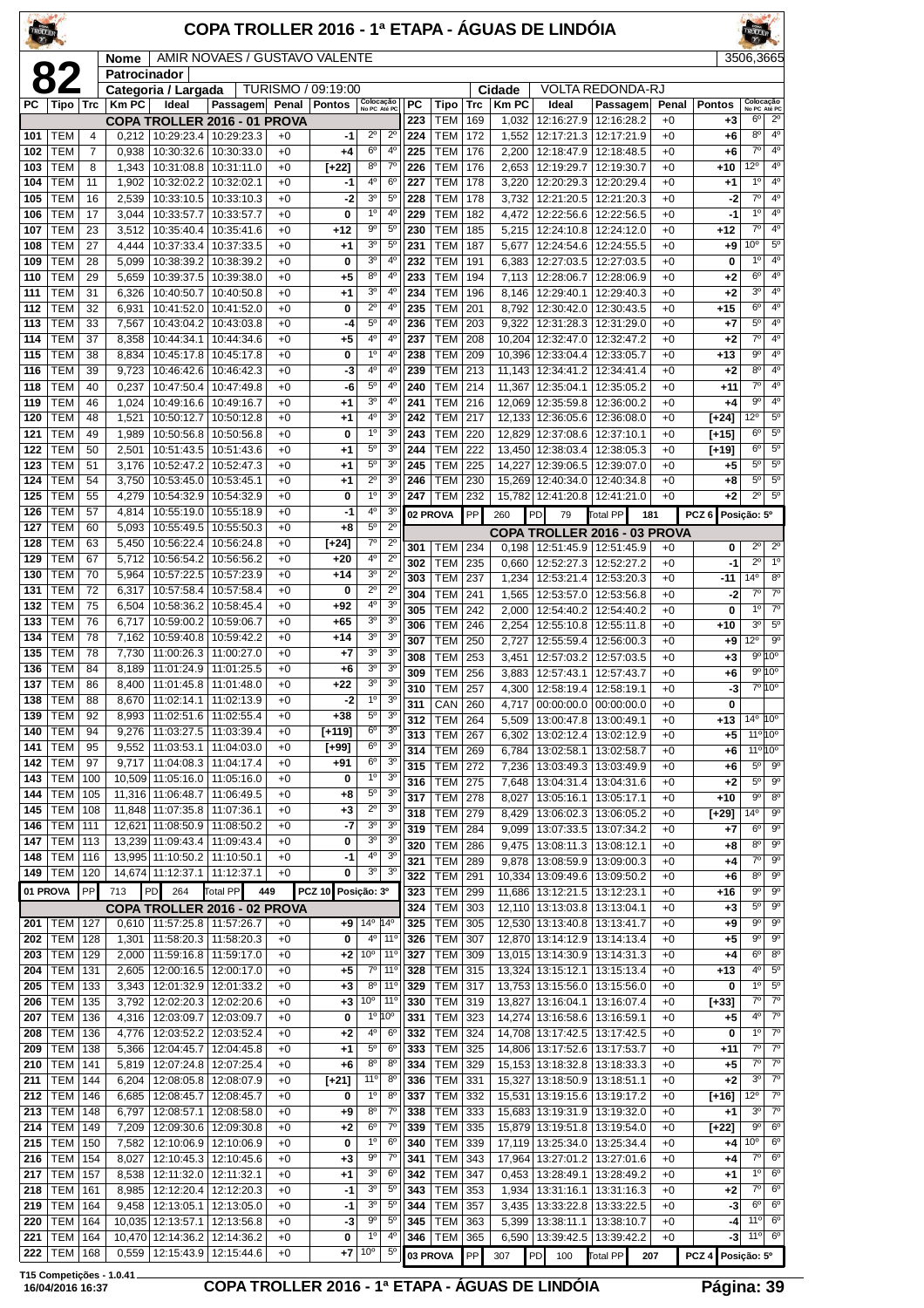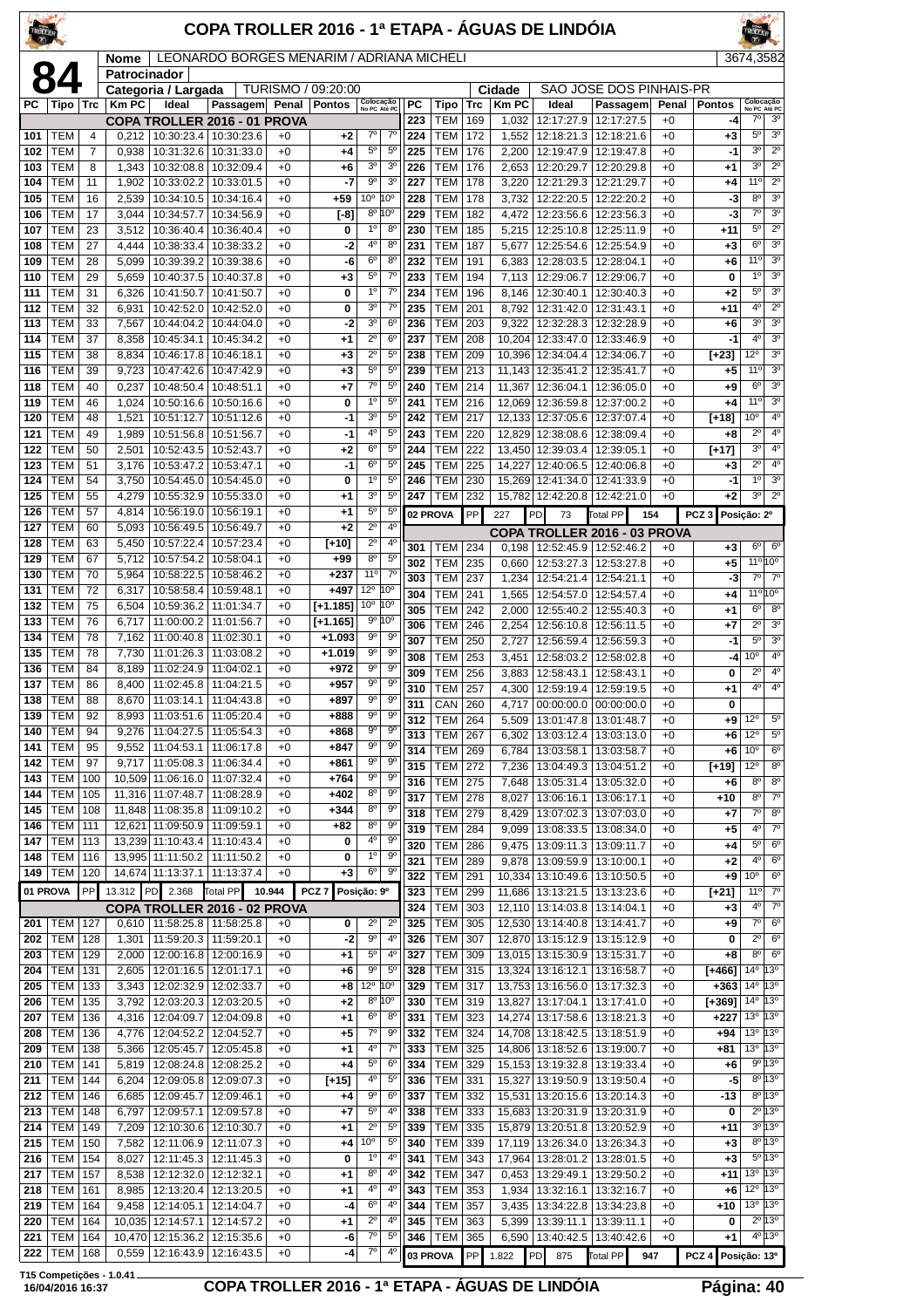| COPA TROLLER 2016 - 1ª ETAPA - ÁGUAS DE LINDÓIA<br>TROLLER |                          |                |                |                                                                |                                                |              |                    |                                  |                                              |            |                              | <b>ROLLER</b> |                  |                                                   |                                            |               |                   |                                              |                                      |
|------------------------------------------------------------|--------------------------|----------------|----------------|----------------------------------------------------------------|------------------------------------------------|--------------|--------------------|----------------------------------|----------------------------------------------|------------|------------------------------|---------------|------------------|---------------------------------------------------|--------------------------------------------|---------------|-------------------|----------------------------------------------|--------------------------------------|
|                                                            |                          |                | Nome           |                                                                | MAURICIO HANTSCHICK MEI / FABIO CORREIA RIMOLI |              |                    |                                  |                                              |            |                              |               |                  |                                                   |                                            |               |                   | 3657,3684                                    |                                      |
|                                                            | 86                       |                | Patrocinador   | Categoria / Largada                                            |                                                |              | TURISMO / 09:21:00 |                                  |                                              |            |                              |               | Cidade           | <b>SAO PAULO-SP</b>                               |                                            |               |                   |                                              |                                      |
| РC                                                         | Tipo                     | Trc            | <b>Km PC</b>   | Ideal                                                          | Passagem                                       | Penal        | <b>Pontos</b>      | Colocação<br>No PC Até PC        |                                              | PC<br>223  | Tipo<br><b>TEM</b>           | Trc<br>169    | <b>KmPC</b>      | Ideal<br>12:18:27.9                               | Passagem<br>12:18:28.0                     | Penal<br>$+0$ | <b>Pontos</b>     | Colocação<br>No PC Até PC<br>4°              | $9^{\circ}$                          |
| 101                                                        | TEM                      | $\overline{4}$ | 0,212          | <b>COPA TROLLER 2016 - 01 PROVA</b><br>10:31:23.4   10:31:24.0 |                                                | $+0$         | +6                 | $9^{\circ}$                      | 90                                           | 224        | <b>TEM</b>                   | 172           | 1,032<br>1,552   | 12:19:21.3                                        | 12:19:21.8                                 | $+0$          | +1<br>$+5$        | $6^{\circ}$                                  | $9^{\circ}$                          |
| 102                                                        | TEM                      | $\overline{7}$ | 0,938          |                                                                | 10:32:32.6   10:32:33.3                        | $+0$         | $+7$               |                                  | 9° 10°                                       | 225        | <b>TEM</b>                   | 176           | 2,200            | 12:20:47.9                                        | 12:20:49.8                                 | $+0$          | +19               | 11°                                          | $9^{\circ}$                          |
| 103<br>104                                                 | <b>TEM</b><br>TEM        | 8<br>11        | 1,343<br>1,902 | 10:33:08.8<br>10:34:02.2                                       | 10:33:11.6<br>10:34:02.2                       | $+0$<br>$+0$ | $[+28]$<br>0       | 10° 10°<br>1 <sup>0</sup>        | 90                                           | 226<br>227 | <b>TEM</b><br><b>TEM</b>     | 176<br>178    | 2,653<br>3,220   | 12:21:29.7<br>12:22:29.3                          | 12:21:30.0<br>12:22:29.2                   | $+0$<br>$+0$  | $+3$<br>$-1$      | $6^{\circ}$<br>$2^{\circ}$                   | $9^{\circ}$<br>$9^{\circ}$           |
| 105                                                        | TEM                      | 16             | 2,539          |                                                                | 10:35:10.5   10:35:10.9                        | $+0$         | +4                 | $4^{\circ}$                      | $7^{\circ}$                                  | 228        | <b>TEM</b>                   | 178           | 3,732            | 12:23:20.5                                        | 12:23:20.4                                 | $+0$          | $-1$              | $5^{\circ}$                                  | 9 <sup>o</sup>                       |
| 106<br>107                                                 | TEM<br><b>TEM</b>        | 17<br>23       | 3,044<br>3,512 | 10:35:57.7<br>10:37:40.4                                       | 10:35:57.9<br>10:36:54.6                       | $+0$<br>$+0$ | +2<br>-458         | 4°<br>12°                        | $6^{\circ}$<br>$11^{\circ}$                  | 229<br>230 | <b>TEM</b><br><b>TEM</b>     | 182<br>185    | 4,472<br>5,215   | 12:24:56.6<br>12:26:10.8                          | 12:24:56.4<br>12:26:11.5                   | $+0$<br>$+0$  | -2<br>$+7$        | $6^{\circ}$<br>$\overline{2^0}$              | $9^{\circ}$<br>8 <sup>o</sup>        |
| 108                                                        | TEM                      | 27             | 4,444          | 10:39:33.4                                                     | 10:39:33.2                                     | $+0$         | -2                 | $5^{\circ}$                      | $11^{\circ}$                                 | 231        | <b>TEM</b>                   | 187           | 5,677            | 12:26:54.6                                        | 12:26:54.7                                 | $+0$          | +1                | $2^{\circ}$                                  | 7 <sup>0</sup>                       |
| 109                                                        | TEM                      | 28             | 5.099          | 10:40:39.2                                                     | 10:40:37.9                                     | $+0$         | $-13$              | 8 <sup>o</sup>                   | 11 <sup>°</sup>                              | 232        | <b>TEM</b>                   | 191           | 6,383            | 12:29:03.5                                        | 12:29:03.3                                 | $+0$          | -2                | $5^{\circ}$                                  | $7^\circ$                            |
| 110<br>111                                                 | TEM<br>TEM               | 29<br>31       | 5,659<br>6,326 | 10:41:37.5<br>10:42:50.7                                       | 10:41:37.3<br>10:42:50.1                       | $+0$<br>$+0$ | -2<br>-6           | $4^{\circ}$<br>$7^\circ$         | $11^{\circ}$<br>$11^{\circ}$                 | 233<br>234 | <b>TEM</b><br><b>TEM</b>     | 194<br>196    | 7,113<br>8,146   | 12:30:06.7<br>12:31:40.1                          | 12:30:06.7<br>12:31:38.3                   | $+0$<br>$+0$  | $\bf{0}$<br>-18   | $2^{\circ}$<br>14 <sup>0</sup>               | $6^{\circ}$<br>9 <sup>o</sup>        |
| 112                                                        | TEM                      | 32             | 6,931          | 10:43:52.0                                                     | 10:43:50.7                                     | $+0$         | -13                | 11°                              | $11^{\circ}$                                 | 235        | <b>TEM</b>                   | 201           | 8,792            | 12:32:42.0                                        | 12:32:48.1                                 | $+0$          | [+61]             | $14^{\circ}$                                 | 10 <sup>o</sup>                      |
| 113<br>114                                                 | TEM<br><b>TEM</b>        | 33<br>37       | 7,567<br>8,358 | 10:45:04.2<br>10:46:34.1                                       | 10:45:03.4<br>10:46:33.6                       | $+0$<br>$+0$ | -8<br>-5           | $7^\circ$<br>$5^{\circ}$         | 11 <sup>°</sup><br>$11^{\circ}$              | 236<br>237 | <b>TEM</b><br><b>TEM</b>     | 203<br>208    | 9,322            | 12:33:28.3<br>10,204 12:34:47.0                   | 12:33:29.7<br>12:34:45.9                   | $+0$<br>$+0$  | +14<br>$-11$      | 13 <sup>o</sup> 10 <sup>o</sup>              | 9°10°                                |
| 115                                                        | TEM                      | 38             | 8,834          | 10:47:17.8                                                     | 10:47:16.8                                     | $+0$         | $-10$              | $9^{\circ}$                      | $11^{\circ}$                                 | 238        | <b>TEM</b>                   | 209           | 10,396           | 12:35:04.4                                        | 12:35:05.4                                 | $+0$          | +10               |                                              | $8^{\circ}10^{\circ}$                |
| 116                                                        | TEM                      | 39             | 9,723          | 10:48:42.6                                                     | 10:48:41.3                                     | $+0$         | $-13$              | 10 <sup>o</sup>                  | 11 <sup>o</sup>                              | 239        | <b>TEM</b>                   | 213           |                  | 11,143 12:36:41.2                                 | 12:36:41.9                                 | $+0$          | +7                | 13 <sup>o</sup> 10 <sup>o</sup>              |                                      |
| 118<br>119                                                 | <b>TEM</b><br>TEM        | 40<br>46       | 0,237<br>1,024 | 10:49:50.4<br>10:51:16.6                                       | 10:49:48.7<br>10:51:16.7                       | $+0$<br>$+0$ | -17                | $9^{\circ}$<br>4°                | $11^{\circ}$<br>$11^{\circ}$                 | 240<br>241 | <b>TEM</b><br><b>TEM</b>     | 214<br>216    | 11,367<br>12,069 | 12:37:04.1<br>12:37:59.8                          | 12:37:05.5<br>12:38:00.0                   | $+0$<br>$+0$  | +14<br>$+2$       |                                              | 9°10°<br>7°10°                       |
| 120                                                        | TEM                      | 48             | 1,521          | 10:52:12.7                                                     | 10:52:12.8                                     | $+0$         | +1<br>+1           |                                  | $6°$ 11 <sup>o</sup>                         | 242        | <b>TEM</b>                   | 217           |                  | 12,133 12:38:05.6                                 | 12:38:08.3                                 | $+0$          | $[+27]$           | $13^{\circ}$ 10 <sup>°</sup>                 |                                      |
| 121                                                        | <b>TEM</b>               | 49             | 1,989          | 10:52:56.8                                                     | 10:52:56.8                                     | $+0$         | 0                  | 3 <sup>o</sup>                   | 11 <sup>°</sup>                              | 243        | <b>TEM</b>                   | 220           | 12,829           | 12:39:08.6                                        | 12:39:09.5                                 | $+0$          | +9                |                                              | 4º 10°                               |
| 122<br>123                                                 | TEM<br>TEM               | 50<br>51       | 2,501<br>3,176 | 10:54:47.2                                                     | 10:53:43.5   10:53:43.4<br>10:54:46.8          | $+0$<br>$+0$ | -1<br>-4           | 4°<br>8 <sup>o</sup>             | $11^{\circ}$<br>$11^{\circ}$                 | 244<br>245 | <b>TEM</b><br><b>TEM</b>     | 222<br>225    | 14,227           | 13,450 12:40:03.4<br>12:41:06.5                   | 12:40:05.3<br>12:41:06.8                   | $+0$<br>$+0$  | [+19]<br>+3       | $3^{\circ}$                                  | $8^{\circ}10^{\circ}$<br>$9^{\circ}$ |
| 124                                                        | TEM                      | 54             | 3,750          | 10:55:45.0                                                     | 10:55:45.5                                     | $+0$         | +5                 | 90                               | $11^{\circ}$                                 | 246        | <b>TEM</b>                   | 230           |                  | 15,269 12:42:34.0                                 | 12:42:34.9                                 | $+0$          | +9                | 6 <sup>o</sup>                               | $8^{\circ}$                          |
| 125                                                        | TEM                      | 55             | 4,279          | 10:56:32.9                                                     | 10:56:32.7                                     | $+0$         | $-2$               |                                  | 5º 10°                                       | 247        | <b>TEM</b>                   | 232           |                  | 15,782 12:43:20.8                                 | 12:43:21.0                                 | $+0$          | $+2$              | 1 <sup>0</sup>                               | 8 <sup>o</sup>                       |
| 126<br>127                                                 | TEM<br>TEM               | 57<br>60       | 4,814<br>5,093 | 10:57:19.0<br>10:57:49.5                                       | 10:57:18.9<br>10:57:50.0                       | $+0$<br>$+0$ | $-1$<br>+5         |                                  | $2^{\circ}$ 10°<br>$3^{\circ}$ 10 $^{\circ}$ |            | 02 PROVA                     | PP            | 348              | PD<br>126                                         | <b>Total PP</b><br>222                     |               | PCZ <sub>2</sub>  | Posição: 8º                                  |                                      |
| 128                                                        | TEM                      | 63             | 5,450          | 10:58:22.4                                                     | 10:58:23.3                                     | $+0$         | +9                 |                                  | 1°10°                                        | 301        | TEM                          | 234           | 0,198            | 12:53:45.9                                        | COPA TROLLER 2016 - 03 PROVA<br>12:53:47.9 | $+0$          | $[+20]$           | $14^{\circ}$ 14 <sup>°</sup>                 |                                      |
| 129                                                        | <b>TEM</b>               | 67             | 5,712          | 10:58:54.2                                                     | 10:58:56.6                                     | $+0$         | $+24$              |                                  | $5^{\circ}$ 10°                              | 302        | <b>TEM</b>                   | 235           | 0,660            | 12:54:27.3                                        | 12:54:27.2                                 | $+0$          | -1                |                                              | $5^{\circ}12^{\circ}$                |
| 130<br>131                                                 | TEM<br>TEM               | 70<br>72       | 5,964<br>6,317 | 10:59:22.5<br>10:59:58.4                                       | 10:59:23.7<br>10:59:58.5                       | $+0$<br>$+0$ | $+12$<br>+1        | 3 <sup>o</sup>                   | $2^{\circ}$ 10°<br>$8^{\circ}$               | 303        | <b>TEM</b>                   | 237           | 1,234            | 12:55:21.4                                        | 12:55:21.1                                 | $+0$          | -3                |                                              | $6^{\circ}$ 13°                      |
| 132                                                        | TEM                      | 75             | 6,504          | 11:00:36.2                                                     | 11:00:46.3                                     | $+0$         | $[+101]$           | $5^{\circ}$                      | 6 <sup>o</sup>                               | 304<br>305 | <b>TEM</b><br><b>TEM</b>     | 241<br>242    | 1,565<br>2,000   | 12:55:57.0<br>12:56:40.2                          | 12:55:57.4<br>12:56:39.5                   | $+0$<br>$+0$  | $+4$<br>-7        | 12º 12º<br>$12^{\circ}$ 12 $^{\circ}$        |                                      |
| 133                                                        | TEM                      | 76             | 6,717          | 11:01:00.2                                                     | 11:01:09.6                                     | $+0$         | $[+94]$            | $5^{\circ}$                      | 6 <sup>o</sup>                               | 306        | TEM                          | 246           | 2,254            | 12:57:10.8                                        | 12:57:12.0                                 | $+0$          | +12               |                                              | $6^{\circ}12^{\circ}$                |
| 134<br>135                                                 | <b>TEM</b><br>TEM        | 78<br>78       | 7,162<br>7,730 | 11:01:40.8<br>11:02:26.3                                       | 11:01:44.8<br>11:02:27.3                       | $+0$<br>$+0$ | $+40$<br>$+10$     | $5^{\circ}$<br>4°                | $6^{\circ}$<br>6 <sup>o</sup>                | 307        | <b>TEM</b>                   | 250           | 2,727            | 12:57:59.4                                        | 12:57:59.1                                 | $+0$          | -3                |                                              | 7º 12º                               |
| 136                                                        | TEM                      | 84             | 8,189          | 11:03:24.9                                                     | 11:03:26.0                                     | $+0$         | $+11$              | 4 <sup>0</sup>                   | $6^{\circ}$                                  | 308<br>309 | <b>TEM</b><br><b>TEM</b>     | 253<br>256    | 3,451<br>3,883   | 12:59:03.2<br>12:59:43.1                          | 12:59:01.9<br>12:59:42.2                   | $+0$<br>$+0$  | $-13$<br>-9       | $12^{\circ}$<br>$11^{\circ}$ 11 <sup>0</sup> | 11 <sup>0</sup>                      |
| 137                                                        | TEM                      | 86             | 8,400          | 11:03:45.8   11:03:48.9                                        |                                                | $+0$         | $+31$              | 4°                               | $5^{\circ}$                                  | 310        | <b>TEM</b>                   | 257           | 4,300            | 13:00:19.4   13:00:18.7                           |                                            | $+0$          | -7                | $11°$ 11°                                    |                                      |
| 138<br>139                                                 | <b>TEM</b><br>TEM        | 88<br>92       | 8,670          | 11:04:14.1<br>8,993   11:04:51.6   11:04:54.6                  | 11:04:14.9                                     | $+0$<br>$+0$ | $+8$<br>$[+30]$    | $2^{\circ}$<br>4°                | 5 <sup>0</sup><br>$5^{\circ}$                | 311        | <b>CAN 260</b>               |               |                  |                                                   | 4,717 00:00:00.0 00:00:00.0                | $+0$          | 0                 |                                              | $8^{\circ}$ 11°                      |
| 140                                                        | <b>TEM</b>               | 94             | 9,276          | 11:05:27.5                                                     | 11:05:29.6                                     | $+0$         | +21                | 4°                               | $5^{\rm o}$                                  | 312<br>313 | <b>TEM 264</b><br><b>TEM</b> | 267           | 6,302            | 5,509   13:02:47.8   13:02:48.4                   | 13:04:12.4 13:04:12.6                      | $+0$<br>$+0$  | +6<br>+2          |                                              | $8^{\circ}$ 11°                      |
| 141                                                        | <b>TEM</b>               | 95             | 9,552          | 11:05:53.1                                                     | 11:05:54.4                                     | $+0$         | $+13$              | 3 <sup>o</sup><br>4 <sup>0</sup> | $5^{\circ}$<br>$5^{\circ}$                   | 314        | <b>TEM</b>                   | 269           | 6,784            | 13:04:58.1                                        | 13:04:58.4                                 | $+0$          | $+3$              |                                              | $6°$ 11°                             |
| 142<br>143                                                 | <b>TEM</b><br><b>TEM</b> | 97<br>100      |                | $9,717$ 11:06:08.3 11:06:12.4<br>10,509 11:07:16.0 11:07:15.3  |                                                | $+0$<br>$+0$ | +41<br>-7          | 6 <sup>o</sup>                   | $5^{\circ}$                                  | 315<br>316 | <b>TEM</b><br>TEM            | 272<br>275    | 7,236<br>7,648   | 13:05:49.3<br>13:06:31.4   13:06:31.7             | 13:05:50.8                                 | $+0$<br>$+0$  | +15<br>$+3$       |                                              | $9°$ 11°<br>7°111°                   |
| 144                                                        | <b>TEM</b>               | 105            |                | 11,316 11:08:48.7                                              | 11:08:49.0                                     | $+0$         | +3                 | $2^{\circ}$                      | $5^{\circ}$                                  | 317        | <b>TEM</b>                   | 278           | 8,027            | 13:07:16.1                                        | 13:07:17.4                                 | $+0$          | +13               | $10^{\circ}$ 11 <sup>o</sup>                 |                                      |
| 145<br>146                                                 | <b>TEM</b><br><b>TEM</b> | 108<br>111     |                | 11,848 11:09:35.8 11:09:35.5<br>12,621 11:10:50.9 11:10:51.0   |                                                | $+0$<br>$+0$ | -3                 | 3 <sup>o</sup><br>$1^{\circ}$    | $5^{\circ}$<br>$5^{\circ}$                   | 318        | <b>TEM 279</b>               |               | 8,429            | 13:08:02.3                                        | 13:08:03.8                                 | $+0$          | $[+15]$           | $12^{\circ}$ 11 <sup>°</sup>                 |                                      |
| 147                                                        | <b>TEM</b>               | 113            |                | 13,239 11:11:43.4                                              | 11:11:43.7                                     | $+0$         | +1<br>+3           | $8^{\rm o}$                      | 5 <sup>0</sup>                               | 319<br>320 | <b>TEM</b><br>TEM            | 284<br>286    | 9,099            | 13:09:33.5<br>9,475 13:10:11.3                    | 13:09:33.6<br>13:10:11.5                   | $+0$<br>$+0$  | +1<br>+2          |                                              | $10^{100}$<br>$2^{\circ}10^{\circ}$  |
| 148                                                        | <b>TEM</b>               | 116            |                | 13,995 11:12:50.2 11:12:51.2                                   |                                                | $+0$         | +10                | $8^{\circ}$                      | $5^{\circ}$                                  | 321        | <b>TEM</b>                   | 289           | 9,878            | 13:10:59.9                                        | 13:11:00.0                                 | $+0$          | +1                |                                              | $2^{\circ}10^{\circ}$                |
| 149                                                        | <b>TEM</b>               | 120            |                | 14,674 11:14:37.1                                              | 11:14:37.1                                     | $+0$         | 0                  | $2^{\circ}$                      | $5^{\circ}$                                  | 322        | <b>TEM</b>                   | 291           |                  | 10,334 13:11:49.6                                 | 13:11:50.7                                 | $+0$          | $+11$             | $12^{\circ}$ 10 $^{\circ}$                   |                                      |
|                                                            | 01 PROVA                 | PP             | 1.087          | PD <br>253<br>COPA TROLLER 2016 - 02 PROVA                     | <b>Total PP</b>                                | 834          | PCZ <sub>3</sub>   | Posição: 5º                      |                                              | 323<br>324 | <b>TEM</b><br><b>TEM</b>     | 299<br>303    |                  | 11,686 13:14:21.5 13:14:22.6<br>12,110 13:15:03.8 | 13:15:04.0                                 | $+0$<br>$+0$  | +11<br>+2         |                                              | $6^{\circ}10^{\circ}$<br>$10^{100}$  |
| 201                                                        | TEM                      | 127            |                | 0,610   11:59:25.8   11:59:25.9                                |                                                | $+0$         | +1                 | 4 <sup>0</sup>                   | $4^{\circ}$                                  | 325        | <b>TEM</b>                   | 305           |                  | 12,530 13:15:40.8                                 | 13:15:41.2                                 | $+0$          | +4                | $6^{\circ}$                                  | 8 <sup>o</sup>                       |
| 202<br>203                                                 | <b>TEM</b><br><b>TEM</b> | 128<br>129     |                | 1,301   12:00:20.3   12:00:20.3<br>12:01:16.8   12:01:16.7     |                                                | $+0$<br>$+0$ | 0<br>-1            | $7^\circ$<br>$6^{\circ}$         | $2^{\circ}$<br>3 <sup>o</sup>                | 326<br>327 | <b>TEM</b><br><b>TEM</b>     | 307           |                  | 12,870 13:16:12.9                                 | 13:16:12.3                                 | $+0$<br>$+0$  | -6<br>-8          | $10^{\circ}$ 10 $^{\circ}$<br>$7^\circ$      | $9^{\circ}$                          |
| 204                                                        | <b>TEM</b>               | 131            | 2,000<br>2,605 | 12:02:16.5                                                     | 12:02:16.8                                     | $+0$         | +3                 | 4°                               | $2^{\circ}$                                  | 328        | <b>TEM</b>                   | 309<br>315    |                  | 13,015 13:16:30.9<br>13,324 13:17:12.1            | 13:16:30.1<br>13:17:14.3                   | $+0$          | [+22]             | $6^{\circ}$                                  | 8 <sup>o</sup>                       |
| 205                                                        | <b>TEM</b>               | 133            | 3,343          |                                                                | 12:03:32.9   12:03:32.8                        | $+0$         | -1                 | $2^{\circ}$                      | $2^{\circ}$                                  | 329        | <b>TEM</b>                   | 317           |                  | 13,753 13:17:56.0                                 | 13:17:55.2                                 | $+0$          | -8                | $8^{\circ}$                                  | 8 <sup>o</sup>                       |
| 206<br>207                                                 | <b>TEM</b><br><b>TEM</b> | 135<br>136     | 3,792          | 12:04:20.3   12:04:20.2<br>4,316   12:05:09.7   12:05:09.3     |                                                | $+0$<br>$+0$ | -1<br>-4           | $5^{\rm o}$<br>11 <sup>0</sup>   | $2^{\circ}$<br>$2^{\circ}$                   | 330<br>331 | TEM<br><b>TEM</b>            | 319<br>323    |                  | 13,827 13:18:04.1<br>14,274 13:18:58.6            | 13:18:04.6<br>13:18:58.6                   | $+0$<br>$+0$  | $+5$<br>0         | $2^{\circ}$<br>1 <sup>0</sup>                | 6 <sup>o</sup><br>$5^{\circ}$        |
| 208                                                        | <b>TEM</b>               | 136            | 4,776          | 12:05:52.2 12:05:52.1                                          |                                                | $+0$         | -1                 | $2^{\circ}$                      | $2^{\circ}$                                  | 332        | <b>TEM</b>                   | 324           |                  | 14,708 13:19:42.5                                 | 13:19:42.9                                 | $+0$          | +4                | $5^\circ$                                    | $5^{\circ}$                          |
| 209                                                        | <b>TEM</b>               | 138            | 5,366          | 12:06:45.7   12:06:45.6                                        |                                                | $+0$         | -1                 | 3 <sup>o</sup>                   | $2^{\circ}$                                  | 333        | TEM                          | 325           |                  | 14,806 13:19:52.6                                 | 13:19:54.0                                 | $+0$          | $+14$             | 10 <sup>o</sup>                              | $6^{\circ}$                          |
| 210<br>211                                                 | <b>TEM</b><br><b>TEM</b> | 141<br>144     | 5,819<br>6,204 | 12:10:05.8   12:10:07.7                                        | 12:09:24.8   12:09:25.9                        | $+0$<br>$+0$ | $+11$<br>$[+19]$   | $12^{\circ}$<br>$10^{\circ}$     | $4^{\circ}$<br>$4^{\circ}$                   | 334<br>336 | TEM<br><b>TEM</b>            | 329<br>331    |                  | 15,153 13:20:32.8<br>15,327 13:20:50.9            | 13:20:32.8<br>13:20:50.1                   | $+0$<br>$+0$  | 0<br>-8           | $1^{\circ}$<br>11°                           | $6^{\circ}$<br>$6^{\circ}$           |
| 212                                                        | <b>TEM</b>               | 146            | 6,685          | 12:10:45.7                                                     | 12:10:46.1                                     | $+0$         | +4                 | 8 <sup>o</sup>                   | $4^{\circ}$                                  | 337        | <b>TEM</b>                   | 332           |                  | 15,531 13:21:15.6                                 | 13:21:16.2                                 | $+0$          | +6                | $3^{\rm o}$                                  | $6^{\circ}$                          |
| 213                                                        | <b>TEM</b>               | 148            | 6,797          | 12:10:57.1                                                     | 12:10:58.5                                     | $+0$         | $+14$              | 10 <sup>o</sup>                  | $8^{\circ}$                                  | 338        | <b>TEM</b>                   | 333           |                  | 15,683 13:21:31.9                                 | 13:21:32.9                                 | $+0$          | $+10$             | $9^{\circ}$                                  | $6^{\circ}$                          |
| 214<br>215                                                 | <b>TEM</b><br><b>TEM</b> | 149<br>150     | 7,209<br>7,582 | 12:11:30.6   12:11:30.8<br>12:12:06.9   12:12:06.5             |                                                | $+0$<br>$+0$ | +2<br>-4           | $3^{\rm o}$<br>11°               | $6^{\circ}$<br>$8^{\circ}$                   | 339<br>340 | <b>TEM</b><br><b>TEM</b>     | 335<br>339    |                  | 15,879 13:21:51.8<br>17,119 13:27:34.0            | 13:21:56.7<br>13:27:34.0                   | $+0$<br>$+0$  | [+49]<br>0        | $12^{\circ}$<br>1 <sup>0</sup>               | $7^{\circ}$<br>$7^\circ$             |
| 216                                                        | <b>TEM</b>               | 154            | 8,027          | 12:12:45.3 12:12:45.8                                          |                                                | $+0$         | +5                 | 11°                              | 8 <sup>o</sup>                               | 341        | <b>TEM</b>                   | 343           |                  | 17,964 13:29:01.2                                 | 13:29:01.1                                 | $+0$          | $-1$              | $4^{\circ}$                                  | $\overline{7^\circ}$                 |
| 217                                                        | <b>TEM</b>               | 157            | 8,538          | 12:13:32.0                                                     | 12:13:32.1                                     | $+0$         | +1                 | $7^\circ$                        | $8^{\circ}$                                  | 342        | <b>TEM</b>                   | 347           | 0,453            | 13:30:49.1                                        | 13:30:49.6                                 | $+0$          | +5                | $7^\circ$                                    | $7^\circ$                            |
| 218<br>219                                                 | <b>TEM</b><br><b>TEM</b> | 161<br>164     | 9.458          | 8,985   12:14:20.4   12:14:20.7<br>12:15:05.1 12:15:04.3       |                                                | $+0$<br>$+0$ | +3<br>-8           | $6^{\circ}$<br>11°               | $7^\circ$<br>$7^\circ$                       | 343<br>344 | TEM<br><b>TEM</b>            | 353<br>357    | 1,934<br>3.435   | 13:33:16.1<br>13:35:22.8                          | 13:33:16.2<br>13:35:22.6                   | $+0$<br>$+0$  | +1<br>-2          | $5^\circ$<br>$3^{\circ}$                     | $7^\circ$<br>$\overline{7^{\circ}}$  |
| 220                                                        | <b>TEM</b>               | 164            |                | 10,035 12:15:57.1                                              | 12:15:56.9                                     | $+0$         | -2                 | $6^{\circ}$                      | $7^\circ$                                    | 345        | <b>TEM</b>                   | 363           | 5,399            | 13:40:11.1                                        | 13:40:10.9                                 | $+0$          | $-2$              | $6^{\circ}$                                  | $7^\circ$                            |
| 221                                                        | <b>TEM</b>               | 164            |                | 10,470 12:16:36.2                                              | 12:16:35.2                                     | $+0$         | -10                | $12^{\circ}$                     | $9^{\circ}$                                  | 346        | TEM                          | 365           |                  | 6,590 13:41:42.5                                  | 13:41:42.7                                 | $+0$          | $+2$              | $8^{\circ}$                                  | $7^\circ$                            |
| 222                                                        | <b>TEM</b>               | 168            |                | 0,559   12:17:43.9   12:17:43.5                                |                                                | $+0$         | -4                 | 6 <sup>o</sup>                   | $9^{\circ}$                                  |            | 03 PROVA                     | PP            | 321              | PD 106                                            | Total PP<br>215                            |               | PCZ 3 Posição: 7º |                                              |                                      |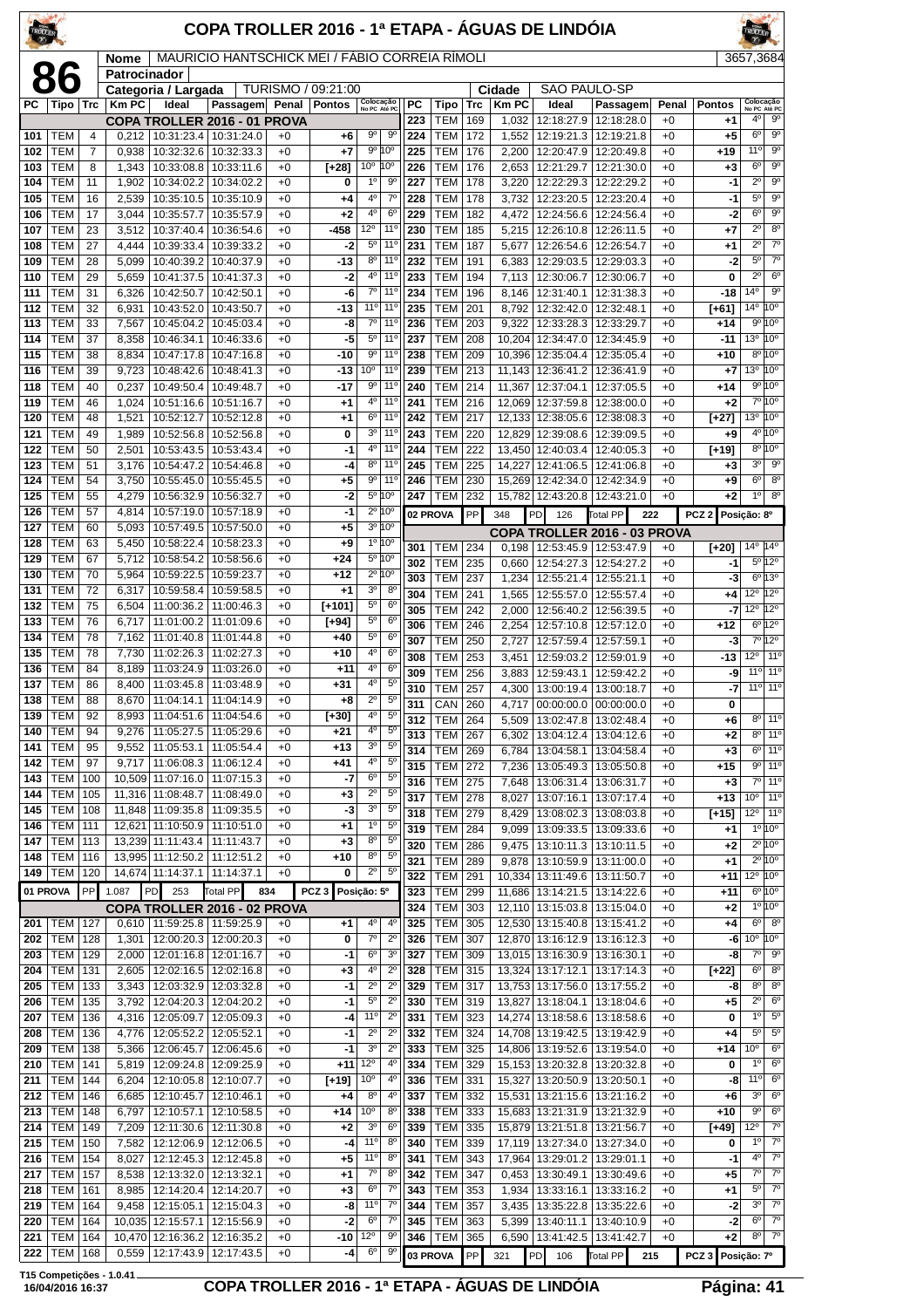| TROLLER    |                          |            |                             |                                           |                                                          |              | COPA TROLLER 2016 - 1ª ETAPA - ÁGUAS DE LINDÓIA |                                  |                                  |            |                          |            |                       |                                        |                              |                 |                     |                                          |                                          |
|------------|--------------------------|------------|-----------------------------|-------------------------------------------|----------------------------------------------------------|--------------|-------------------------------------------------|----------------------------------|----------------------------------|------------|--------------------------|------------|-----------------------|----------------------------------------|------------------------------|-----------------|---------------------|------------------------------------------|------------------------------------------|
| 8          |                          |            | <b>Nome</b><br>Patrocinador |                                           | EDUARDO TRINDADE FARHAT / ANDREIA REGINA DE GODOY FARHAT |              |                                                 |                                  |                                  |            |                          |            | 3644.3645             |                                        |                              |                 |                     |                                          |                                          |
|            |                          |            |                             | Categoria / Largada                       |                                                          | TURISMO /    | 09:22:00                                        |                                  |                                  |            |                          |            | Cidade                |                                        | <b>BRAGANCA PAULISTA-SP</b>  |                 |                     |                                          |                                          |
|            | PC   Tipo                | Trc        | <b>KmPC</b>                 | Ideal<br>COPA TROLLER 2016 - 01 PROVA     | Passagem Penal                                           |              | <b>Pontos</b>                                   | Colocação<br>No PC Até PC        |                                  | РC<br>223  | Tipo<br><b>TEM</b>       | Trc<br>169 | <b>Km PC</b><br>1,032 | Ideal<br>12:19:27.9                    | Passagem<br>12:19:27.4       | Penal<br>$+0$   | <b>Pontos</b><br>-5 | Colocação<br>No PC Até PC<br>$9^{\circ}$ | $4^{\circ}$                              |
| 101        | <b>TEM</b>               | 4          | 0,212                       |                                           | 10:32:23.4   10:32:23.6                                  | +0           | +2                                              | $5^{\circ}$                      | $5^{\circ}$                      | 224        | <b>TEM</b>               | 172        | 1,552                 | 12:20:21.3                             | 12:20:21.3                   | $+0$            | 0                   | $1^{\circ}$                              | $2^{\circ}$                              |
| 102        | <b>TEM</b>               | 7          | 0,938                       | 10:33:32.6                                | 10:33:32.5                                               | $+0$         | $-1$                                            | $2^{\circ}$                      | 3 <sup>o</sup>                   | 225        | <b>TEM</b>               | 176        | 2,200                 | 12:21:47.9                             | 12:21:50.1                   | $^{+0}$         | $[+22]$             | $12^{\circ}$                             | $6^{\circ}$                              |
| 103        | <b>TEM</b>               | 8          |                             | 1,343   10:34:08.8                        | 10:34:09.8                                               | $+0$         | $+10$                                           | 4 <sup>0</sup>                   | 4 <sup>0</sup>                   | 226        | <b>TEM</b>               | 176        | 2.653                 | 12:22:29.7                             | 12:22:30.4                   | $+0$            | +7                  | $9^{\circ}$                              | $6^{\circ}$                              |
| 104<br>105 | TEM<br>TEM               | 11<br>16   | 1,902<br>2,539              | 10:35:02.2<br>10:36:10.5                  | 10:35:01.8<br>10:36:11.3                                 | $+0$<br>$+0$ | -4<br>$+8$                                      | $6^{\circ}$<br>$7^\circ$         | $2^{\circ}$<br>3 <sup>o</sup>    | 227<br>228 | TEM<br><b>TEM</b>        | 178<br>178 | 3,220<br>3,732        | 12:23:29.3<br>12:24:20.5               | 12:23:29.2<br>12:24:20.0     | $+0$<br>$+0$    | -1<br>-5            | 4 <sup>0</sup><br>12°                    | $5^{\circ}$<br>$6^{\circ}$               |
| 106        | <b>TEM</b>               | 17         | 3,044                       | 10:36:57.7                                | 10:36:58.0                                               | $+0$         | $+3$                                            | $5^{\circ}$                      | 3 <sup>o</sup>                   | 229        | <b>TEM</b>               | 182        | 4,472                 | 12:25:56.6                             | 12:25:56.2                   | $+0$            | -4                  | 10 <sup>o</sup>                          | $\overline{7^0}$                         |
| 107        | TEM                      | 23         | 3,512                       | 10:38:40.4                                | 10:38:40.1                                               | $+0$         | -3                                              | 4 <sup>0</sup>                   | 3 <sup>o</sup>                   | 230        | <b>TEM</b>               | 185        | 5,215                 | 12:27:10.8                             | 12:27:13.6                   | $+0$            | [+28]               | 12°                                      | $9^{\circ}$                              |
| 108        | тем                      | 27         | 4,444                       | 10:40:33.4                                | 10:40:32.7                                               | $+0$         | -7                                              | $10^{\circ}$                     | 4°                               | 231        | <b>TEM</b>               | 187        | 5,677                 | 12:27:54.6                             | 12:27:54.7                   | $+0$            | $+1$                | 30                                       | $9^{\circ}$                              |
| 109        | TEM                      | 28         | 5,099                       | 10:41:39.2                                | 10:41:37.8                                               | $+0$         | -14                                             | 10 <sup>o</sup>                  | $5^{\circ}$                      | 232        | <b>TEM</b>               | 191        | 6,383                 | 12:30:03.5                             | 12:30:03.6                   | $+0$            | $+1$                | 3 <sup>o</sup>                           | $9^{\circ}$<br>$\overline{9^{\circ}}$    |
| 110<br>111 | TEM<br>TEM               | 29<br>31   | 5,659<br>6,326              | 10:42:37.5<br>10:43:50.7                  | 10:42:37.5<br>10:43:49.7                                 | $+0$<br>$+0$ | 0<br>$-10$                                      | $1^{\circ}$<br>10°               | $5^{\circ}$<br>$5^{\rm o}$       | 233<br>234 | <b>TEM</b><br><b>TEM</b> | 194<br>196 | 7,113<br>8,146        | 12:31:06.7<br>12:32:40.1               | 12:31:07.1<br>12:32:40.0     | $+0$<br>$+0$    | +4<br>-1            | 8 <sup>o</sup><br>$2^{\circ}$            | $8^{\circ}$                              |
| 112        | <b>TEM</b>               | 32         | 6,931                       | 10:44:52.0                                | 10:44:51.0                                               | $+0$         | -10                                             | 10°                              | $5^{\circ}$                      | 235        | <b>TEM</b>               | 201        | 8,792                 | 12:33:42.0                             | 12:33:42.6                   | $+0$            | $+6$                | $1^{\circ}$                              | $6^{\circ}$                              |
| 113        | TEM                      | 33         | 7,567                       | 10:46:04.2                                | 10:46:02.7                                               | $+0$         | $-15$                                           | $11^{\circ}$                     | $5^{\circ}$                      | 236        | <b>TEM</b>               | 203        | 9,322                 | 12:34:28.3                             | 12:34:30.1                   | $+0$            | $+18$               | 12°                                      | 6 <sup>o</sup>                           |
| 114        | <b>TEM</b>               | 37         | 8,358                       | 10:47:34.1                                | 10:47:35.3                                               | $+0$         | $+12$                                           | 90                               | $5^{\circ}$                      | 237        | TEM                      | 208        |                       | 10,204 12:35:47.0                      | 12:35:46.6                   | $+0$            | -4                  | 9 <sup>o</sup>                           | 6 <sup>o</sup>                           |
| 115<br>116 | TEM<br>TEM               | 38<br>39   | 8,834<br>9,723              | 10:48:17.8<br>10:49:42.6                  | 10:48:17.3<br>10:49:42.1                                 | $+0$<br>$+0$ | -5<br>-5                                        | 6 <sup>o</sup><br>$7^\circ$      | 6 <sup>o</sup><br>6 <sup>o</sup> | 238<br>239 | <b>TEM</b><br><b>TEM</b> | 209<br>213 | 10,396                | 12:36:04.4<br>11,143 12:37:41.2        | 12:36:06.1<br>12:37:41.2     | $+0$<br>$+0$    | +17<br>0            | 10 <sup>o</sup><br>3 <sup>o</sup>        | $8^{\circ}$<br>8 <sup>o</sup>            |
| 118        | TEM                      | 40         | 0,237                       | 10:50:50.4                                | 10:50:48.8                                               | $+0$         | $-16$                                           | $8^{\circ}$                      | $7^\circ$                        | 240        | <b>TEM</b>               | 214        | 11,367                | 12:38:04.1                             | 12:38:04.9                   | $+0$            | $+8$                | $2^{\circ}$                              | 6 <sup>o</sup>                           |
| 119        | TEM                      | 46         | 1,024                       | 10:52:16.6                                | 10:52:15.2                                               | $+0$         | $-14$                                           | 10°                              | $7^\circ$                        | 241        | <b>TEM</b>               | 216        | 12,069                | 12:38:59.8                             | 12:38:59.9                   | $+0$            | $+1$                | $2^{\circ}$                              | $6^{\circ}$                              |
| 120        | TEM                      | 48         | 1,521                       | 10:53:12.7                                | 10:53:12.7                                               | $+0$         | 0                                               | $2^{\circ}$                      | $7^\circ$                        | 242        | <b>TEM</b>               | 217        |                       | 12,133 12:39:05.6                      | 12:39:06.9                   | $+0$            | $+13$               | $\overline{7^{\circ}}$                   | $6^{\circ}$                              |
| 121        | TEM                      | 49         | 1,989                       | 10:53:56.8                                | 10:53:57.0                                               | $+0$         | $+2$                                            | $8^{\circ}$                      | $7^\circ$                        | 243        | <b>TEM</b>               | 220        | 12,829                | 12:40:08.6                             | 12:40:10.5                   | $+0$            | [+19]               | 10 <sup>o</sup>                          | $7^\circ$                                |
| 122<br>123 | тем<br>TEM               | 50<br>51   | 2,501<br>3,176              | 10:54:43.5<br>10:55:47.2                  | 10:54:43.1<br>10:55:47.3                                 | +0<br>$+0$   | -4<br>$+1$                                      | $8^{\circ}$<br>4 <sup>0</sup>    | $7^\circ$<br>$7^\circ$           | 244<br>245 | <b>TEM</b><br><b>TEM</b> | 222<br>225 | 14,227                | 13,450 12:41:03.4<br>12:42:06.5        | 12:41:06.0<br>12:42:06.9     | $+0$<br>$+0$    | [+26]<br>+4         | 11°<br>4 <sup>0</sup>                    | 6 <sup>o</sup><br>$6^{\circ}$            |
| 124        | TEM                      | 54         | 3,750                       | 10:56:45.0                                | 10:56:44.9                                               | $+0$         | -1                                              | 3 <sup>o</sup>                   | $7^\circ$                        | 246        | <b>TEM</b>               | 230        |                       | 15,269 12:43:34.0                      | 12:43:35.6                   | $+0$            | $+16$               | 90                                       | 6 <sup>o</sup>                           |
| 125        | TEM                      | 55         | 4,279                       | 10:57:32.9                                | 10:57:33.2                                               | $+0$         | $+3$                                            | 8 <sup>0</sup>                   | $7^\circ$                        | 247        | <b>TEM</b>               | 232        |                       | 15,782 12:44:20.8                      | 12:44:21.2                   | $+0$            | $+4$                | $5^{\circ}$                              | 6 <sup>o</sup>                           |
| 126        | <b>TEM</b>               | 57         | 4,814                       | 10:58:19.0                                | 10:58:18.9                                               | $+0$         | -1                                              | 1 <sup>0</sup>                   | $7^\circ$                        |            | 02 PROVA                 | PP         | 292                   | PD<br>95                               | Total PP<br>197              |                 | PCZ <sub>5</sub>    | Posição: 6º                              |                                          |
| 127<br>128 | TEM<br>TEM               | 60<br>63   | 5,093                       | 10:58:49.5                                | 10:58:50.3                                               | $+0$         | +8<br>$+13$                                     | 4 <sup>0</sup><br>4 <sup>0</sup> | $5^{\circ}$<br>$5^{\circ}$       |            |                          |            |                       |                                        | COPA TROLLER 2016 - 03 PROVA |                 |                     |                                          |                                          |
| 129        | <b>TEM</b>               | 67         | 5,450<br>5,712              | 10:59:22.4<br>10:59:54.2                  | 10:59:23.7<br>10:59:56.2                                 | +0<br>$+0$   | $+20$                                           | 3 <sup>o</sup>                   | 4 <sup>0</sup>                   | 301<br>302 | TEM                      | 234        | 0,198                 | 12:54:45.9   12:54:46.4                |                              | $+0$            | +5                  | $9^{\circ}$<br>4 <sup>0</sup>            | $9^{\circ}$<br>$5^\circ$                 |
| 130        | TEM                      | 70         | 5,964                       | 11:00:22.5                                | 11:00:24.5                                               | +0           | [+20]                                           | $5^{\circ}$                      | 4°                               | 303        | <b>TEM</b><br><b>TEM</b> | 235<br>237 | 0.660<br>1,234        | 12:55:27.3<br>12:56:21.4               | 12:55:27.2<br>12:56:21.1     | $+0$<br>$+0$    | -1<br>-3            | 4º                                       | 3 <sup>o</sup>                           |
| 131        | TEM                      | 72         | 6,317                       | 11:00:58.4                                | 11:00:57.3                                               | $+0$         | $-11$                                           | 6 <sup>o</sup>                   | 4 <sup>0</sup>                   | 304        | <b>TEM</b>               | 241        | 1,565                 | 12:56:57.0                             | 12:56:56.8                   | $+0$            | -2                  | 80                                       | 6 <sup>o</sup>                           |
| 132        | TEM                      | 75         | 6,504                       | 11:01:36.2                                | 11:01:51.9                                               | $+0$         | $[+157]$                                        | $7^\circ$                        | 4 <sup>0</sup>                   | 305        | <b>TEM</b>               | 242        | 2,000                 | 12:57:40.2                             | 12:57:40.1                   | $+0$            | -1                  | $\overline{9^0}$                         | $5^{\circ}$                              |
| 133<br>134 | TEM<br>TEM               | 76<br>78   | 6,717<br>7,162              | 11:02:00.2<br>11:02:40.8                  | 11:02:18.5<br>11:02:56.3                                 | $+0$         | $[+183]$<br>$+155$                              | $7^{\circ}$<br>$7^\circ$         | 4°<br>4 <sup>0</sup>             | 306        | <b>TEM</b>               | 246        | 2,254                 | 12:58:10.8                             | 12:58:11.9                   | $+0$            | +11                 | 4 <sup>0</sup>                           | 4 <sup>0</sup>                           |
| 135        | TEM                      | 78         | 7,730                       | 11:03:26.3                                | 11:03:34.5                                               | $+0$<br>$+0$ | $+82$                                           | $7^\circ$                        | $5^{\circ}$                      | 307<br>308 | <b>TEM</b><br><b>TEM</b> | 250<br>253 | 2,727<br>3,451        | 12:58:59.4<br>13:00:03.2               | 12:58:59.3<br>13:00:03.2     | $+0$<br>$+0$    | $-1$<br>0           | 30<br>$1^{\circ}$                        | $2^{\circ}$<br>$2^{\circ}$               |
| 136        | TEM                      | 84         | 8,189                       | 11:04:24.9                                | 11:04:27.8                                               | +0           | [+29]                                           | $5^{\circ}$                      | 4°                               | 309        | <b>TEM</b>               | 256        | 3,883                 | 13:00:43.1                             | 13:00:42.9                   | $+0$            | -2                  | $7^\circ$                                | $2^{\circ}$                              |
| 137        | <b>TEM</b>               | 86         | 8,400                       | 11:04:45.8                                | 11:04:49.1                                               | $+0$         | $+33$                                           | $5^{\circ}$                      | 4 <sup>0</sup>                   | 310        | <b>TEM</b>               | 257        | 4,300                 | 13:01:19.4   13:01:19.2                |                              | $+0$            | -2                  | $5^{\circ}$                              | 3 <sup>o</sup>                           |
| 138        | <b>TEM</b>               | 88         | 8,670                       | 11:05:14.1                                | 11:05:15.2                                               | $+0$         | $+11$                                           | 4 <sup>0</sup>                   | $4^{\circ}$                      | 311        | <b>CAN 260</b>           |            |                       | 4,717 00:00:00.0 00:00:00.0            |                              | $+0$            | 0                   |                                          |                                          |
| 139<br>140 | TEM<br><b>TEM</b>        | 92<br>94   | 8,993<br>9,276              | 11:05:51.6<br>11:06:27.5                  | 11:05:53.2<br>11:06:28.3                                 | +0<br>$+0$   | +16<br>+8                                       | $2^{\circ}$<br>$2^{\circ}$       | $4^{\circ}$<br>$4^{\circ}$       | 312        | TEM                      | 264        | 5,509                 | 13:03:47.8                             | 13:03:48.2                   | $^{+0}$         | +4                  | $5^{\circ}$<br>10                        | $2^{\circ}$<br>$2^{\circ}$               |
| 141        | <b>TEM</b>               | 95         | 9,552                       | 11:06:53.1                                | 11:06:54.0                                               | $+0$         | +9                                              | $2^{\circ}$                      | $4^{\rm o}$                      | 313<br>314 | <b>TEM</b><br><b>TEM</b> | 267<br>269 | 6,302<br>6,784        | 13:05:12.4<br>13:05:58.1               | 13:05:12.4<br>13:05:58.4     | $+0$<br>$^{+0}$ | 0<br>$+3$           | 4º                                       | $2^{\circ}$                              |
| 142        | <b>TEM</b>               | 97         |                             | $9,717$   11:07:08.3                      | 11:07:08.3                                               | $+0$         | 0                                               | $1^{\circ}$                      | $4^{\circ}$                      | 315        | <b>TEM</b>               | 272        | 7,236                 | 13:06:49.3                             | 13:06:49.6                   | $+0$            | $+3$                | $1^{\circ}$                              | 1 <sup>0</sup>                           |
| 143        | TEM                      | 100        |                             | 10,509 11:08:16.0                         | 11:08:15.6                                               | $+0$         | -4                                              | $5^{\circ}$                      | 4 <sup>0</sup>                   | 316        | <b>TEM</b>               | 275        | 7,648                 | 13:07:31.4   13:07:31.3                |                              | $+0$            | -1                  | $4^{\circ}$                              | $\overline{1^{\circ}}$                   |
| 144<br>145 | <b>TEM</b><br><b>TEM</b> | 105<br>108 |                             | 11,316 11:09:48.7<br>11,848 11:10:35.8    | 11:09:49.2<br>11:10:36.1                                 | $+0$<br>$+0$ | +5<br>$^{+3}$                                   | $4^{\circ}$<br>4 <sup>0</sup>    | $4^{\circ}$<br>4 <sup>0</sup>    | 317        | <b>TEM</b>               | 278        | 8,027                 | 13:08:16.1                             | 13:08:17.0                   | $^{+0}$         | +9                  | $6^{\circ}$                              | 1 <sup>0</sup>                           |
| 146        | TEM                      | 111        |                             | 12,621 11:11:50.9                         | 11:11:49.9                                               | $+0$         | $-10$                                           | 6 <sup>o</sup>                   | $4^{\circ}$                      | 318<br>319 | <b>TEM</b><br>TEM        | 279<br>284 | 8,429<br>9,099        | 13:09:02.3<br>13:10:33.5               | 13:09:02.5<br>13:10:33.2     | $+0$<br>$+0$    | +2<br>-3            | 1°<br>$\overline{2^{\circ}}$             | 1 <sup>0</sup><br>$\overline{1^{\circ}}$ |
| 147        | TEM                      | 113        |                             | 13,239 11:12:43.4                         | 11:12:43.4                                               | $+0$         | 0                                               | $2^{\circ}$                      | $4^{\circ}$                      | 320        | <b>TEM</b>               | 286        | 9,475                 | 13:11:11.3                             | 13:11:11.7                   | +0              | +4                  | 4°                                       | $1^{\circ}$                              |
| 148        | <b>TEM</b>               | 116        |                             | 13,995 11:13:50.2                         | 11:13:49.9                                               | $+0$         | -3                                              | $7^\circ$                        | 4 <sup>0</sup>                   | 321        | <b>TEM</b>               | 289        | 9,878                 | 13:11:59.9                             | 13:12:00.1                   | $+0$            | +2                  | $5^{\circ}$                              | 1 <sup>0</sup>                           |
| 149        | <b>TEM</b>               | 120        |                             | 14,674 11:15:37.1                         | 11:15:37.4                                               | $+0$         | $+3$                                            | $7^\circ$                        | $4^{\circ}$                      | 322        | <b>TEM</b>               | 291        | 10,334                | 13:12:49.6                             | 13:12:49.6                   | $+0$            | 0                   | $1^{\circ}$                              | 1 <sup>0</sup>                           |
| 01 PROVA   |                          | PP         | 934                         | PD<br>389<br>COPA TROLLER 2016 - 02 PROVA | <b>Total PP</b>                                          | 545          | PCZ <sub>4</sub>                                | Posição: 4º                      |                                  | 323<br>324 | <b>TEM</b><br>TEM        | 299<br>303 | 11,686                | 13:15:21.5<br>12,110 13:16:03.8        | 13:15:24.1<br>13:16:04.3     | $+0$<br>$+0$    | [+26]<br>+5         | 13 <sup>o</sup><br>$9^{\circ}$           | $2^{\circ}$<br>$2^{\circ}$               |
|            | 201   TEM   127          |            |                             | 0,610   12:00:25.8   12:00:26.6           |                                                          | +0           | +8                                              | $12^{\circ}$                     | $12^{\circ}$                     | 325        | <b>TEM</b>               | 305        |                       | 12,530 13:16:40.8                      | 13:16:40.7                   | +0              | $-1$                | 3 <sup>o</sup>                           | $2^{\circ}$                              |
| 202        | <b>TEM</b>               | 128        |                             | 1,301   12:01:20.3                        | 12:01:20.1                                               | $+0$         | $-2$                                            | $10^{\circ}$                     | 13 <sup>o</sup>                  | 326        | <b>TEM</b>               | 307        |                       | 12,870 13:17:12.9                      | 13:17:12.2                   | $+0$            | -7                  | 11°                                      | $2^{\circ}$                              |
| 203        | <b>TEM</b>               | 129        |                             | 2,000   12:02:16.8                        | 12:02:16.6                                               | $+0$         | -2                                              | 11º 12º                          |                                  | 327        | TEM                      | 309        |                       | 13,015 13:17:30.9                      | 13:17:29.1                   | $+0$            | -18                 | 13 <sup>o</sup>                          | $5^{\circ}$                              |
| 204        | <b>TEM</b>               | 131        | 2,605                       | 12:03:16.5                                | 12:03:16.3                                               | $+0$         | -2                                              | $2^{\circ}$<br>5 <sup>o</sup>    | $9^{\circ}$<br>8 <sup>0</sup>    | 328        | <b>TEM</b>               | 315        | 13,324                | 13:18:12.1                             | 13:18:15.5                   | $+0$            | [+34]               | $9^{\circ}$<br>10 <sup>o</sup>           | 4 <sup>0</sup><br>4 <sup>0</sup>         |
| 205<br>206 | <b>TEM</b><br><b>TEM</b> | 133<br>135 | 3,343<br>3,792              | 12:04:32.9<br>12:05:20.3                  | 12:04:32.7<br>12:05:20.4                                 | $+0$<br>$+0$ | $-2$<br>$+1$                                    | $3o$                             | 8 <sup>o</sup>                   | 329<br>330 | TEM<br><b>TEM</b>        | 317<br>319 |                       | 13,753 13:18:56.0<br>13,827 13:19:04.1 | 13:18:54.1<br>13:19:06.9     | $+0$<br>$+0$    | $[-19]$<br>[+28]    | $6^{\circ}$                              | $4^{\circ}$                              |
| 207        | <b>TEM</b>               | 136        | 4,316                       | 12:06:09.7                                | 12:06:09.8                                               | $+0$         | +1                                              | $4^{\circ}$                      | 6 <sup>o</sup>                   | 331        | <b>TEM</b>               | 323        |                       | 14,274 13:19:58.6                      | 13:20:00.0                   | $+0$            | +14                 | 90                                       | $4^{\rm o}$                              |
| 208        | <b>TEM</b>               | 136        |                             | 4,776   12:06:52.2                        | 12:06:52.2                                               | $+0$         | 0                                               | 1 <sup>0</sup>                   | $5^{\circ}$                      | 332        | <b>TEM</b>               | 324        |                       | 14,708 13:20:42.5                      | 13:20:42.8                   | $+0$            | $+3$                | $4^{\circ}$                              | 4 <sup>0</sup>                           |
| 209        | TEM                      | 138        | 5,366                       | 12:07:45.7                                | 12:07:45.7                                               | $+0$         | 0                                               | $1^{\circ}$                      | $4^{\circ}$                      | 333        | <b>TEM</b>               | 325        |                       | 14,806 13:20:52.6                      | 13:20:53.3                   | +0              | +7                  | $6^{\circ}$                              | 4 <sup>0</sup>                           |
| 210        | <b>TEM</b><br><b>TEM</b> | 141<br>144 | 5,819                       | 12:10:24.8                                | 12:10:25.8                                               | $+0$         | +10                                             | $11^{\circ}$<br>6 <sup>o</sup>   | $5^{\circ}$<br>6 <sup>o</sup>    | 334        | <b>TEM</b><br><b>TEM</b> | 329<br>331 |                       | 15,153 13:21:32.8                      | 13:21:33.3                   | +0<br>$+0$      | +5<br>0             | 6°<br>$1^{\circ}$                        | $4^{\circ}$<br>4 <sup>0</sup>            |
| 211<br>212 | TEM                      | 146        | 6,204<br>6,685              | 12:11:05.8<br>12:11:45.7                  | 12:11:07.5<br>12:11:46.0                                 | $+0$<br>$+0$ | +17<br>$^{+3}$                                  | $7^{\circ}$                      | $5^{\circ}$                      | 336<br>337 | <b>TEM</b>               | 332        |                       | 15,327 13:21:50.9<br>15,531 13:22:15.6 | 13:21:50.9<br>13:22:17.1     | $+0$            | $+15$               | 11°                                      | $4^{\circ}$                              |
| 213        | <b>TEM</b>               | 148        | 6,797                       | 12:11:57.1                                | 12:11:57.9                                               | +0           | $+8$                                            | $7^{\circ}$                      | $5^{\circ}$                      | 338        | <b>TEM</b>               | 333        |                       | 15,683 13:22:31.9                      | 13:22:31.3                   | $+0$            | -6                  | $6^{\circ}$                              | 4°                                       |
| 214        | <b>TEM</b>               | 149        | 7,209                       | 12:12:30.6                                | 12:12:30.7                                               | $+0$         | $+1$                                            | $1^{\circ}$                      | $4^{\circ}$                      | 339        | TEM                      | 335        |                       | 15,879 13:22:51.8                      | 13:22:53.3                   | $+0$            | $+15$               | $7^{\circ}$                              | 4 <sup>0</sup>                           |
| 215        | <b>TEM</b>               | 150        | 7,582                       | 12:13:06.9                                | 12:13:06.8                                               | $+0$         | -1                                              | $2^{\circ}$                      | $4^{\circ}$                      | 340        | <b>TEM</b>               | 339        |                       | 17,119   13:28:34.0                    | 13:28:33.6                   | $^{+0}$         | -4                  | 90                                       | 4 <sup>0</sup>                           |
| 216<br>217 | <b>TEM</b><br><b>TEM</b> | 154<br>157 | 8,027<br>8,538              | 12:13:45.3<br>12:14:32.0                  | 12:13:45.4<br>12:14:31.9                                 | $+0$<br>$+0$ | $+1$<br>-1                                      | 4 <sup>0</sup><br>$5^{\circ}$    | 3 <sup>o</sup><br>3 <sup>o</sup> | 341<br>342 | <b>TEM</b><br><b>TEM</b> | 343<br>347 | 0,453                 | 17,964 13:30:01.2<br>13:31:49.1        | 13:30:01.2<br>13:31:49.9     | +0<br>$+0$      | 0<br>+8             | $2^{\circ}$<br>$10^{\circ}$              | 4 <sup>0</sup><br>4 <sup>0</sup>         |
| 218        | <b>TEM</b>               | 161        | 8,985                       | 12:15:20.4                                | 12:15:20.4                                               | $+0$         | 0                                               | $1^{\circ}$                      | 3 <sup>o</sup>                   | 343        | <b>TEM</b>               | 353        | 1,934                 | 13:34:16.1                             | 13:34:16.3                   | $+0$            | $+2$                | $6^{\circ}$                              | 4 <sup>0</sup>                           |
| 219        | <b>TEM</b>               | 164        | 9,458                       | 12:16:05.1                                | 12:16:04.5                                               | $+0$         | -6                                              | 9 <sup>o</sup>                   | 3 <sup>o</sup>                   | 344        | TEM                      | 357        | 3,435                 | 13:36:22.8                             | 13:36:22.3                   | $+0$            | -5                  | 8 <sup>o</sup>                           | 4 <sup>0</sup>                           |
| 220        | <b>TEM</b>               | 164        |                             | 10,035 12:16:57.1                         | 12:16:57.0                                               | +0           | -1                                              | 3 <sup>o</sup>                   | 3 <sup>o</sup>                   | 345        | <b>TEM</b>               | 363        | 5,399                 | 13:41:11.1                             | 13:41:11.0                   | $^{+0}$         | -1                  | 4°                                       | $4^{\circ}$                              |
| 221<br>222 | TEM<br><b>TEM</b>        | 164<br>168 |                             | 10,470 12:17:36.2<br>$0,559$   12:18:43.9 | 12:17:35.8<br>12:18:43.3                                 | $+0$<br>$+0$ | -4<br>-6                                        | 4 <sup>0</sup><br>$9^{\circ}$    | 3 <sup>o</sup><br>$2^{\circ}$    | 346        | <b>TEM</b>               | 365        | 6,590                 | 13:42:42.5                             | 13:42:42.5                   | $+0$            | 0                   | $1^{\circ}$                              | 4 <sup>0</sup>                           |
|            |                          |            |                             |                                           |                                                          |              |                                                 |                                  |                                  | 03 PROVA   |                          | PP         | 282                   | PD 107                                 | Total PP<br>175              |                 | PCZ <sub>6</sub>    | Posição: 3º                              |                                          |